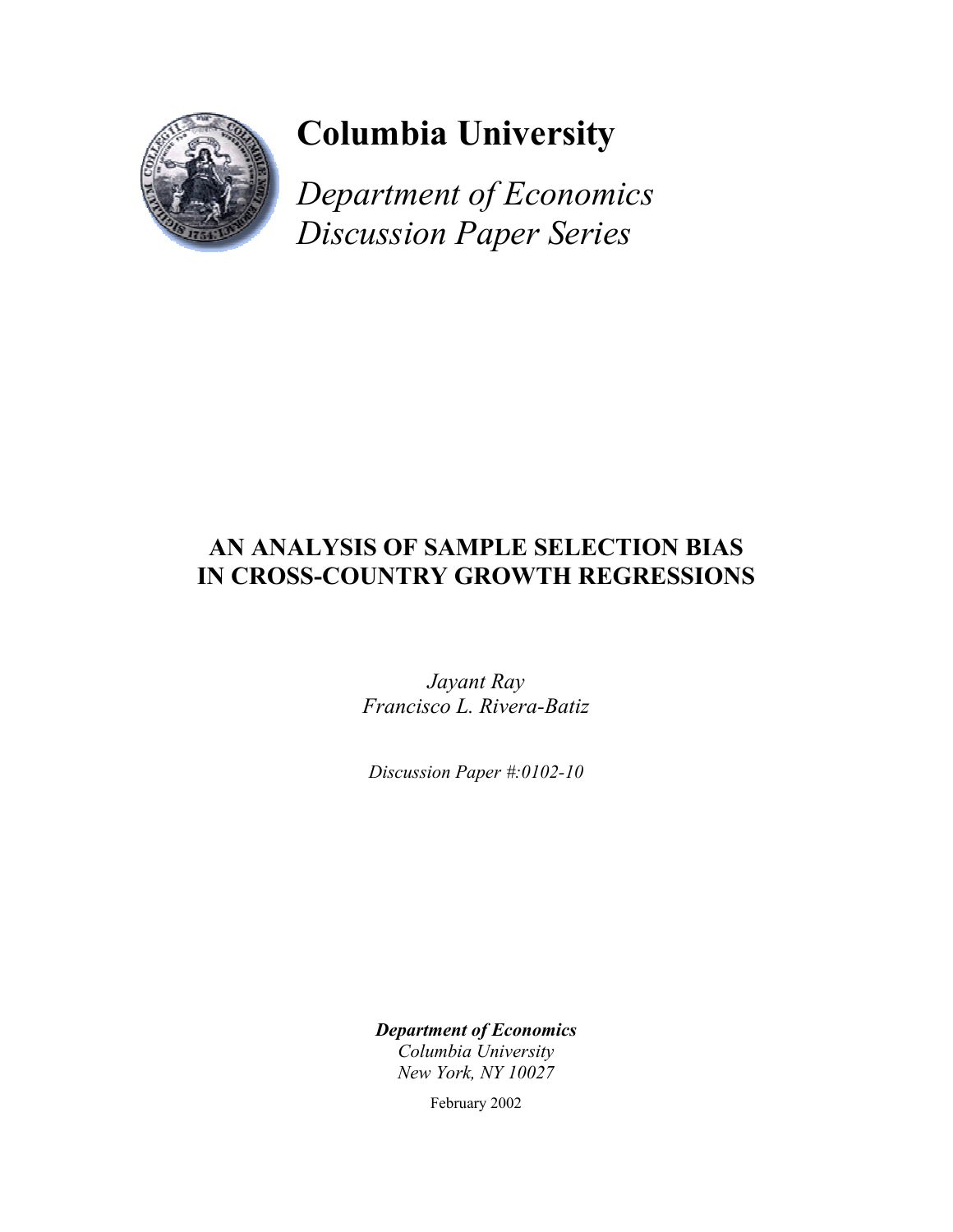Columbia University Department of Economics Discussion Paper No. 0102-10 An Analysis of Sample Selection Bias in Cross-Country Growth Regressions<sup>\*</sup> Jayant Ray and Francisco L. Rivera-Batiz February 2002

## **Abstract**:

Sample sizes in cross-country growth regressions vary greatly, depending on data availability. But if the selected samples are not representative of the underlying population of nations in the world, ordinary least squares coefficients (OLS) may be biased. This paper re-examines the determinants of economic growth in cross-sectional samples of countries utilizing econometric techniques that take into account the selective nature of the samples. The regression results of three major contributions to the empirical growth literature by Mankiw-Romer-Weil (1992), Barro (1991) and Mauro (1995), are considered and re-estimated using a bivariate selectivity model. Our analysis suggests that sample selection bias could significantly change the results of empirical growth analysis, depending on the specific sample utilized. In the case of the Mankiw-Romer-Weil paper, the value and statistical significance of some of the estimated coefficients change drastically when adjusted for sample selectivity. But the results obtained by Barro and Mauro are robust to sample selection bias.

 $\overline{a}$ 

<sup>\*</sup> The authors are grateful to Francisco Ciocchini, Mitali Das, Phoebus Dhrymes, Marc Henry, Rohini Pande, David Weinstein and the participants of a seminar at Columbia University for helpful comments and suggestions.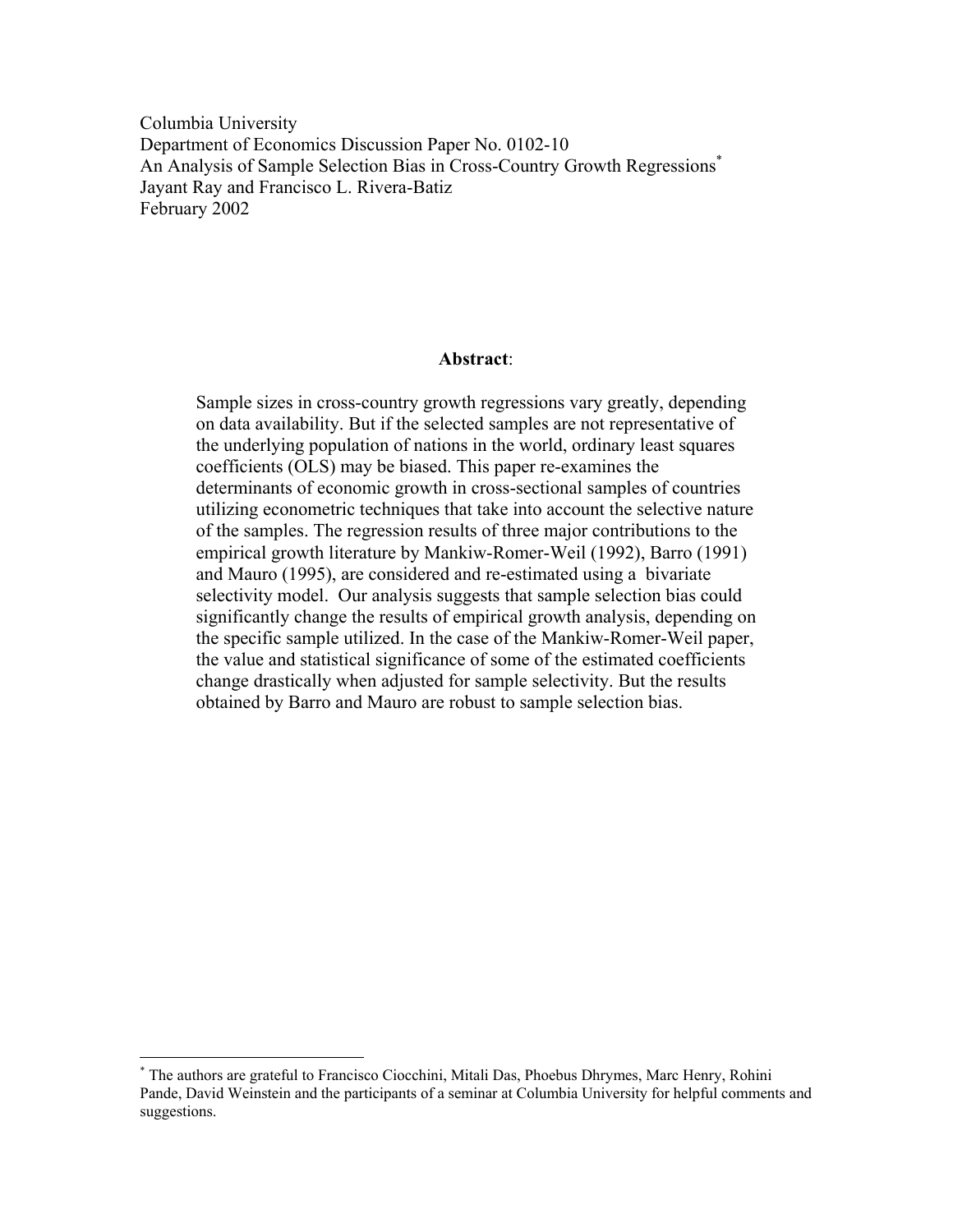## **I. INTRODUCTION**

 $\overline{a}$ 

Numerous empirical studies have emerged in the last decade analyzing the determinants of economic growth in the world [see, for example, Barro (1991), Mankiw, Romer and Weil (1992), Mauro (1995), Sachs and Warner (1997), Easterly and Levine (1997), Knack and Keefer (1997), Rodrik (1998), and Hanushek and Kimko (2000), among many others]. No doubt this growing literature has been stimulated by the emergence and proliferation of cross-country growth databases [see Barro and Lee (1994), and World Bank (2000a)]. But despite the greater availability of information in recent years, the databases utilized in growth regressions have substantial gaps. A cursory glance at recent papers in the area shows that the selected samples can vary from a few dozen countries to over one hundred.<sup>1</sup>

Although sample selection is sometimes intentional (as when the determinants of growth are examined within a specific region), countries are generally excluded from analysis due to data gaps in key variables under study. The selected samples may therefore differ sharply from the underlying population of countries in the world. As a result, ordinary least squares and other methods utilized to estimate the cross-country growth equations could yield biased coefficients. This is particularly significant since many poor and so-called transition economies are excluded from cross-country samples, yet the results of the empirical growth regressions are meant to apply especially to them, as nations facing the early stages of the development process.

This paper re-examines the determinants of economic growth in a cross-section of countries, utilizing econometric techniques that take into account the selected nature of the sample.<sup>2</sup> More specifically, we reproduce and re-analyze the empirical models estimated in three papers published in the *Quarterly Journal of Economics* during the 1990s: Barro (1991),

<sup>&</sup>lt;sup>1</sup> For instance, the sample size in the output growth analysis of Barro (1997) varies between 87 and 90, in Levine and Zervos (1998) the countries range from 32 to 45, in Knack and Keefer (1997) it is 29 countries, and in Hanushek and Kimko (2000) the number of observations is between 78 and 80.

 $2$  This paper will focus exclusively on sample selection bias issues. Others have examined a variety of additional econometric problems in the empirical growth literature, including causality, functional specification, sensitivity to inclusion and exclusion of particular variables in the equation, outliers, etc. See, for example, Levine and Renelt (1992), Krueger (1998), Temple (1999), Durlauf (2000), and Bils and Klenow (2000).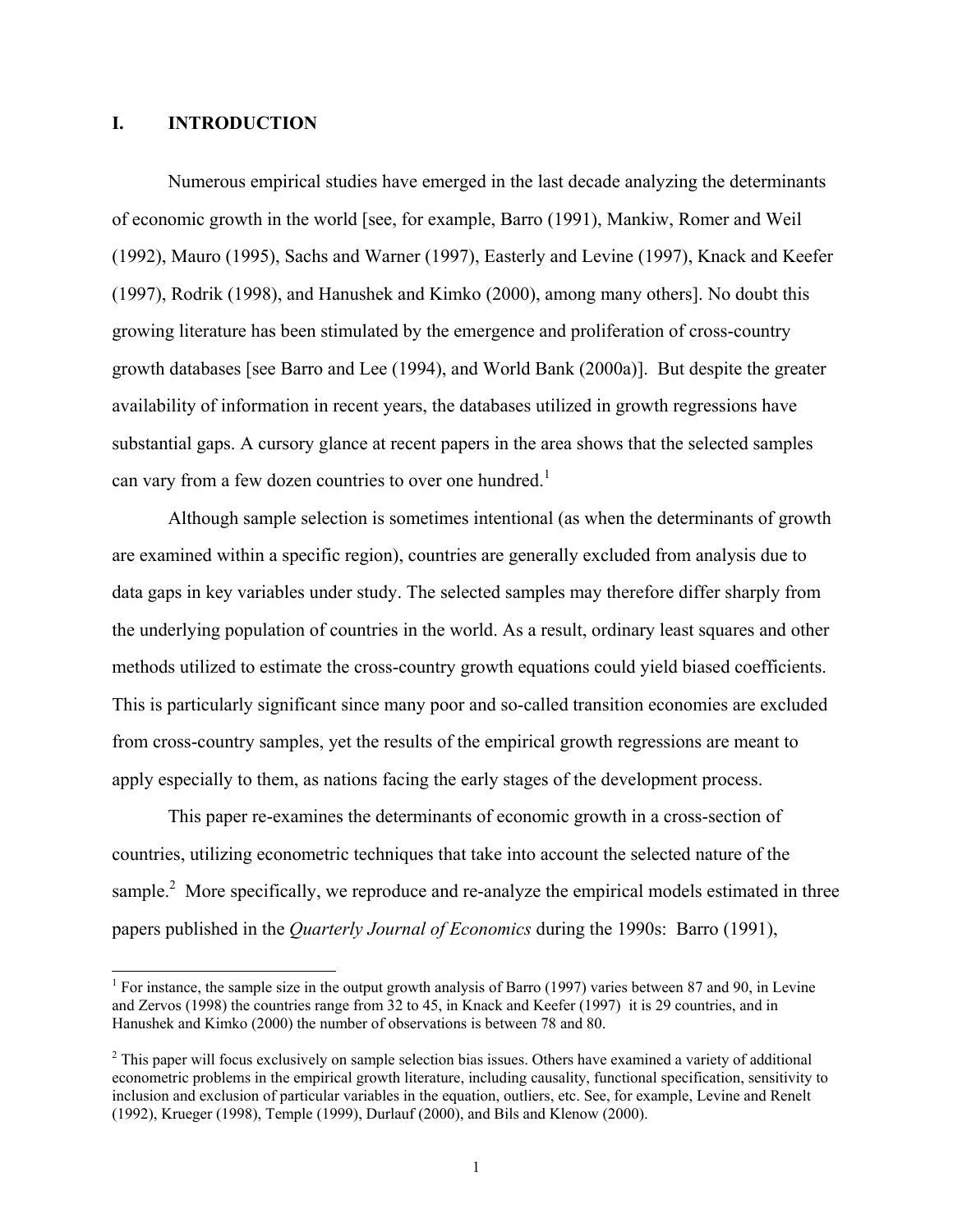Mankiw, Romer and Weil (1992) and Mauro (1995). These papers were chosen not only because they have been and continue to be widely cited in the literature, but also because they differ widely in the variables they include as determinants of growth. The sample sizes in the papers also diverge, ranging from a low of 58 in the case of Mauro (1995) to a high of 98 in Barro (1991).

 It will be shown that sample selection bias is present in some of the regressions examined. Furthermore, econometric methods used to re-estimate these equations taking into account sample selectivity can yield significant differences in the estimated impact of the variables explaining economic growth. At the same time, no evidence of sample selection bias is found in some of the equations analyzed in this paper. Indeed, some OLS regression coefficients display remarkable robustness to sample selectivity. This robustness applies to growth regression studies with even comparatively small sample sizes.

 The next section of the paper presents the econometric framework and methodology used to examine the sample selection issue. Section III examines the variables determining the selection of countries in cross-sectional growth samples. Section IV presents a re-analysis of the Mankiw, Romer and Weil paper using an econometric model that incorporates a sample selection mechanism in addition to the growth regression model. Sections V and VI report the result of similar analyses of the Barro (1991) and Mauro (1995) papers. Section VII summarizes our main conclusions.

## **II. SAMPLE SELECTION BIAS IN EMPIRICAL CROSS-COUNTRY GROWTH ANALYSIS**

The econometric framework underlying most cross-country growth analysis is:

| $y_i = \alpha' X_i + \varepsilon_i$                                            | (1) |
|--------------------------------------------------------------------------------|-----|
| $\epsilon_{\rm i} \sim \mathrm{N}\left[0,\sigma_{\rm \, \varepsilon}^2\right]$ | (2) |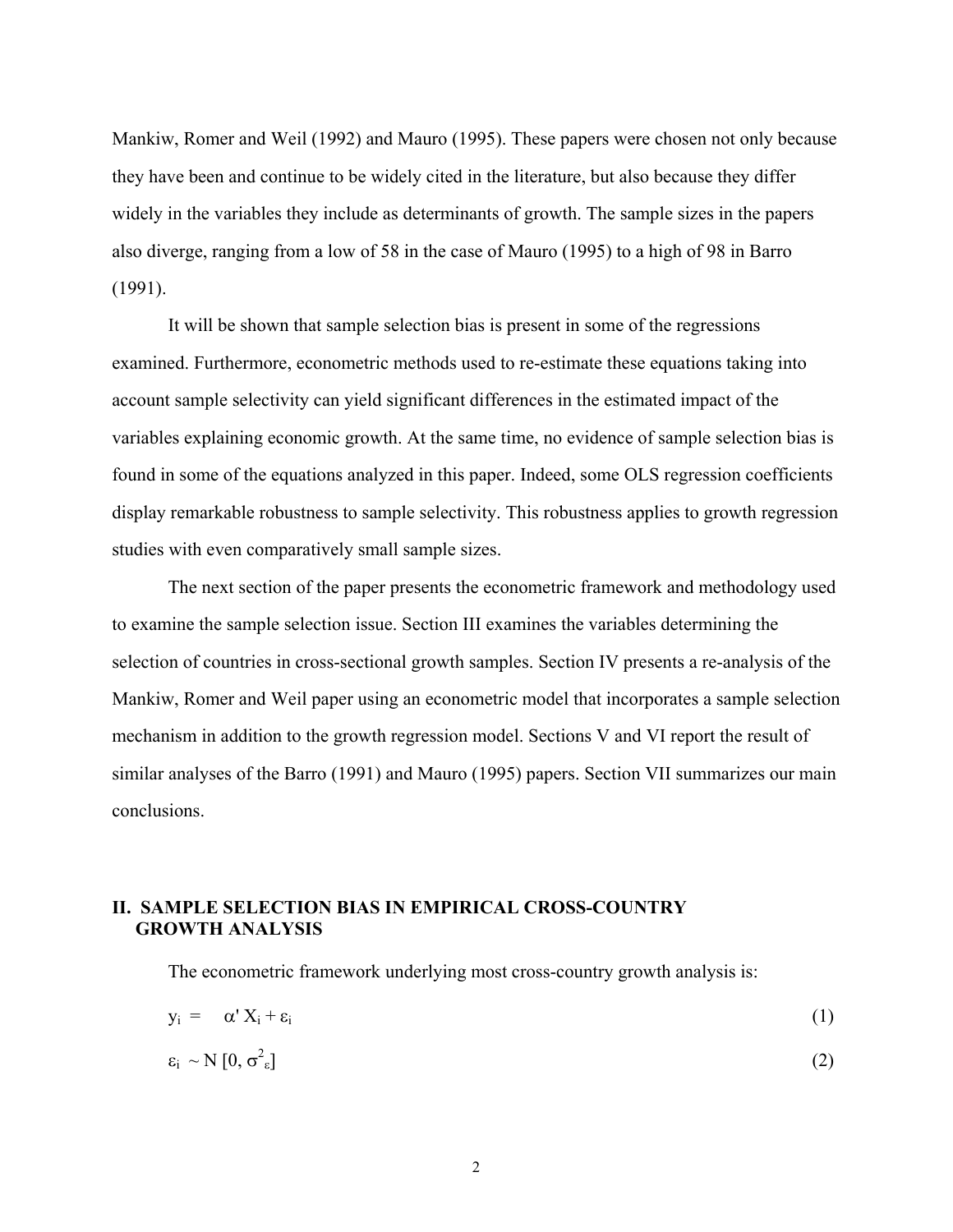where the dependent variable  $y_i$  is some measure of per-capita income growth or per-capita income for country i,  $X_i$  is a vector of explanatory variables influencing the dependent variable, and  $\varepsilon_i$  is a random error term, assumed to be distributed normally with mean zero and variance  $\sigma^2$ <sub>ε</sub>. Under these, classical, conditions, ordinary least squares (OLS) is the best linear unbiased estimator of  $\alpha'$ .

The problem with this analysis rests on the assumption that  $\varepsilon_i$  in equation (2) represents an error term that is randomly distributed among the population. In the cross-country growth literature, the sample of countries selected to estimate equation (1) is chosen on the basis of data availability; a selection criterion that, as we shall show below, does not necessarily constitute a random sample of the world population of countries. Thus there is a potential sample selection bias problem. In particular, if we take expectations in equation (1), then:

E (y<sub>i</sub> \* X<sub>i</sub> and y<sub>i</sub> are observed) = 
$$
\alpha
$$
' X<sub>i</sub> + E( $\varepsilon$ <sub>i</sub> \* X<sub>i</sub> and y<sub>i</sub> are observed),  
(3)

where  $X_i$  is, as before, the vector of country characteristics observed in the sample. The expectation of the error term in the right-hand side of equation (3) is taken conditional on data being available for  $X_i$  and  $y_i$  and may differ from zero, thereby making the least squares estimates of equation (1) subject to specification error and therefore biased.

 The critical issue, both theoretically and empirically, is what determines the inclusion of countries in the selected sample used in the regression equation in (1). If cross-country data were available randomly, the conditional expectation on the right-hand side of equation (3) would be zero and selectivity bias would not be a problem. If, on the other hand, the availability of required data were not randomly determined, then selection bias could be a significant issue

 Most cross-country data are aggregate in nature and are usually produced by government statistical agencies. Whether a government invests in collecting, processing and publishing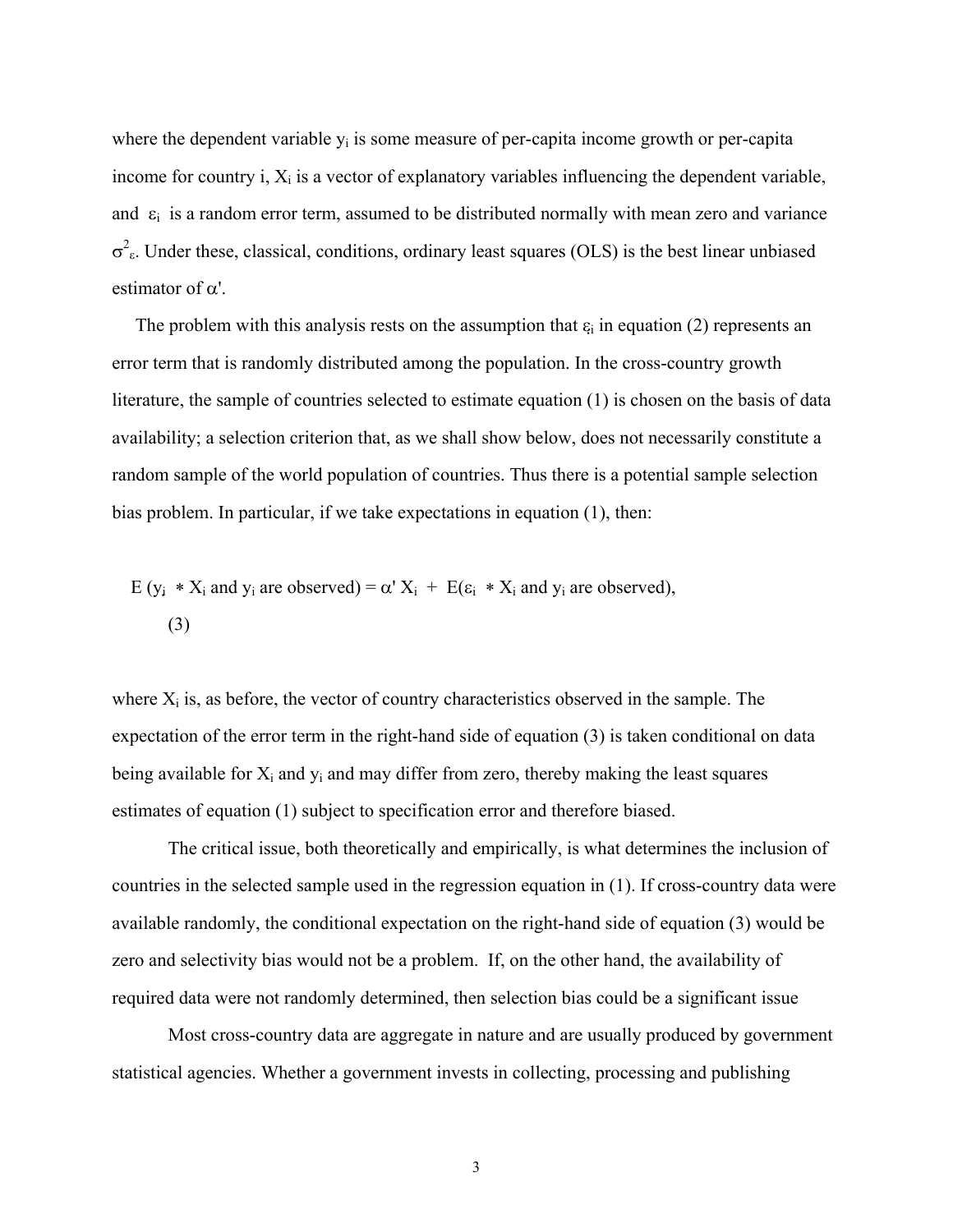reliable information on a timely basis depends on the relative costs and benefits involved in carrying out these activities. What are the costs and benefits of supplying data?

Investing in the physical infrastructure required to collect reliable data is a costly venture that a country may not be able or willing to fund. The government also needs to employ the skilled human resources required to design reliable sampling procedures and to analyze the collected data on a regular basis. This human capital may be scarce in poor countries and its expense prohibitive. However, the cost of the materials, equipment and human resources involved may be miniscule compared to the non-economic (political) costs of making such data available. Published socioeconomic data may prove damaging to a government and its policies. It is well known, for example, that GDP (and other) data supplied by former socialist countries like Russia and the former Soviet Republics were utterly inaccurate and were often doctored to provide the rest of the world with a positive view of socialism. In developing countries, corrupt governments can severely limit the supply of reliable socioeconomic data as they manipulate information to provide a rosy picture of the performance of their regimes.

 The key benefit of having reliable public data on key economic variables available is the resultant flow of information that this allows, to policymakers, the business community and the public in general. Spending and investment decisions made by the public and private sectors are crucially dependent on the use of socioeconomic data. By bounding the rationality of public and private economic decisions, the absence of accurate data on income, employment, interest rates, investment rates, inflation, educational attainment, etc. can have disastrous consequences. In addition, the availability of transparent economic data may be necessary for a country to become a member of international organizations such as the OECD and the International Monetary Fund. Such memberships can provide direct economic benefits to governments but also serve as signals to global market participants, allowing improved access to international trade and capital markets

Let  $C_i$  and  $B_i$  respectively represent the costs and benefits of collecting, processing and publishing information in country i, where any non-economic costs and benefits are attached a monetary equivalent. Then, in judging whether to gather reliable public data, the government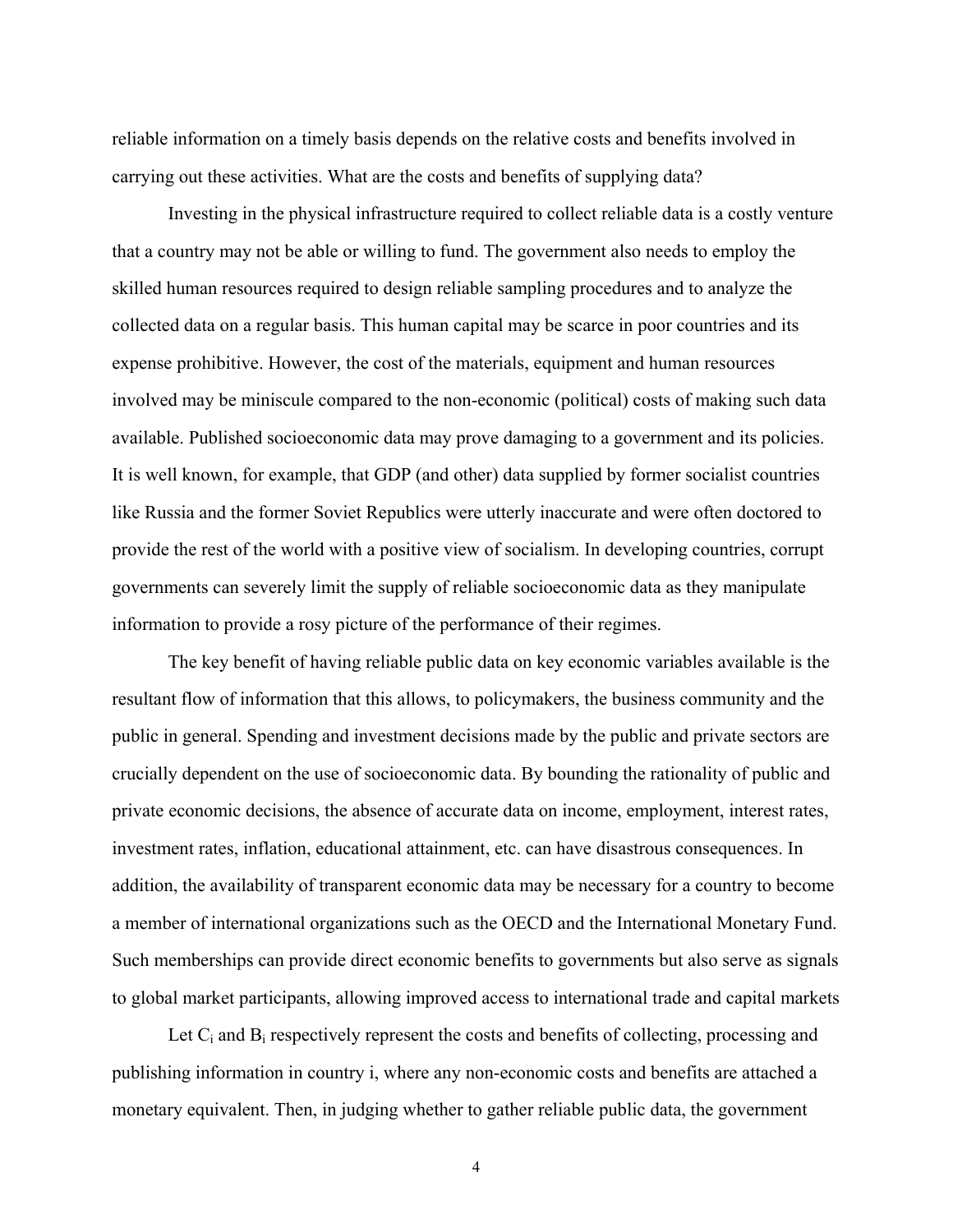will compare  $C_i$  and  $B_i$ , and make a decision on the basis of whether the profit function,  $Z_i$ , is positive or negative:

$$
Z_i = C_i - B_i = \beta' V_i + U_i \tag{4}
$$

where  $V_i$  is a vector of observable variables influencing the relative costs and benefits of data gathering activities,  $\beta'$  is a vector of coefficients, and  $U_i$  is a stochastic disturbance to be specified below.

 Equation (4) determines whether a country is included in the sample used to estimate the cross-country growth equation. If  $Z_i$  is positive, country i's government provides reliable, public data, and the country makes it into the sample. If, on the other hand,  $Z_i$  is zero or negative, then no data are supplied and the country does not make it into the sample.

 The selectivity equation (4) can be incorporated into an econometric analysis that adjusts for sample selection bias in OLS estimates of the growth regression equation [see Greene (2000, chapter 20)]. One simple presentation of the problem is to see the regression equation (1) as part of a two-equation, bivariate classical regression system that includes the original growth equation (1) plus an additional equation specifying the selectivity criteria used to determine the sample in the growth equation, which corresponds to equation (4). Symbolically, the equation system can be described by:

$$
y_i = \alpha' X_i + \varepsilon_i \tag{1}
$$

$$
Z_i = \beta' V_i + U_i \tag{4}
$$

and 
$$
\varepsilon_i
$$
,  $U_i \sim N[0, 0, \sigma^2_{\varepsilon}, \sigma^2_{u}, \rho]$ , 
$$
\qquad (2')
$$

where  $\sigma^2_{\epsilon}$  is the variance of the growth regression error term,  $\sigma^2_{\epsilon}$  is the variance of the error term for the equation for  $Z_i$ , and  $\rho$  is the correlation coefficient between the two error terms,  $\varepsilon_i$ and U<sub>i</sub>, which is equal to  $\rho = \sigma_{\epsilon u}/\sigma_{\epsilon} \sigma_{u}$ , with  $\sigma_{\epsilon u}$  the covariance between the error terms and  $\sigma_{\epsilon}$ and  $\sigma_u$  the corresponding standard deviations.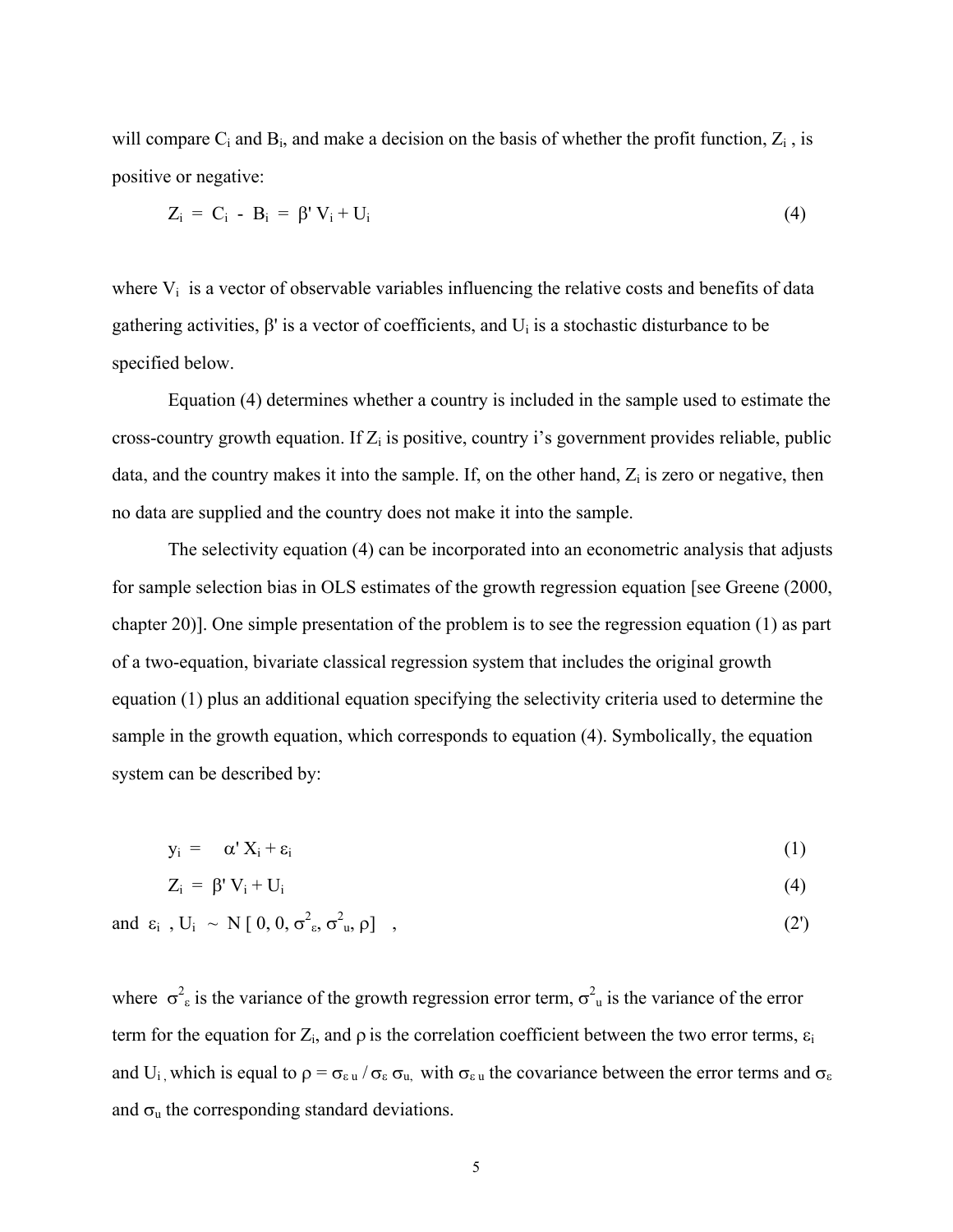The two equations, (1) and (4), could be estimated as a classical bivariate regression model. In reality, the variable  $Z_i$  is not generally observed since information on the costs and benefits of information processing in various countries is not readily accessible. However, one can still estimate the system in (1) and (4) by slightly modifying the selectivity equation to make it consistent with the data available. What is clearly known is whether a country has been able to collect the data, which determines whether a country is included in the growth regression sample. We can therefore substitute equation (4) with an alternative selectivity mechanism based on the observed dichotomous variable, Si, where:

$$
S_i = 1 \t\t\t if Z_i > 0,
$$
  
and 
$$
S_i = 0 \t\t\t otherwise.
$$
 (4')

The probability of being included in the cross-country growth data sample is then:

$$
P_{i} = Pr [ S_{i} = 1] = Pr [Z_{i} > 0] = Pr [ U_{i} > -\beta' V_{i} ]
$$
  
= 1 - Pr [ U\_{i} \le -\beta' V\_{i} ]  
= 1 - F(-\beta' V\_{i})  
= F(\beta' V\_{i}), (4")

where F is a symmetric, cumulative distribution function for  $U_i$ .

If  $U_i$  is assumed to have a normal distribution, then the probability of country i being in the growth cross-sectional data sample is given by:

$$
Pr[S_i = 1] = \int_{-4}^{\beta' V_i} \frac{1}{(2\pi)^{1/2}} exp(t^2/2) dt
$$
 (4")

This is a probit model whose dependent variable is equal to one if a country is included in the cross-country growth sample and zero otherwise. It can be estimated to determine the impact of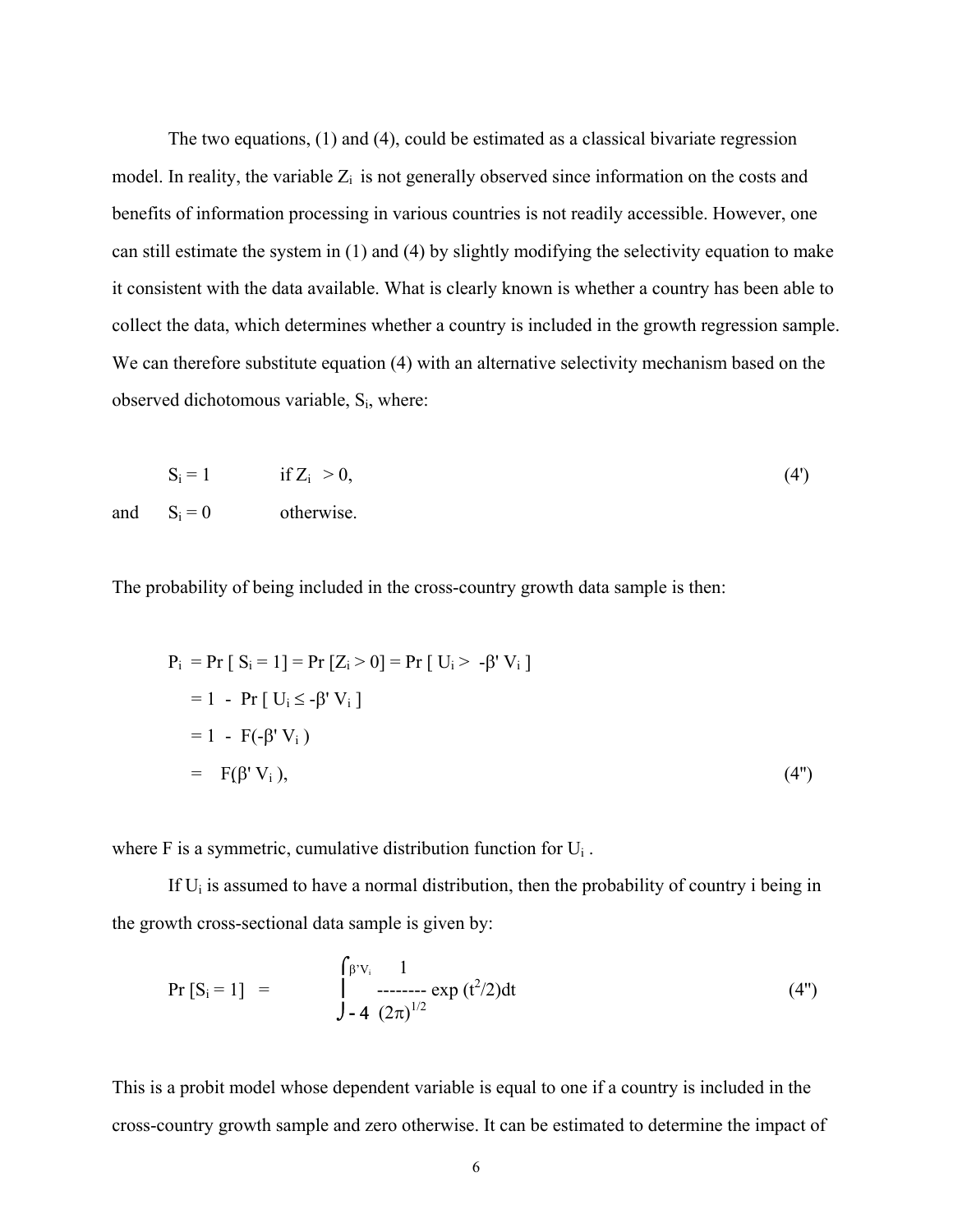various explanatory (selection) variables on the likelihood of inclusion in the cross-country growth regression sample.

 Since the probit equation (4") replaces the unobserved equation (4), the modified growth regression model taking into account the sample selection mechanism now consists of the original growth regression equation  $(1)$  and the probit selectivity equation  $(4")$ . These two equations can be estimated jointly by maximum likelihood.

An alternative specification, following Heckman (1979) is the so-called Heckit procedure. It involves the OLS estimation of equation (3) after including an estimate of  $E(U_i *$ Xi and yi are observed) as an additional variable in the equation. This estimate is obtained by first identifying and estimating the binary probit model in equation (4''), with the dependent variable equal to one if the country is in the sample and zero otherwise. The results are used to compute inverse Mills' ratios that are then introduced into the original regression equation (3)–in place of  $E(U_i * X_i)$  and  $y_i$  are observed)–to take sample selection bias in account. In the second stage of the Heckit estimation procedure, the growth regression equation would have an additional variable, MILLS<sub>i</sub>, to identify the inverse Mills' ratio computed for each sample country. With MILLS<sub>i</sub> included as an independent variable, the cross-country growth equation can be estimated using ordinary least squares, providing consistent estimates [see Heckman (1979) and Maddala (1983, chapter 8)]. The results using the two-equation MLE model are both consistent and efficient, and the Heckit approach generally produces results that are very close to those of the MLE model, so the results of the two-equation MLE model are reported here, leaving the Heckit results for Appendix II.

The key issue at hand is to specify the vector  $V_i$  of explanatory variables in the probit equation (4''), establishing the likelihood of being in the growth regression sample. The probit model can then be estimated using a full data set that contains the sample of countries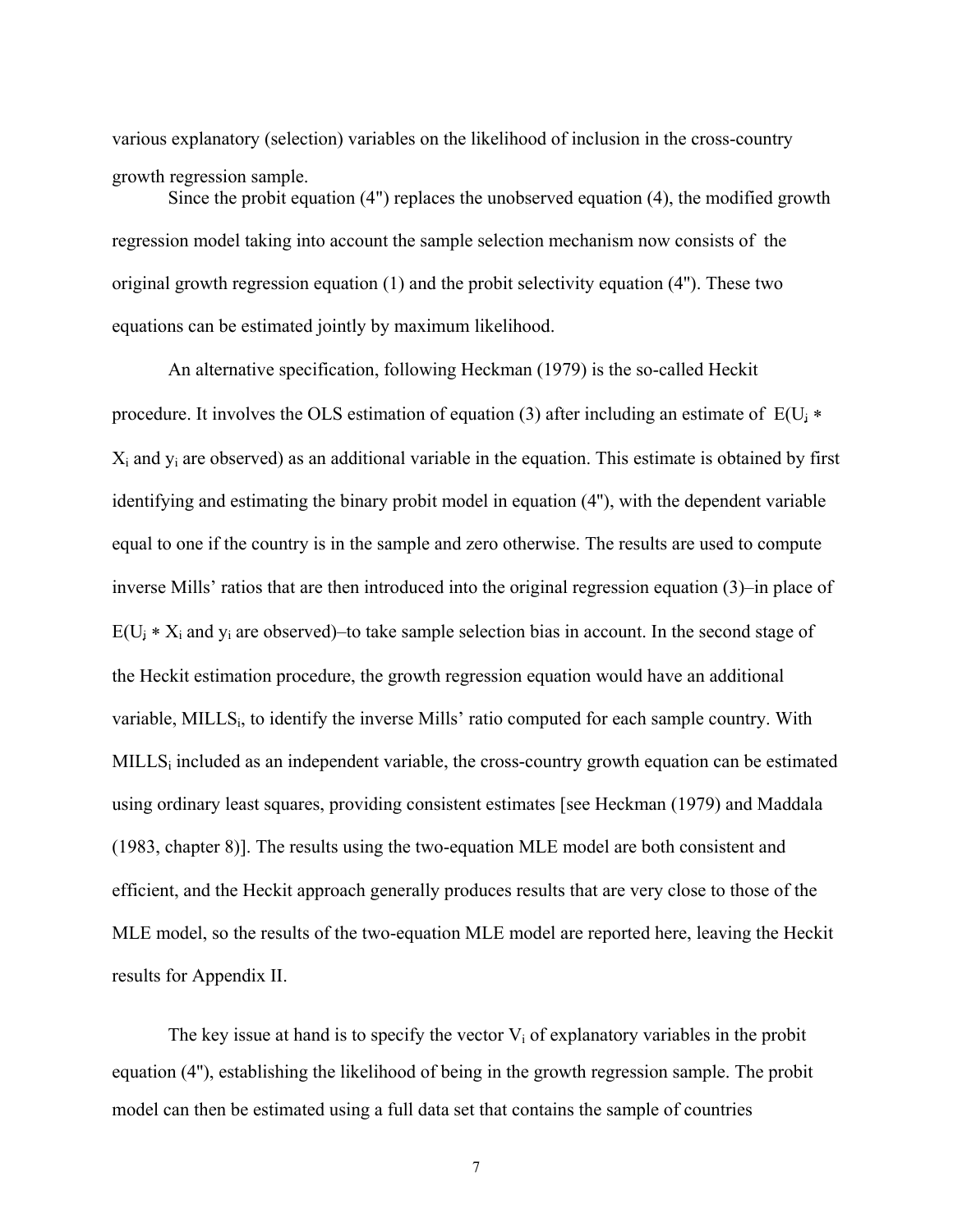traditionally included in cross-country growth analysis plus an additional sample of countries not used in those studies due to the unavailable data. The next section specifies and examines the selectivity variables and how they influence the probability that a government will carry out the appropriate data gathering activities that would qualify the country to be included in crosscountry growth regression analysis.

## **III. THE DETERMINANTS OF SAMPLE SELECTION IN EMPIRICAL GROWTH ANALYSIS**

 In this section, we specify the variables that influence whether or nor a country is included in the sample of countries for which cross-country growth regressions are carried out.

 Since data gathering activities involve significant set-up costs, governments of poor countries are less likely to make those investments than those in rich countries. Using per-capita GDP available for a wide cross-section of countries in 1990, a set of three dummy variables was constructed: POORi, that is equal to one if the country has a per-capita GDP (expressed in 1985 international dollars, adjusted for differences in purchasing power) of less than \$1,600 and zero otherwise, MIDDLE<sub>i</sub>, equal to one if the country has a per-capita GDP between \$1,600 and \$8,600 and zero otherwise, and RICH<sub>i</sub>, which is equal to one if the country's per-capita GDP was over \$8,600 and zero otherwise. These categories follow those of the World Bank's categorization into low-income, middle-income and high-income.

 TheWorld Bank (2000a) database yields data on GDP per-capita for 147 countries. This is significantly larger than the sample sizes used in most growth regression analyses, which have samples of less than 100 countries. This is not necessarily due to the unavailability of GDP percapita (or other data) for the 1990s but because of the lack of reliable data from earlier years. For instance, in many growth regressions, the dependent variable is growth in GDP per-capita between 1960 and 1985 or growth between 1960 and 1990. Although a comprehensive sample can be constructed with GDP per-capita for 1990, such data is not so easily available for 1960.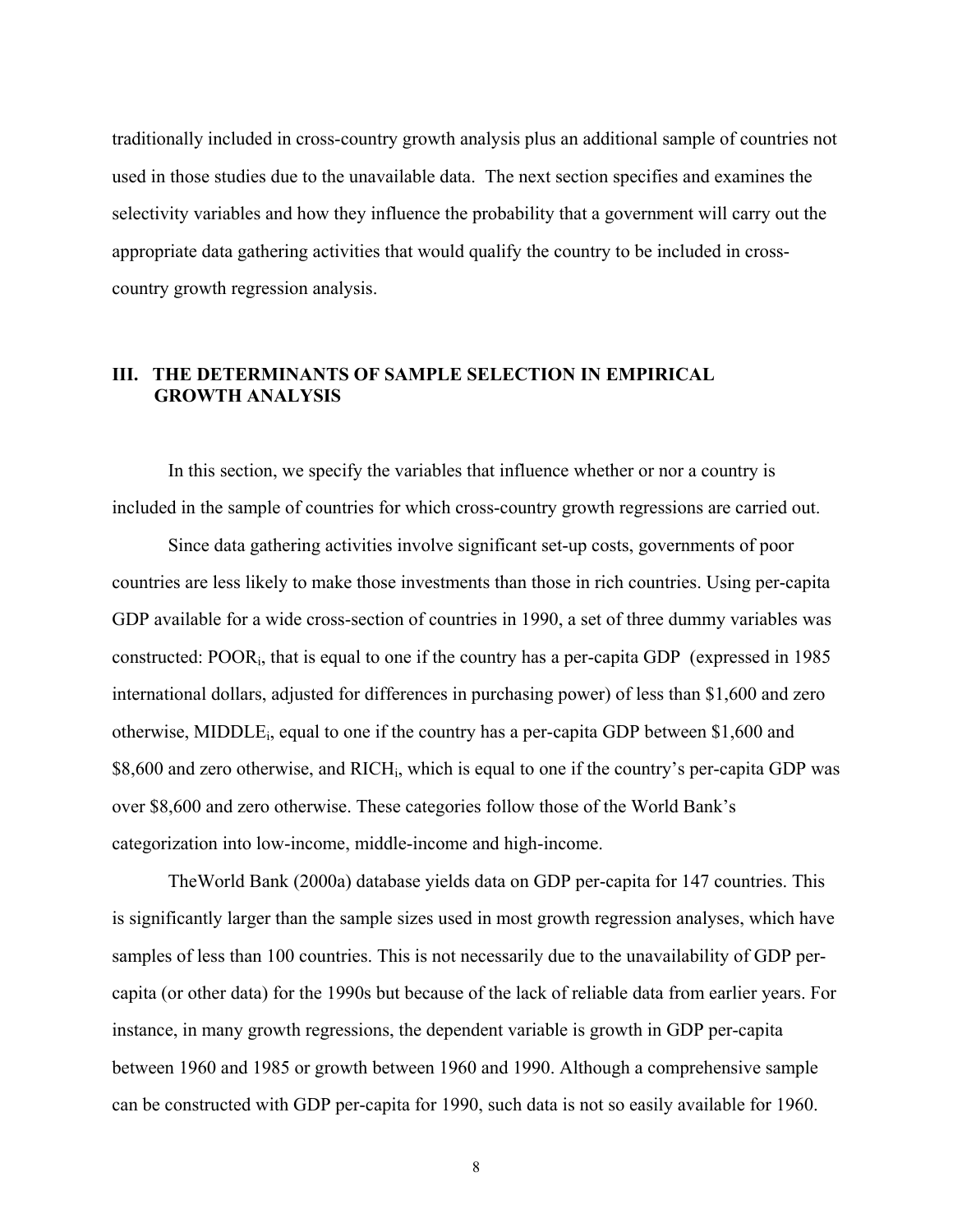One suspects that the likelihood that a country has reliable data not only on current but also past values of the relevant variables used in growth regression analysis is related to its level of income. Countries with low per-capita GDP in 1990 may be able to supply data for 1990, but unable to report it for earlier decades.

It is also to be expected that the greater the educational attainment in a country, the more likely its government will be able to collect reliable data. If most of a country's population has not attained a college education, it will lack the skilled manpower required to develop and maintain the statistical databases needed to survey the economy's fundamental economic indicators over time. This includes but is not limited to measuring inflation rates, maintaining a consistent system of national income accounts and balance of payments statistics, surveying of individual households to determine educational attainment, and developing a comprehensive historical set of economic statistics. On the other hand, the higher the proportion of collegeeducated workers in the population, the more likely the country will have the skilled labor force that is required to supply a reliable system of national statistics. As a proxy for the presence or absence of human expertise on data collection and analysis in a country, we will utilize the variable HIGHERED<sub>i</sub>, which is equal to the proportion of persons 25 years of age or older in country i who had attained a tertiary educational level in 1990. As with most educational attainment indicators, this is a variable for which 1990 data have become widely available for developing countries but is exceedingly difficult to obtain for earlier decades.<sup>3</sup>

 An important factor influencing the likelihood that a nation will have reliable, public information available is whether the country belongs to the International Monetary Fund (IMF). According to the IMF website: "a long-standing objective [of the IMF] has been the improvement of data and statistics practices among [its]membership." In the analysis below we use a dummy variable, NONIMF<sub>i</sub>, equal to one if country i was not a member of the IMF in 1980

 $\overline{a}$ 

 $3$  This measure includes persons who have completed their tertiary education as well as persons who attended higher education institutions for a certain period of time but did not complete their degrees. The data are obtained by joining UNESCO, Barro-Lee (1994, 2000) and the detailed World Bank Higher Education Task Force data set, as presented in World Bank (2000b).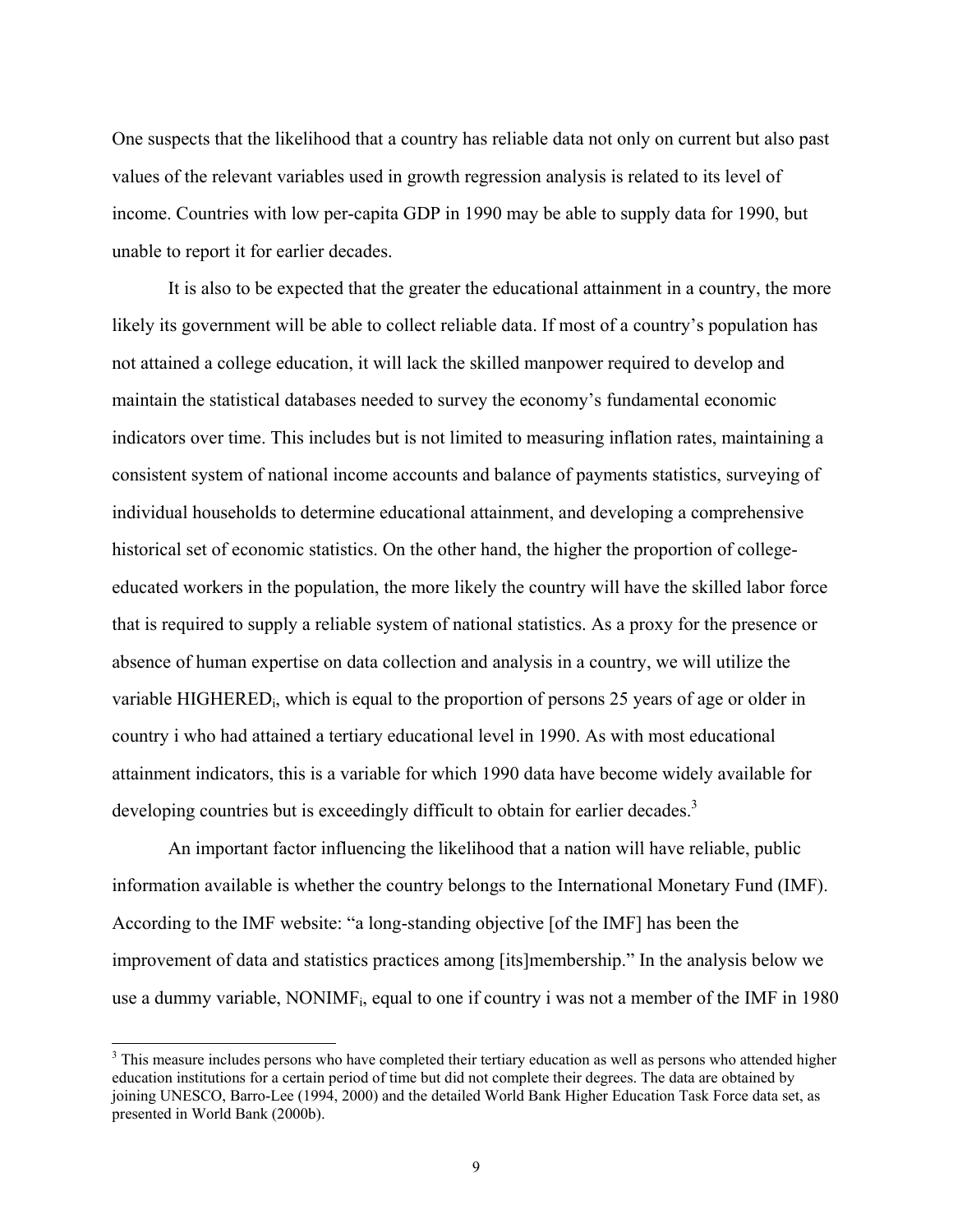and zero otherwise. Significantly, most former Soviet Republics and East European economies were not IMF members in 1980. We expect NONIMFi to be negatively associated with the probability of being included in cross-country growth samples.

 Urbanization facilitates the process of data collection. Data gathering activities are significantly more expensive for countries where the population is widely distributed in scattered, isolated rural communities. Indeed, in some countries, census and household surveys are conducted only in urban areas. We expect that a greater rate of urbanization should make it more likely that comprehensive socioeconomic data are available. The variable  $URBAN_i$  is defined as the proportion of the 1980 population of country i residing in areas defined as urban.<sup>4</sup> It is anticipated that this variable will be positively related to the probability of a nation being included in growth regression samples.

 Political institutions constitute yet another variable influencing the likelihood of data collection. In order for the public to make informed electoral decisions, effective democracies require that the government produce reliable, publicly accessible socioeconomic data that can be used to monitor the performance of the administration in power. Authoritarian states on the other hand, do not face such pressures and, all else being equal, are less likely to supply reliable public data. To measure this factor, we utilize the Freedom House measure of political rights. This measure, which we refer to as the variable AUTHORITA<sub>i</sub>, is based on Freedom House's 1980 classification of countries on a scale of 1 to 7, with a higher value indicating fewer political rights (greater authoritarianism).<sup>5</sup>

 The discussion so far suggests that the probability of a country i being included in the sample of countries used in empirical growth analysis,  $P_i$ , is equal to Pr  $[\beta V_i + U_i > 0]$ , with:

 $\beta'V_i + U_i = \beta_0 + \beta_1 POOR_i$ ,  $+\beta_2 MIDDLE_i + \beta_3 HIGHERED_i + \beta_4 NONIMF_i$ 

 4 The source for these data are: World Bank (2000a) and World Bank (1981).

 $<sup>5</sup>$  These data is the same as that used in Barro (1991), supplemented with additional data for 1986 from Freedom</sup> House (1998), and with values of 7.0 assigned to countries which were under socialism and under the Soviet sphere of influence in 1980.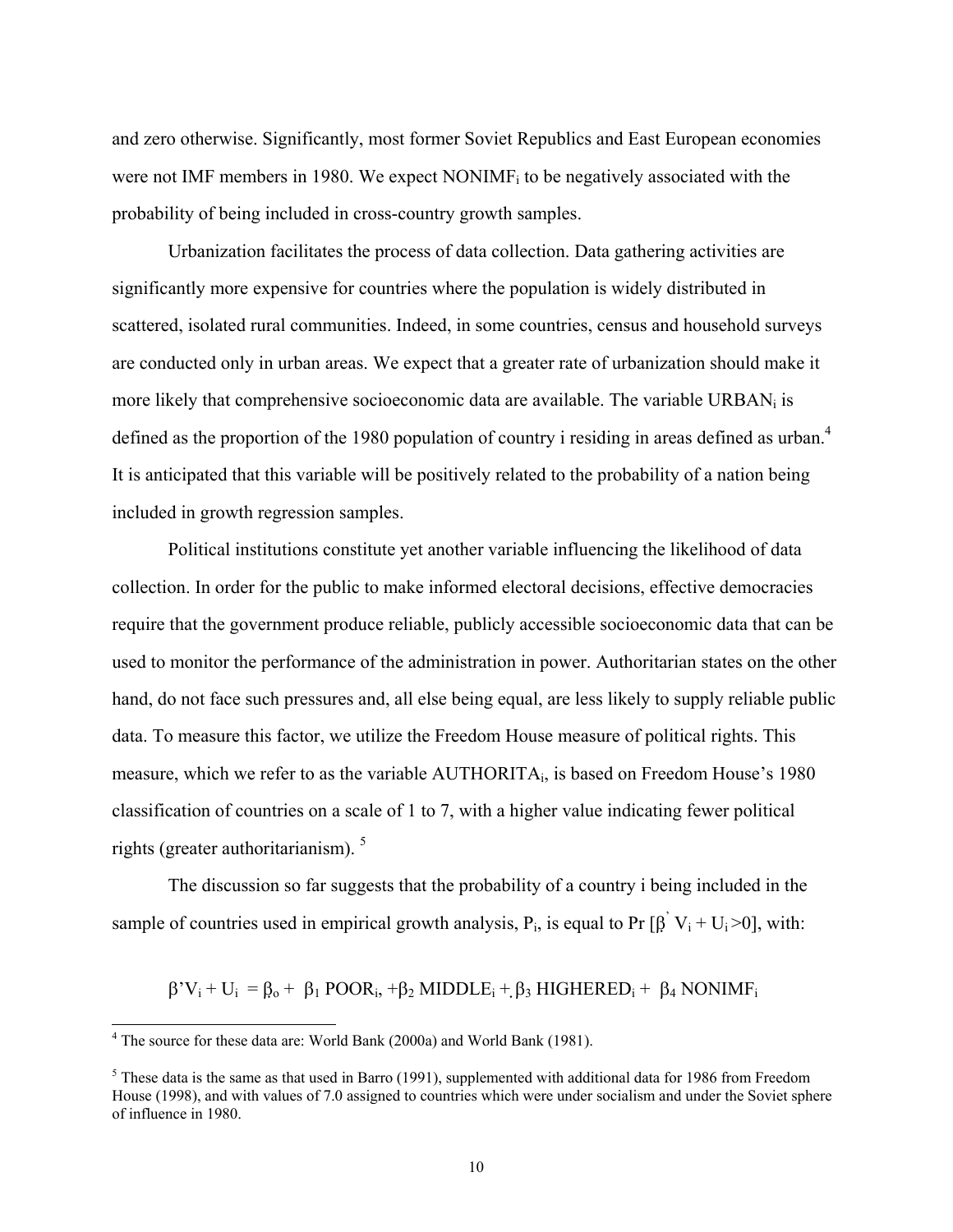$$
+\beta_5 \text{URBAN}_i + \beta_6 \text{AUTHORITA}_i + U_i \tag{5}
$$

where the  $\beta_m$  are coefficients to be estimated.

 To adjust for selectivity bias, the selection probit equation in (5) will be estimated jointly with the growth regression equation (1) by maximum likelihood (the Heckit model was also estimated and the results reported in Appendix II). The statistical significance of the correlation coefficient between the disturbance terms of the two equations--symbolized by  $\rho$  in equation (2')-- reflects whether sample selection bias is a potential problem in the estimation of the growth regression equation.

The implications of our analysis are bounded by the set of variables that have been used to explain sample selection. Any bias found in estimated regression coefficients is related to the sample censoring associated with those variables. Although we believe that the selection variables we have included (income, educational attainment, etc.) are the most relevant, it is possible that we have missed some crucial forces influencing sample selection. In our preliminary analysis, we considered additional variables such as ethnic fractionalization, political instability, size of the country, etc. as possible determinants of sample censoring. However, these variables were either closely correlated with those already considered above or were not available for a large number of countries. Future research may identify additional samplecensoring variables not examined in this paper.

## **IV. RE-ANALYZING MANKIW-ROMER-WEIL'S "A CONTRIBUTION TO THE EMPIRICS OF ECONOMIC GROWTH"**

 This section presents an assessment of the sample selection bias issue in the central model estimated by Mankiw-Romer-Weil in their influential paper on the empirics of economic growth. These authors derive theoretically and estimate empirically an augmented Solow model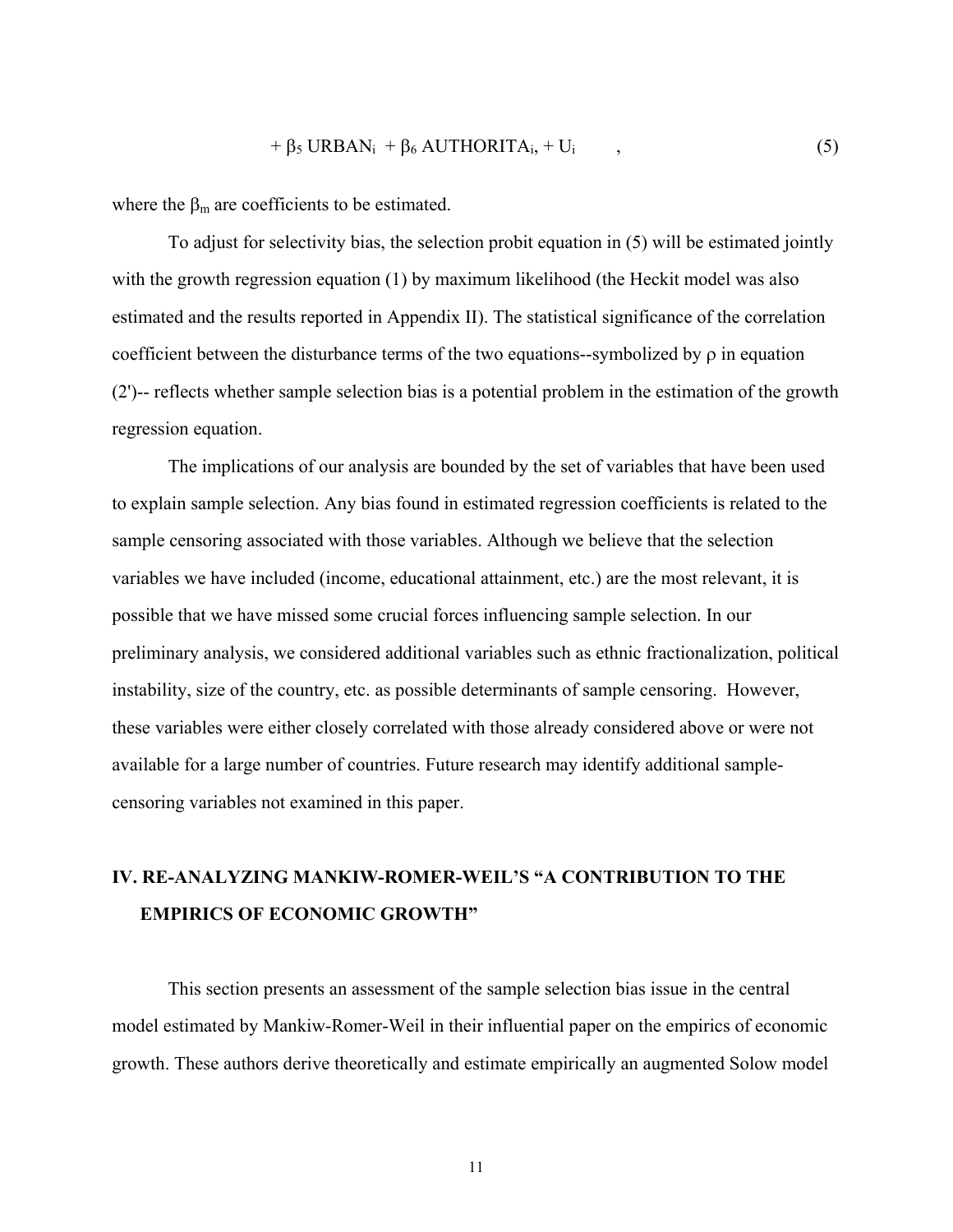that incorporates the accumulation of human as well as physical capital. The empirical model is given by:

$$
y_i = \alpha_o + \alpha_1 \ln(I/GDP)_i + \alpha_2 \ln(n_i + g_i + \delta_i) + \alpha_3 \ln(SCHOOL)_i + \epsilon_i \qquad , \qquad (6)
$$

where  $y_i$  is the log of income per-capita, measured by real GDP in 1985 divided by the workingage population in that year;  $I/GDP_i$  is equal to the average share of real investment in real GDP during the sample period (1960 to 1985);  $n_i$  is the rate of growth of the working-age population between 1960 and 1985 (people aged 15 to 64);  $(n_i + g_i + \delta_i)$  is the rate of growth of population, the rate of technical change plus the rate of depreciation, constrained by M-R-W to equal 0.05; and SCHOOL<sub>i</sub> is a measure of the rate of human capital accumulation, equal to the percentage of the working-age population enrolled in secondary education (average for the period 1965 to 1980).

 Note that the M-R-W analysis is considered to be "growth analysis" although the dependent variable in equation (6) is the level of income per-capita, not growth. The reason is that equation (6) is derived from the implications of the Solow growth model, augmented by including human capital. We will thus informally refer to it as a "growth equation."

Mankiw-Romer-Weil used two main samples in their empirical analysis. One sample includes all 98 non-oil countries for which they had available data.<sup>6</sup> A second sample was created by excluding an array of "small" countries as well as countries that Summers and Heston catalogued as having low quality data available. This sample consists of 75 countries.<sup>7</sup>

 In our selectivity analysis we will supplement the two samples used by M-R-W to include those censored countries for which information required by the growth regressions is not

 $\overline{a}$ 

<sup>&</sup>lt;sup>6</sup> Oil countries are excluded on the basis that "the bulk of recorded GDP for these countries represents the extraction of existing resources, not value added [and] one should not expect standard growth models to account for measured GDP in these countries" [Mankiw,Romer and Weil (1992, p. 413)].

 $<sup>7</sup>$  M-R-W also carried out their analysis on a sample that included only OECD countries, with the explicit goal of</sup> examining the values of the estimated coefficients for this particular group of nations.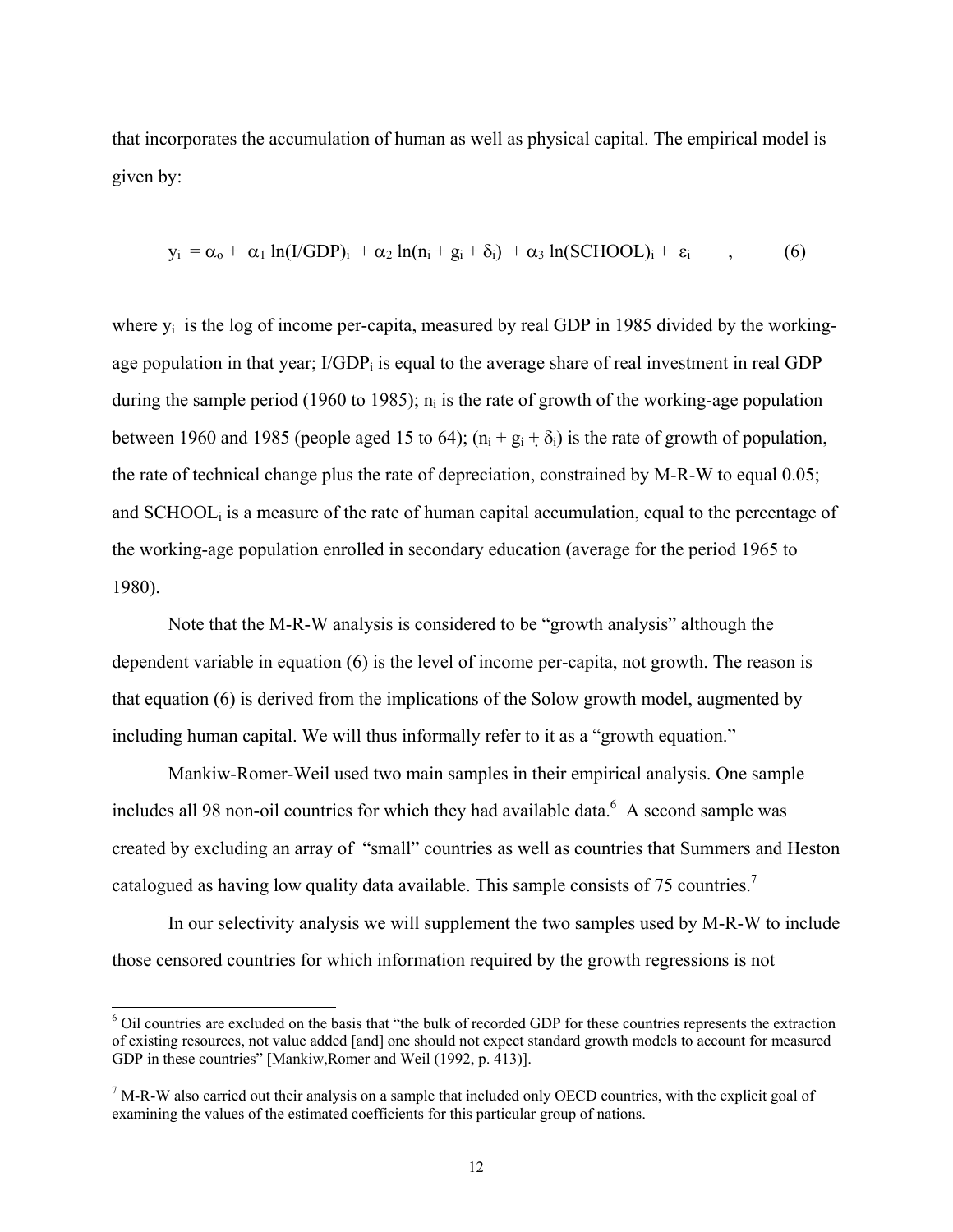available. This augmented sample of countries is used in the selectivity probit equations, where the dependent variable is equal to one if a country i is in the growth regression sample and zero if it is not. The explanatory variables in this selectivity equation were specified in the last section and are summarized in equation (5). They are: POOR, MIDDLE, HIGHERED, NONIMF, URBAN, and AUTHORITA (Appendix I lists variable definitions and sample means). The augmented sample includes 147 countries for which we have data pertaining to the six selectivity variables.<sup>8</sup>

 Tables I and II reproduce the results of the Mankiw-Romer-Weil analysis using a sample of 75 countries as well as our re-estimation after taking into account sample selectivity. Table I begins by presenting the results of the selectivity probit equation, which supplements the sample of 75 countries in the growth equation with 72 non-oil countries that were censored by M-R-W.

 Note, first of all, that the correlation coefficient between the error terms of the selectivity and growth regression equations, Rho(1,2), is equal to -0.9 and is statistically significant at a 99 per cent level of confidence. This suggests that sample selection bias is a significant issue for the Mankiw-Romer-Weil analysis. What are the most relevant selectivity variables involved in the censoring of countries associated with the M-R-W sample? Table I shows that the level of income of a country is a key force increasing the likelihood that it will be included in the M-R-W's 75-country growth regression sample. The coefficients on the two dummy variables reflecting income level, POOR and MIDDLE, are both statistically significant at a level of confidence of 99%. The estimated coefficients are both negative, which suggests that being poor or middle income makes it less likely for a country to be included in the growth equation sample.

 $\overline{a}$ 

 $8$  There are still some non-oil countries that are excluded from our own, augmented, sample due to the unavailability of the data required for the selectivity analysis. However, these countries are almost all small countries --whose production structure, as M-R-W observe, may be idiosyncratically determined by non-Solow forces-- or countries whose production structure has been severely distorted by long-term conflict. Therefore, even if data were available, these countries would be exempted from the analysis because the structure of the model being tested is not intended to apply to them. The excluded countries include: Dominica, Afghanistan, Aruba, Antigua, Barbados, Bermuda, Bhutan, Bosnia/Herzegovina, Croatia, Brunei, Cambodia, Cuba, Djibouti, Eritrea, Equatorial Guinea, Grenada, Guadaloupe, Guam, Gaza/West Bank, Lebanon, Macedonia, Maldives, Martinique, Netherlands Antilles, North Korea, Qatar, Reunion, Samoa, Slovenia, St. Kitts/ Nevis, St.Lucia, Suriname, Sao Tome/Principe, Solomon Islands, Tonga, and Vanuatu.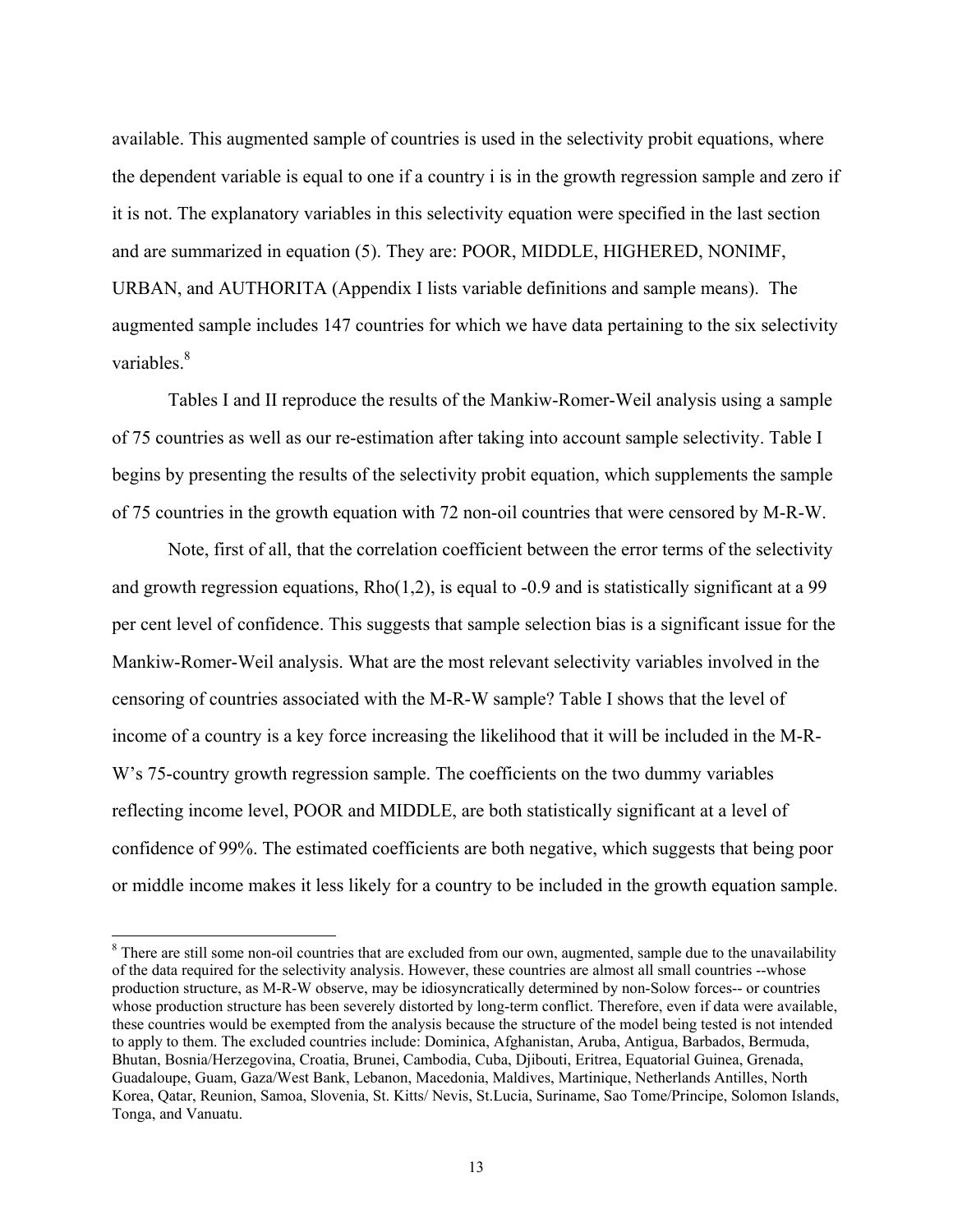Another variable whose coefficient is statistically significant is NONIMF, which assumes a value equal to one if the country is not a member of the IMF and zero otherwise. As Table I shows, if the country was not a member country of the IMF in 1980, it is less likely to be part of the sample used in M-R-W's growth regressions. This suggests that, in this sample, IMF membership is positively associated with the reliable production of data used in growth regressions.

 The coefficients of the other three variables in the selectivity probit equation, HIGHERED, URBAN and AUTHORITY are not statistically significant at conventional levels of confidence.

 Having presented the estimated coefficients of the selectivity probit equation, our reestimation of the Mankiw-Romer-Weil growth regression equation is presented next. The first column in Table II presents the OLS-version of equation (6), as presented by Mankiw-Romer-Weil on page 420 of their paper (and which we were able to reproduce using their data). Column 2 shows the value obtained for a two-tailed test of the hypothesis that the estimated coefficients in the first column are equal to zero (for the OLS regression, this probability is based on the "t" distribution). Column 3 of Table II depicts the estimated coefficients of the "growth equation" examined by Mankiw-Romer-Weil but now estimated jointly with the selectivity probit equation as part of a bivariate regression model using maximum likelihood estimation. Column 4 presents probability values for significance tests on the estimated coefficients.

 The results presented in Table II show the impact of adjusting for sample selection bias on the estimated coefficients of the M-R-W model. The coefficients on all explanatory variables change significantly when the growth equation is estimated jointly with the selectivity equation. The coefficient on the human capital accumulation variable ln(SCHOOL), drops from 0.73 in the OLS equation to 0.60 in the selectivity-adjusted equation. The coefficient on the variable ln(n+g+ $\delta$ ) also changes sharply, from -1.50 to -0.73, and loses its statistical significance at any conventional level of confidence. The coefficient on the investment rate term is the least affected but it also shrinks significantly from 0.70 to 0.60.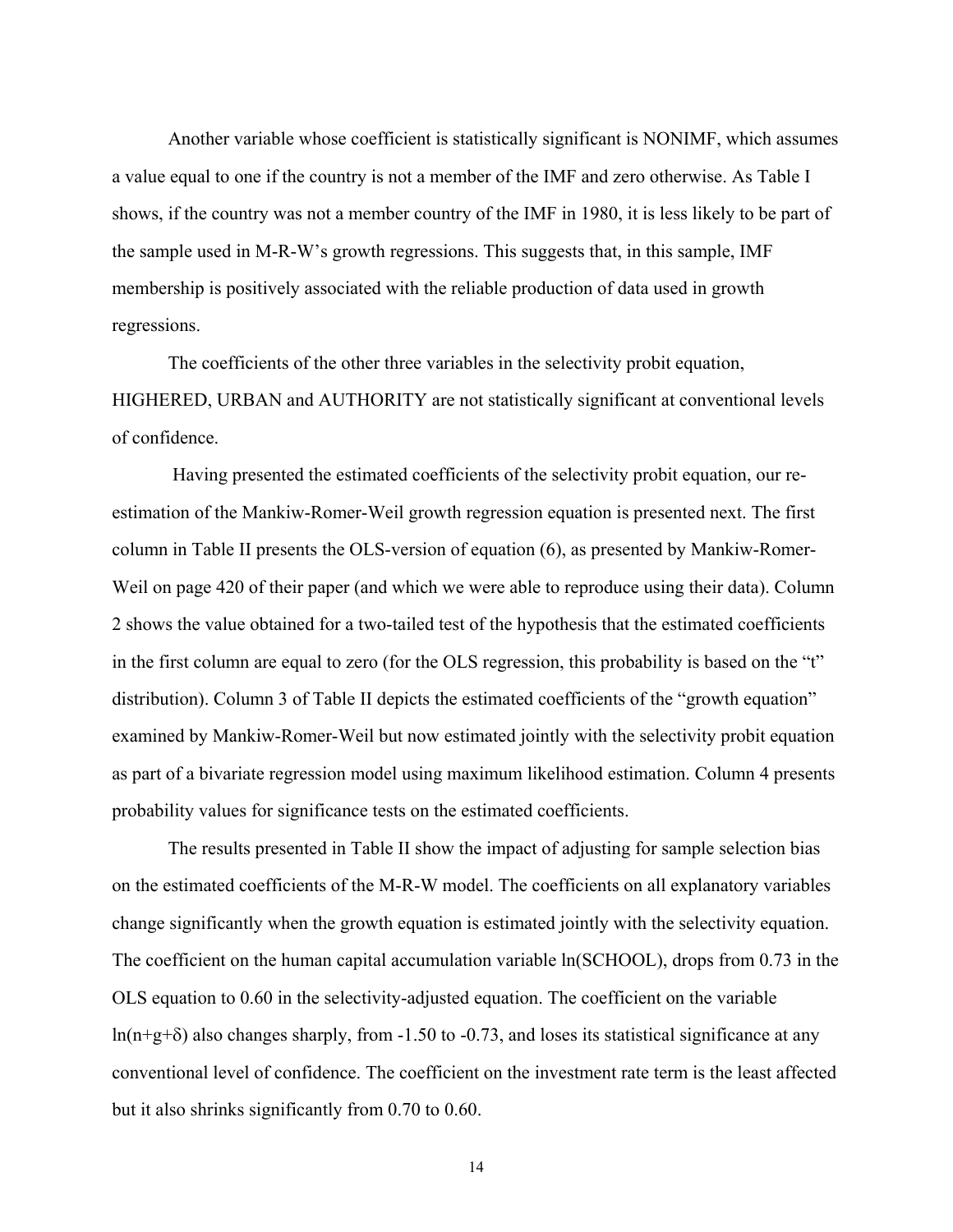The discussion so far has examined the results of the M-R-W's analysis that uses a sample of 75 countries. They also considered a larger, 98-country sample. We proceed to discuss next the results of our re-estimation of their 98-country growth (per-capita GDP) regression equation taking sample selectivity into account.

 Table III presents the estimated coefficients of the selectivity probit equation, that included the 98 countries in the M-R-W sample plus 49 censored countries (Appendix I presents variable definitions and sample means). Note that the correlation coefficient between the error terms of the growth regression and the selectivity equation,  $Rho(1,2)$ , is again statistically significant at a 99% level of confidence. However, the variables that are associated with selectivity are drastically different from those presented in Table I for M-R-W's sample of 75 countries. The addition of what are 23 mostly low and middle-income countries to the sample eliminates the role of income in sample selection: the coefficients of both the POOR and MIDDLE dummy variables, representing low and middle-income countries in the equation, lose their statistical significance. Of all the variables explaining sample selectivity, only NONIMF is now statistically significant.

 Table IV shows the results of our re-estimation of the regression analysis carried out by M-R-W, adjusting for sample selection bias (as before, appendix I presents variable definitions and sample means). The first two columns of Table IV depict the OLS regression estimates as obtained by M-R-W. Columns three and four show the selectivity-adjusted coefficients and associated probabilities. As can be seen, there are differences in the two sets of coefficients, but these are not as substantial as those in the sample of 75 countries. The coefficient on ln(I/GDP) rises from 0.69 to 0.78, the coefficient on  $\ln(n+g+\delta)$  drops slightly from -1.74 to -1.79, and the ln(SCHOOL) coefficient again declines, but this time from 0.65 to 0.57.

 The estimates presented in this section illustrate how sample selection bias can lead to significant changes in the results of empirical growth analysis. But the differences obtained using the 75 and 98 country samples also suggest that the bias is dependent on the precise sample utilized. In the analysis carried out by M-R-W, using a 75-country sample leads to the exclusion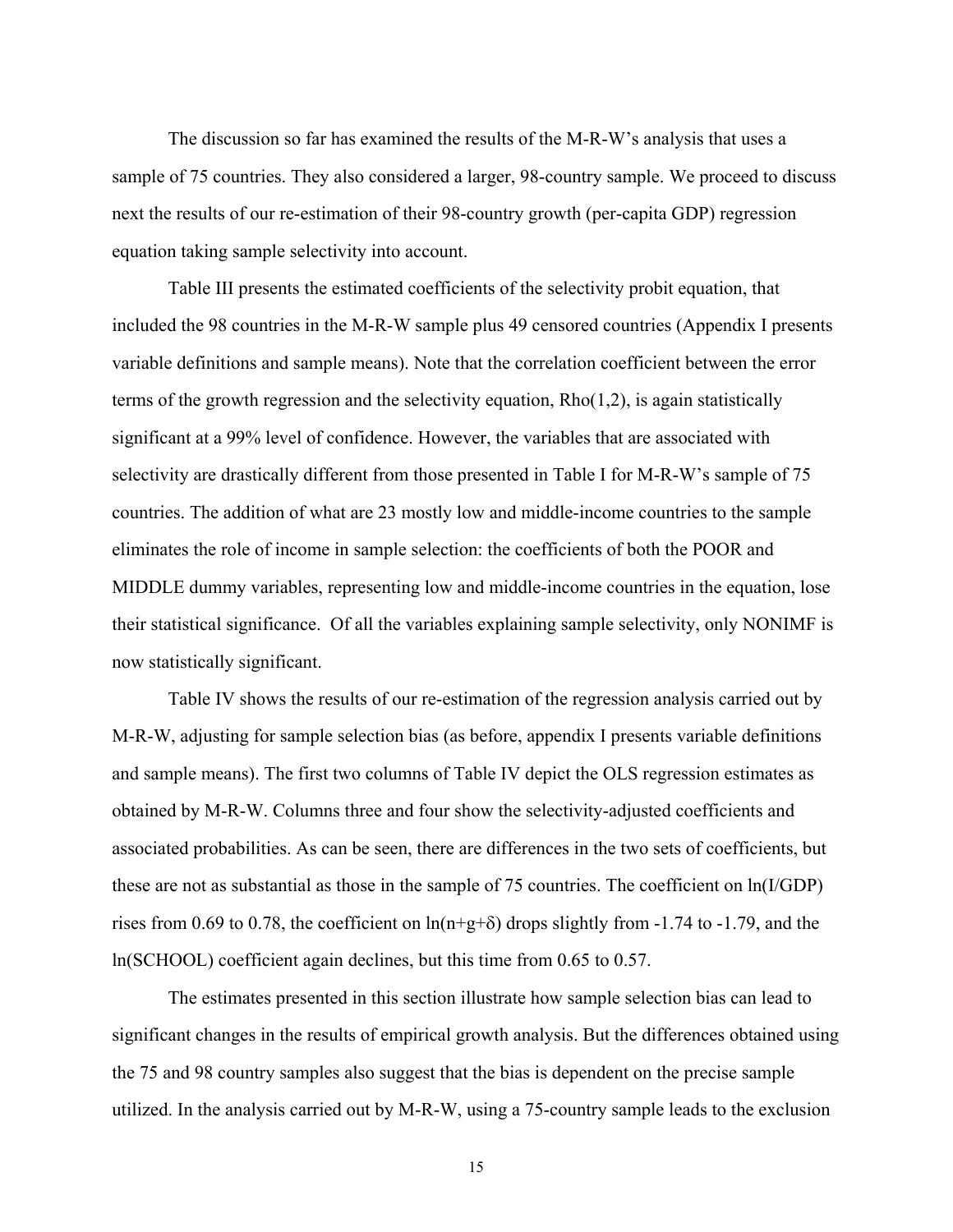of a number of low and middle-income countries that leads to a substantial sample selection bias. On the other hand, if the 98-country sample is used, this bias diminishes substantially.

## **V. RE-ANALYZING BARRO'S "ECONOMIC GROWTH IN A CROSS SECTION OF COUNTRIES"**

 The paper by Barro (1991) focuses on two questions. The first is whether there is convergence in levels of per-capita income across countries, that is, what is the impact of the initial level of income on subsequent economic growth. The second issue is the effect of the initial level of human capital on subsequent economic growth. The empirical analysis in Barro (1991) involved a variety of models including a wide array of variables. We re-estimated all of these models and found similar results across-the-board. For expository purposes, we will focus on the following model:

$$
GR6085i = \alphao + \alpha1 GDP60i + \alpha2 SEC60i + \alpha3 PRI60i + \alpha4 GCYi + \alpha5 REVi + \alpha6 ASASSi + \alpha7 PPI60DEVi + \varepsiloni (7)
$$

where  $GR6085<sub>i</sub>$  is the average annual growth rate between the years 1960 and 1985 of real GDP per-capita of country i,  $GDP60<sub>i</sub>$  is the value of real per-capita GDP for country i in 1960 (1980) base year),  $SEC60<sub>i</sub>$  is the secondary-school enrollment rate in 1960, PRI60 $<sub>i</sub>$  is the primary-school</sub> enrollment rate in 1960,  $GCY_i$  is the average ratio of real government consumption (exclusive of defense and education) to real GDP for the period of 1970 to 1985,  $REV_i$  is the number of revolutions and coups per year (1960-85 or sub-sample),  $ASASS<sub>i</sub>$  is the number of assassinations per million population per-year (1960-85 or sub-sample), and PPI60DEV<sub>i</sub> is the magnitude of the deviation of the 1960 PPP value for the investment deflator from its sample mean. The rationale for including these variables can be found in Barro (1991). Note however, that the sign and value of the coefficient on GDP60 $<sub>i</sub>$  is related to the issue of convergence and those on SEC60 $<sub>i</sub>$  and</sub></sub> PRI60<sub>i</sub> reflect the impact of initial levels of human capital on subsequent economic growth.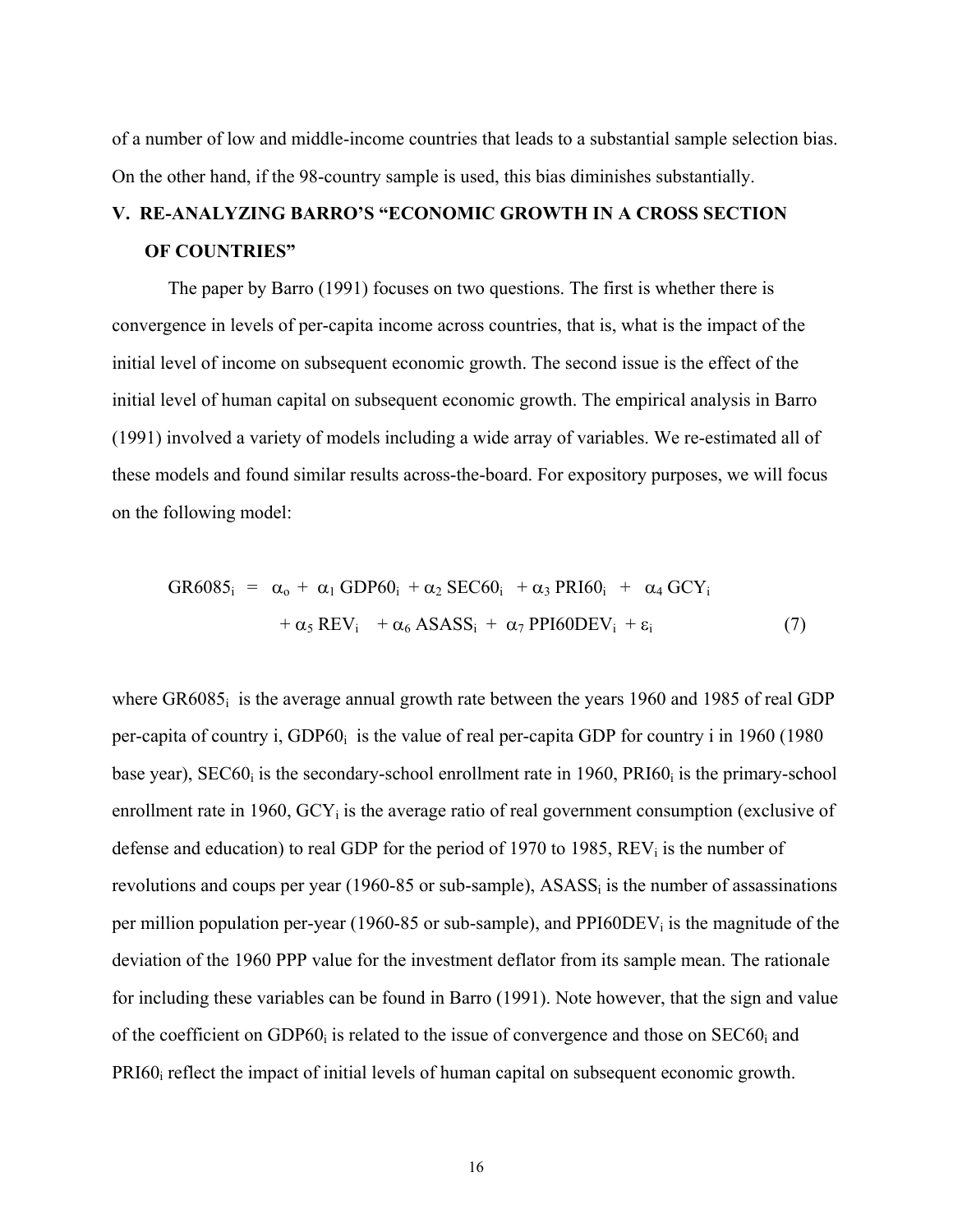The main sample used by Barro (1991) consists of 98 countries. We utilized Barro's data set to reproduce his results and then re-estimated Barro's regression equation in a model that takes into account sample selection bias, as described in earlier sections. The selectivity probit equation in this model involves a dependent variable that is equal to one if a country i is in the Barro (1991) growth regression sample and zero if it is not. The explanatory variables were specified in Section II and also summarized in equation (5); they are: POOR, MIDDLE, HIGHERED, NONIMF, URBAN, and AUTHORITA (appendix I presents variable definitions and sample means). The augmented sample includes 147 countries.

 Tables V and VI reproduce the results of the Barro (1991) growth analysis as well as our re-estimation taking into account sample selectivity. Table V presents the results of the selectivity probit equation, using the sample of 98 countries in the growth regression equation supplemented by 51 countries censored from the analysis by Barro (1991).

 Note first of all that the correlation coefficient between the error terms of the selectivity and growth regression equations –Rho(1,2)-- is equal to 0.7 and is statistically significant at a 99 per cent level of confidence. In addition, Table I shows that there are two variables that are statistically significant in determining whether a country was included in the Barro (1991) sample or not: NONIMF, which is a dummy variable equal to one if the country was not a member of the IMF, and AUTHORITA, which is an index of political rights, where greater values are attached to more authoritarian regimes. Both these variables reduce the likelihood of being included in the Barro (1991) sample.

 In contrast to the Mankiw-Romer-Weil sample, the Barro sample does not appear to be censored on the basis of income. The coefficients on the POOR and MIDDLE dummy variables that measure whether a country was a low or middle-income country, are not statistically significant. Note that the results for the Barro (1991) sample differ sharply from those obtained in the 75-country M-R-W sample, for which the coefficients on the two dummy variables reflecting income level, POOR and MIDDLE, were both negative and statistically significant at a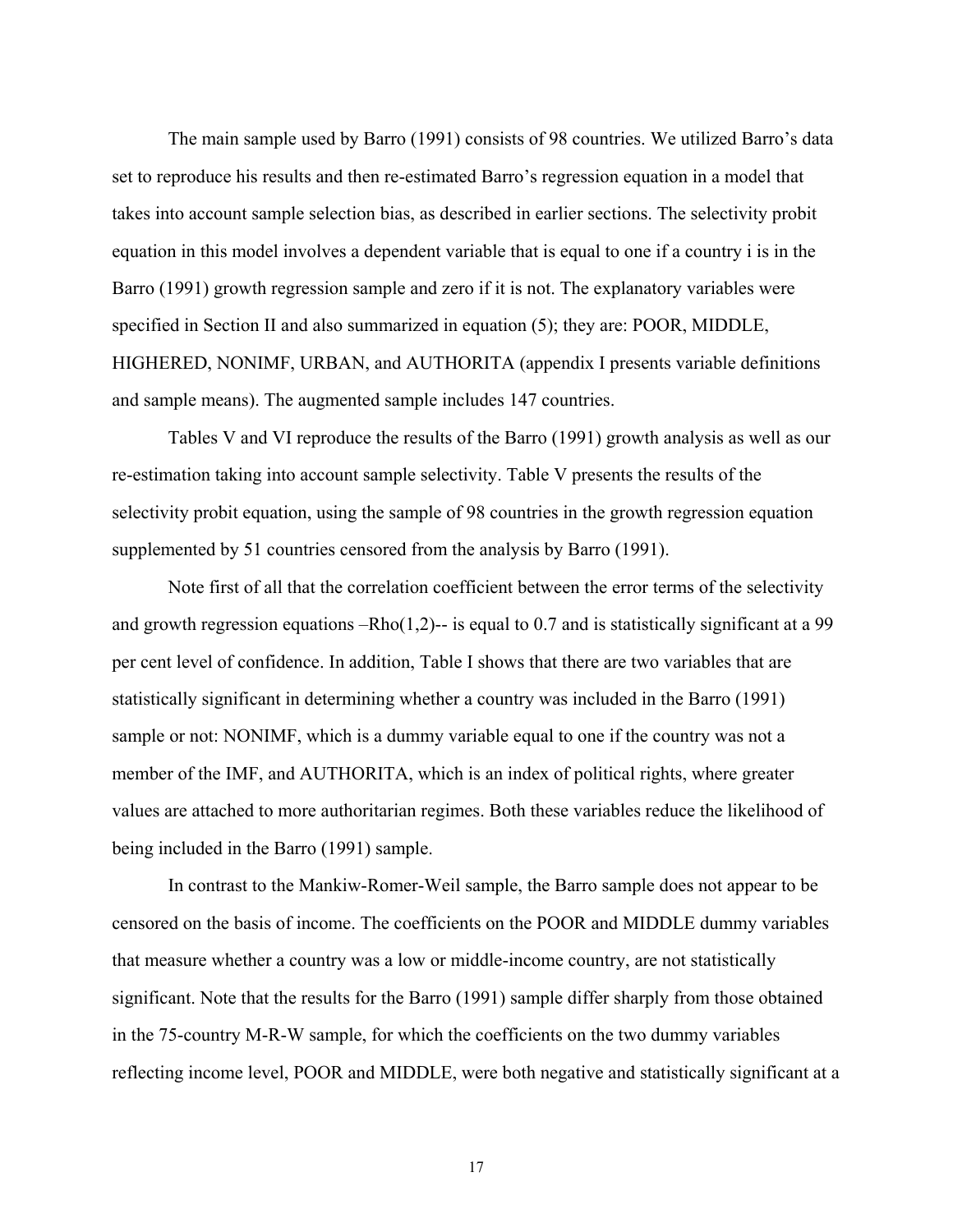level of confidence of 99%. These results are closer to the 98-country sample used by M-R-W in which both income dummy variables were statistically insignificant in determining selectivity.

 Having presented the results of the estimated probit equation, Table VI displays our reestimation of the Barro (1991) growth equation (appendix I presents variable definitions and sample means for this equation). The first column shows the OLS-version of equation (7), represented in Barro (1991) as equation (1) in Table 1 on pages 410-12. Column 2 shows the probability that the estimated coefficients in the first column equal zero.<sup>9</sup>

 Column 3 of Table VI depicts the estimated coefficients of the growth equation in Barro (1991) but estimated jointly with the selectivity probit equation as part of a bivariate regression model using maximum likelihood estimation. Column 4 presents the probability that each reestimated coefficient is equal to zero. Table VI does not show any significant differences between the coefficients of the growth equations when sample selection is taken into account

 Our re-estimation of the Barro (1991) growth regression model taking into account sample selectivity suggests that the Barro sample is not censored in a way that substantially biases the statistical results of the growth regression equations reported in that paper. The results are robust in this regard.

## **VI. SAMPLE SELECTION BIAS IN PAULO MAURO'S "CORRUPTION AND GROWTH"**

 The paper by Paulo Mauro (1995) on "Corruption and Growth," empirically analyzes the links between corruption and other institutional factors on economic growth. The sample of countries utilized is the smallest so far in our discussion: 58 countries. Since one may suspect that the results of ordinary least squares regressions using such a relatively small sample of

l

 $9$  We successfully reproduced all of the equations in Barro (1991) and re-estimated them using our regression model with selectivity. The results in Table VI are typical of our overall results and, for brevity, the analysis of these other growth regression equations are not presented here. They are available from the authors by request.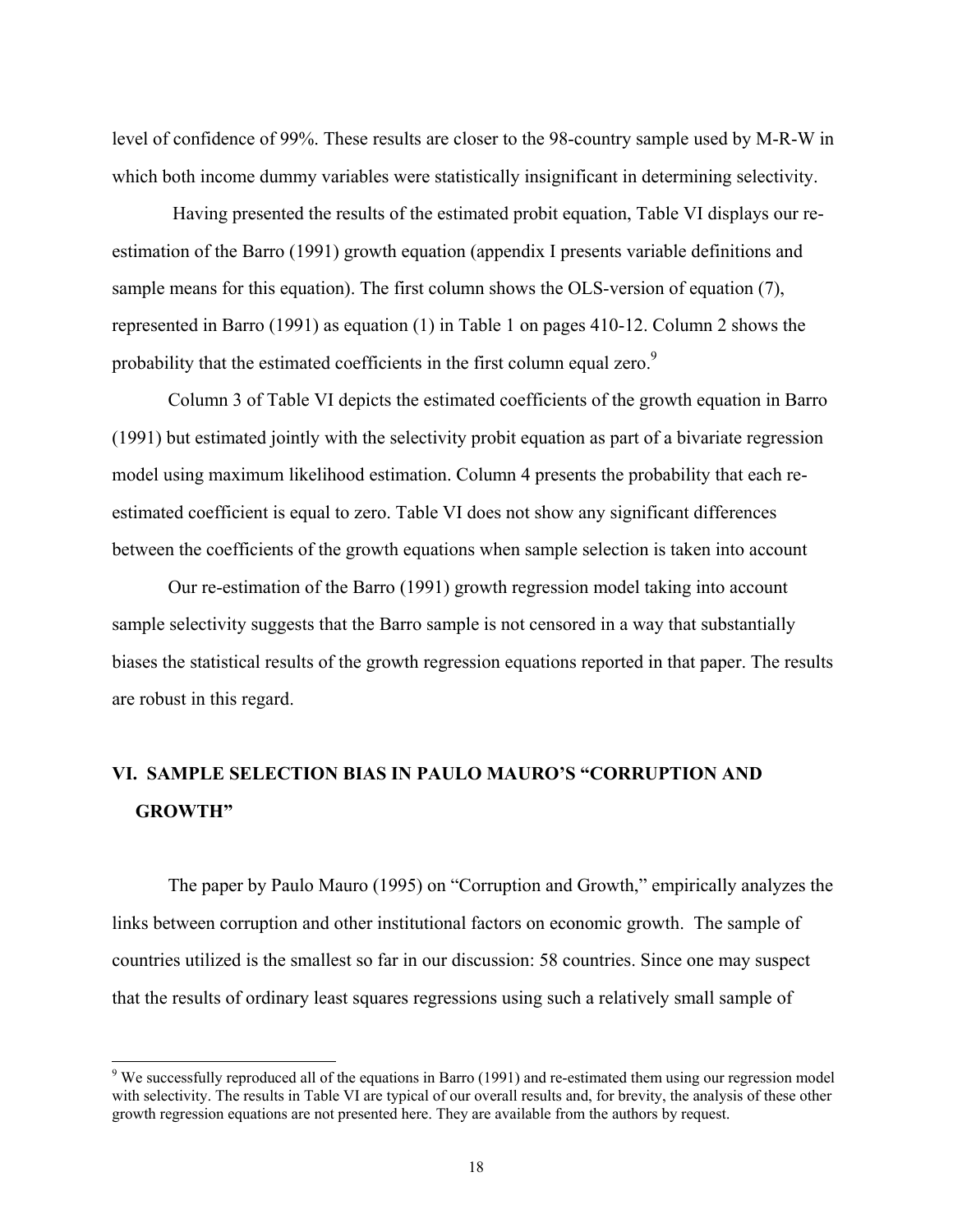countries are subject to sample selection bias, this section focuses on re-examining the crosscountry empirical growth regressions carried out in that paper.

 Mauro (1995) estimated a wide range of empirical models, which included or excluded various explanatory variables. We focus on the following empirical growth equation:

$$
GR6085i = \alpha_0 + \alpha_1 GDP60i + \alpha_2 SEC60i + \alpha_3 POP6085i + \alpha_4 BUREAUi + \varepsilon_i
$$
 (8)

where  $GR6085<sub>i</sub>$  is the average annual growth rate of real GDP per-capita of country i between 1960 and 1985, GDP60 $_i$  is the value of real per-capita GDP for country i in 1960, SEC60 $_i$  is the secondary-school enrollment rate in 1960, POP6085 $<sub>i</sub>$  is the annual rate of growth of population</sub> between 1960 and 1985 in country i, and BUREAU<sub>i</sub> is the value of a bureaucratic efficiency index, which is negatively associated with corruption. The last variable is based on data constructed from assessments made by analysts from Business International (now in the Economist Intelligence Unit) of conditions prevailing in the country in question. Mauro (1995) combines three types of assessments made by analysts regarding: (1) "the degree to which business transactions involve corruption or questionable payments," (2) "the efficiency and integrity of the legal environment as it affects business," and (3) "the regulatory environment foreign firms must face when seeking approvals and permits, affecting the degree to which it represents an obstacle to business." The resulting index of bureaucratic efficiency ranges from a minimum of 1.89 (lowest bureaucratic efficiency) to a maximum of 10 (highest bureaucratic efficiency).

 The main sample used by Mauro (1995) consists of 58 countries. The growth regression equation (8) was re-estimated using a model that takes into account sample selection bias. The selectivity probit equation involves a dependent variable equal to one if a country i is in the Mauro (1995) growth regression sample and zero if it is not. The explanatory variables in this probit equation are: POOR, MIDDLE, HIGHERED, URBAN, and AUTHORITA (Appendix I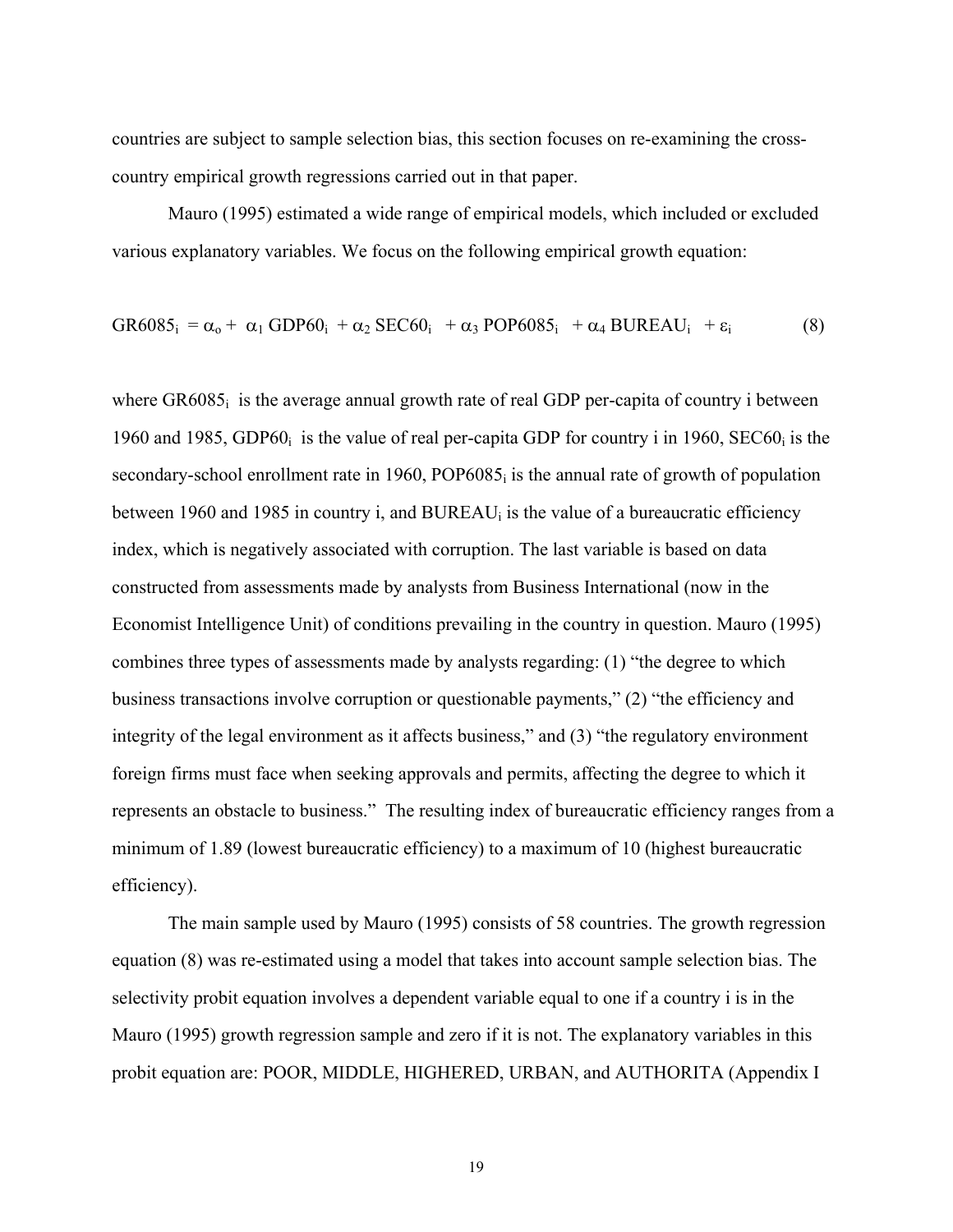presents variable definitions and sample means). The augmented sample includes 147 countries for which we found information on these variables.<sup>10</sup>

 Tables VII and VIII reproduce Mauro's results and our re-estimation taking into account sample selectivity. Table VII presents first the results of the selectivity probit equation, using the sample of 58 countries in the growth regression equation supplemented by 89 countries censored from the analysis. The results shown in Table VII suggest that POOR and MIDDLE are statistically significant variables reducing the likelihood of inclusion of a country in the sample. Another variable explaining the pattern of selection into the sample is AUTHORITA, implying that countries with lower values for the political rights index (more authoritarian) also have a lower likelihood of inclusion in the sample.

 The value of Rho (1,2), the correlation coefficient between the error terms of the selection probit equation and the growth regression equation is -0.73 and is statistically significant at a 98% level of confidence.

 Table VIII presents one of the main equations estimated by Mauro (Table VII, pp. 702-3, equation 5).<sup>11</sup> The first column shows the OLS-version of equation (8). The second column presents the probabilities obtained from a two-tailed test of the hypothesis that the estimated coefficients in the first column each equal zero. Column 3 depicts the estimated coefficients of the growth equation estimated jointly with the selectivity probit equation as part of a bivariate regression model using maximum likelihood estimation. Column 4 presents the probability that each coefficient is equal to zero. Table VIII shows that the coefficients obtained with the selectivity adjustment differ from the OLS coefficients, but the changes are not substantial. In particular, the coefficient on the BUREAU variable, representing an index of bureaucratic efficiency, drops from 0.006 to 0.005, not a major adjustment.

 $\overline{a}$ 

<sup>&</sup>lt;sup>10</sup> The NONIMF dummy variable had to be dropped because of the small number of "1"s in the Mauro (1995) sample. As Greene (1998, pp. 444-445) notes, the probit estimator tends to break down when an explanatory dummy variable is extremely unbalanced in terms of "1"s or "0"s, particularly in small samples.

 $11$  Using the same data as Mauro (1995), we closely reproduced his results and re-estimated them using our bivariate selection model. The model was applied not only to the equation reported in Table VIII but also to the other major growth equations reported in that paper. Since these results do not differ much from those in Table VIII, we do not report them here but will supply them upon request.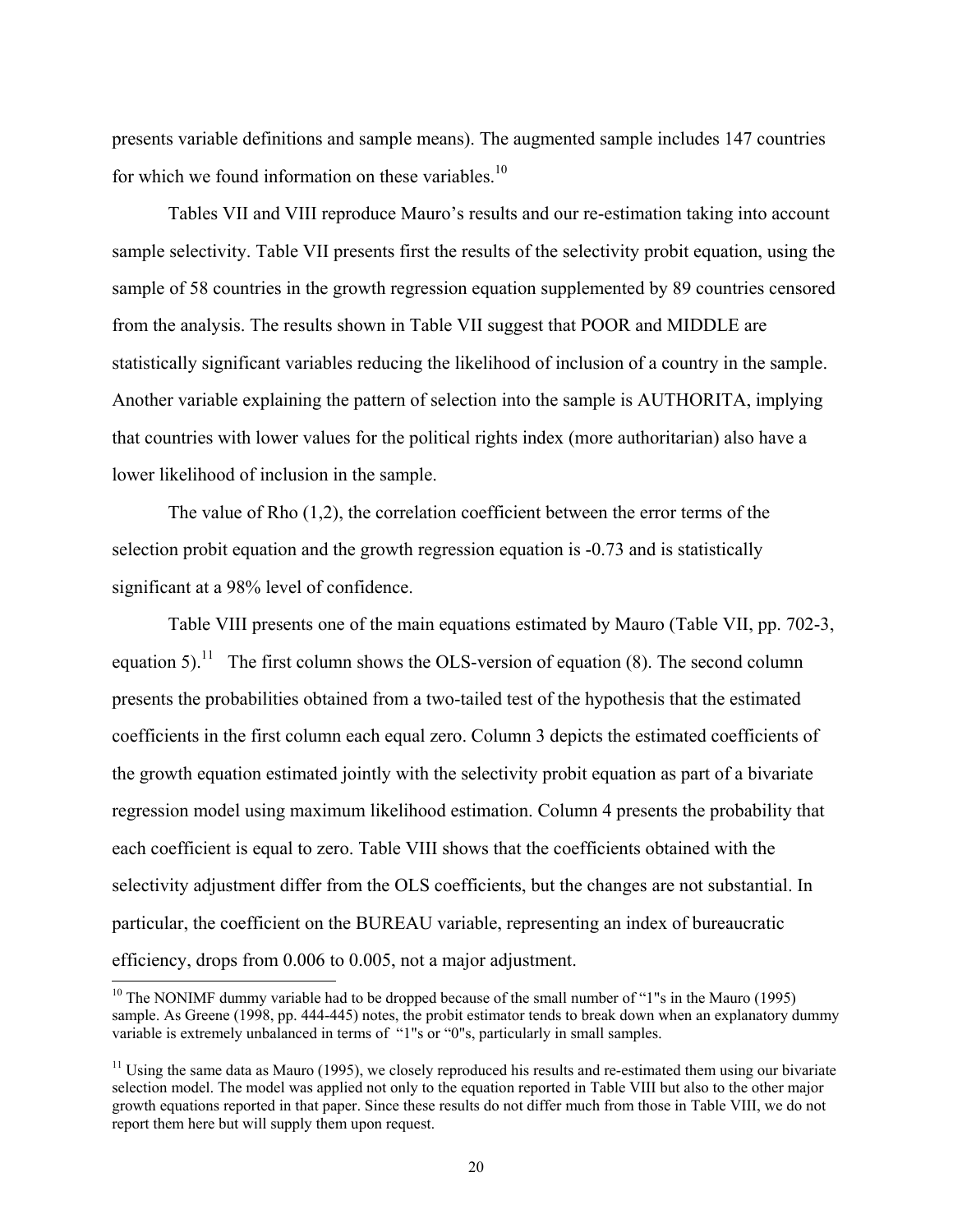Our re-estimation of the Mauro (1995) growth regression model taking into account sample selectivity suggests that its sample, though relatively small, is not censored in a way that significantly affects its results.

## **VII. CONCLUSIONS**

 In the presence of sample selection bias, the ordinary least squares coefficients (OLS) obtained from cross-country growth regression equations may be biased. An alternative econometric model consists of a two-equation system with the growth regression equation estimated jointly with a selectivity equation that specifies the influence of a set of variables on the probability of selection into the growth regression sample. This model can be estimated by maximum likelihood and provides consistent and efficient coefficients in cross-country growth regression equations. This paper has adopted this bivariate selectivity methodology and presents a re-examination of three major contributions to the empirical cross-country growth literature published in the *Quarterly Journal of Economics*.

 The paper first identified the variables that influence whether reliable cross-country growth data are available or not. Since most cross-country data are aggregate in nature, they are usually produced by government statistical agencies. Therefore, the likelihood of having reliable data for any particular country is related to: (1) level of income, with governments in poor countries less likely to make the necessary investments in data collection and processing , (2) educational attainment, with countries having more educated populations more likely to produce reliable data, (3) IMF membership, with countries belonging to the IMF more likely to produce transparent data on a regular basis, (4) urbanization, with more urbanized countries having a greater likelihood of providing country-wide data, and (5) political institutions, with democracies more likely to produce reliable data than authoritarian governments.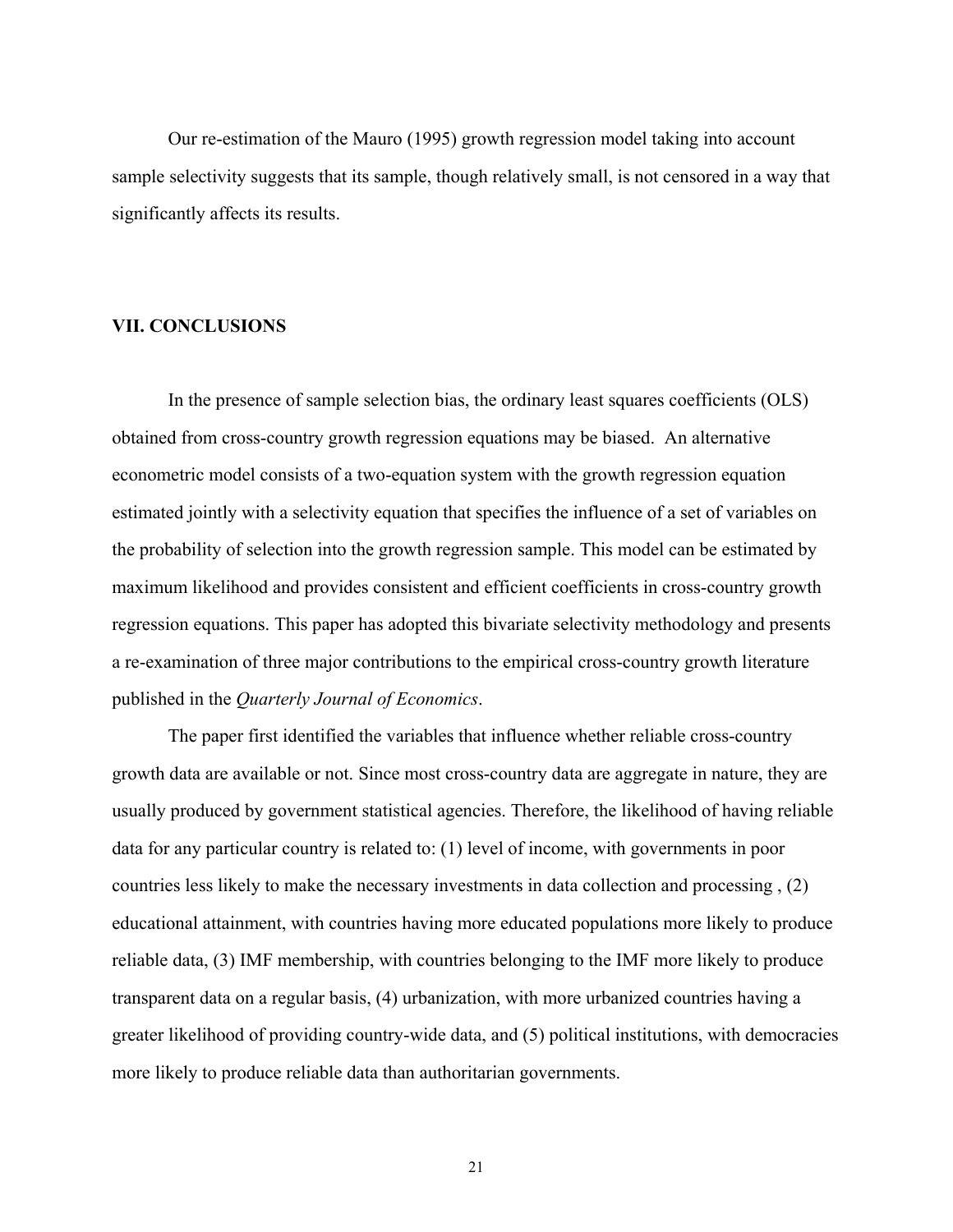With this sample selectivity model in hand, we first reproduced the OLS results of the three papers examined –Mankiw-Romer-Weil (1992), Barro (1991)and Mauro (1995) – and then re-estimated the cross-country growth equations using the bivariate selectivity model. Our analysis suggests that sample selection bias could lead to significant changes in the results of empirical growth analysis depending on the specific sample utilized. In the Mankiw-Romer-Weil (1997) paper, we found that using their 75-country sample leads to the exclusion of a number of low-income and middle-income countries that results in a substantial sample selection bias. The value and statistical significance of the estimated growth equation coefficients reported by Mankiw-Romer-Weil for this sample of countries change drastically when adjusted for sample selectivity. But in re-examining these results using Mankiw-Romer-Weil's 98-country sample, we found much smaller differences in estimated coefficients. The impact of sample selection bias on the Mankiw-Romer-Weil results is thus dependent on the choice of sample.

 We also found that the OLS cross-country growth equation coefficients in Barro (1991) are almost identical to those obtained using the bivariate selectivity equation. For this paper, countries with low levels of income do not appear to be over-represented in the group of censored countries. In fact, most of the variables included to explain sample selection are not statistically significant.

 The comparatively small sample used by Mauro (1995) –58 countries– could be anticipated by some to signal that sample selection bias is an issue in that paper. However, our results show that sample selection bias is not necessarily associated with small sample size. For Mauro's paper, we found the selectivity adjustments changed the growth regression coefficients, but not to any significant extent. This confirms the danger of rejecting analyses that employ small samples just based on the fear that the analysis may be subject to sample selection bias. Our analysis finds such fears are justified for the 75-country sample used by Mankiw-Romer-Weil (1992) but unjustified for Mauro(1995)'s 58-country sample.

The diversity of our results leads us to conclude that future researchers in this field should consider incorporating the methodology used in this paper to examine the presence of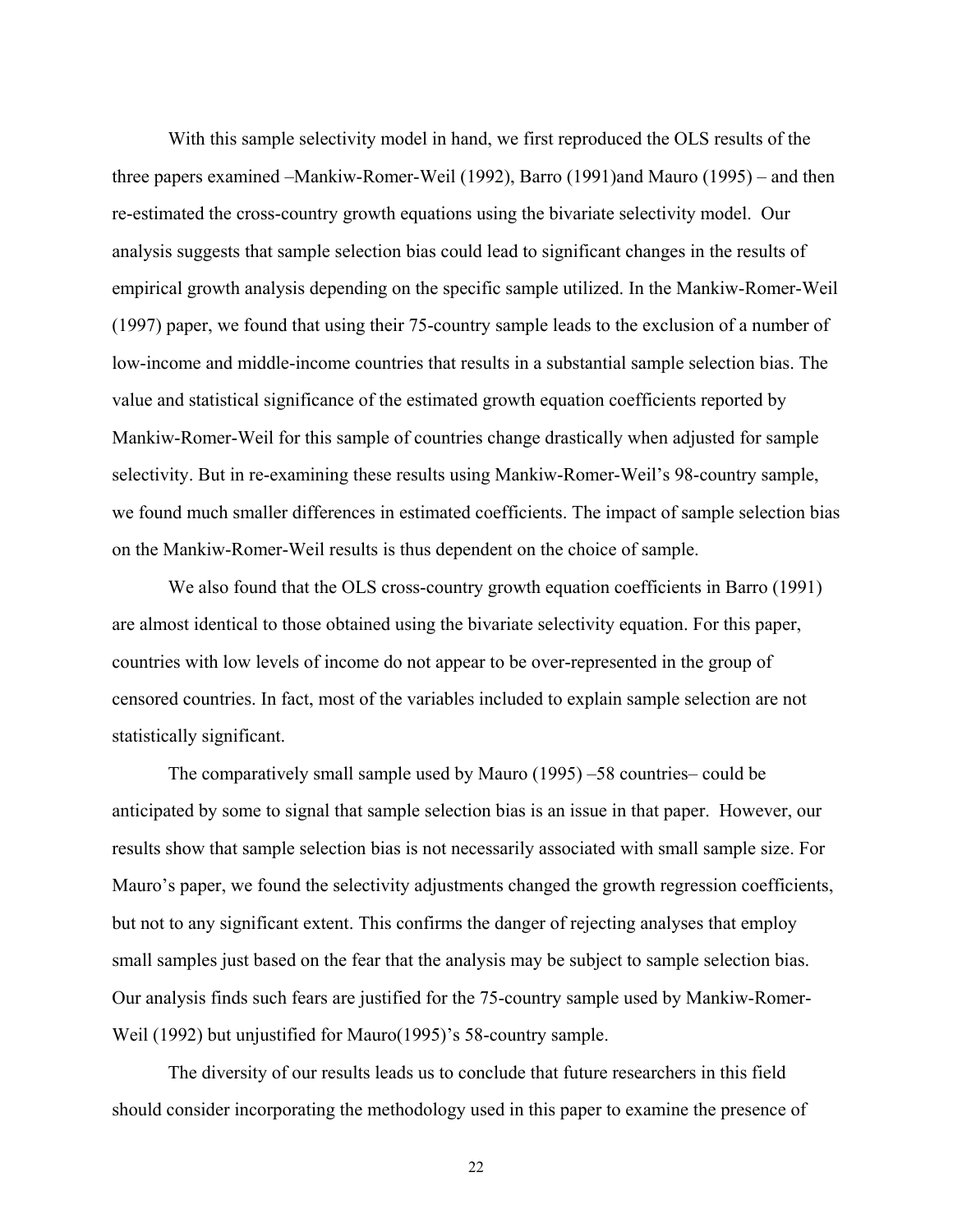sample selection bias in their analysis. Although this methodology has its limitations, it can provide substantial value added as a tool to explore the robustness of growth regression estimates.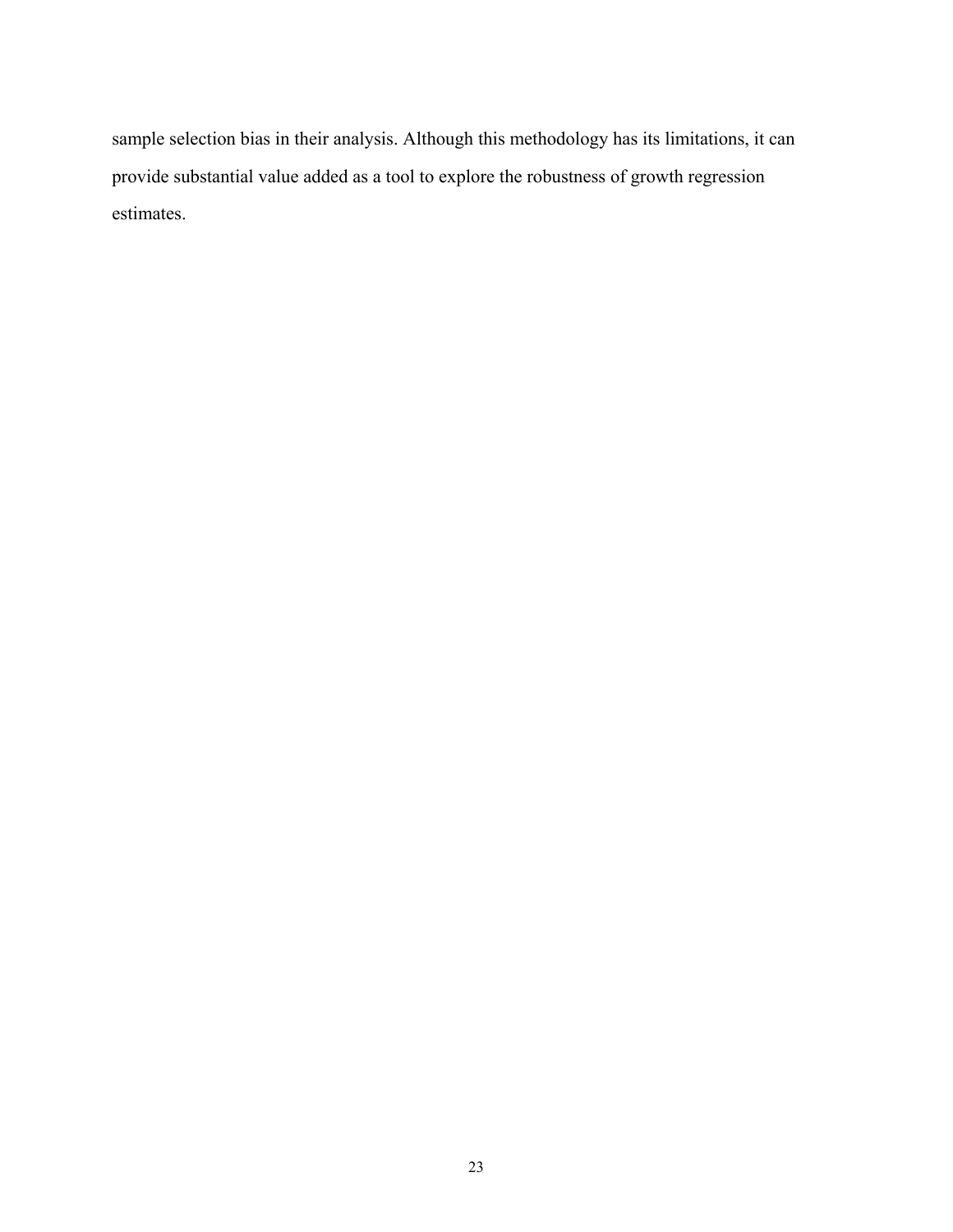## **TABLE 1**

## **SELECTION PROBIT EQUATION, MANKIW-ROMER-WEIL MODEL**

## **SAMPLE OF 75 SAMPLE COUNTRIES PLUS 72 CENSORED COUNTRIES**

Dependent variable:  $S_i$  equal to one if the country is in the growth regression sample and zero otherwise.

| Estimation technique         | Bivariate regression model with selection             |          |
|------------------------------|-------------------------------------------------------|----------|
| Growth equation<br>sample    | Mankiw-Romer-Weil<br>Non-oil countries (75 countries) |          |
| Selection equation<br>sample | 147 countries                                         |          |
| Selection equation           | Estimated                                             | Prob.    |
| Explanatory variable         | coefficient                                           | *Z* 30   |
|                              | (s.e.)                                                | (Z)      |
| <b>CONSTANT</b>              | 0.9768                                                | 0.3      |
|                              | (0.9152)                                              | (1.1)    |
| <b>POOR</b>                  | $-1.6029$                                             | 0.0      |
|                              | (0.7678)                                              | $(-2.1)$ |
| <b>MIDDLE</b>                | $-1.1506$                                             | 0.0      |
|                              | (0.5188)                                              | $(-2.2)$ |
| <b>HIGHERED</b>              | $-0.6087$                                             | 0.9      |
|                              | (4.0170)                                              | $(-0.1)$ |
| <b>NONIMF</b>                | $-1.4583$                                             | 0.0      |
|                              | (0.5906)                                              | $(-2.5)$ |
| <b>URBAN</b>                 | 0.0103                                                | 0.3      |
|                              | (0.0096)                                              | (1.1)    |
| <b>AUTHORITA</b>             | $-0.0124$                                             | 0.9      |
|                              | (0.1002)                                              | $(-0.1)$ |
| Rho $(1,2)$                  | $-0.9$                                                | 0.0      |
|                              | (0.1)                                                 | $(-7.5)$ |
| Log-Likelihood               | $-109.6$                                              |          |

Note: Standard errors for the estimated coefficients are in parentheses, below the reported value of the coefficients; the second column of each equation presents the value of the probability obtained for a two tailed test of the hypothesis that the estimated coefficient equals zero, based on the standard normal distribution.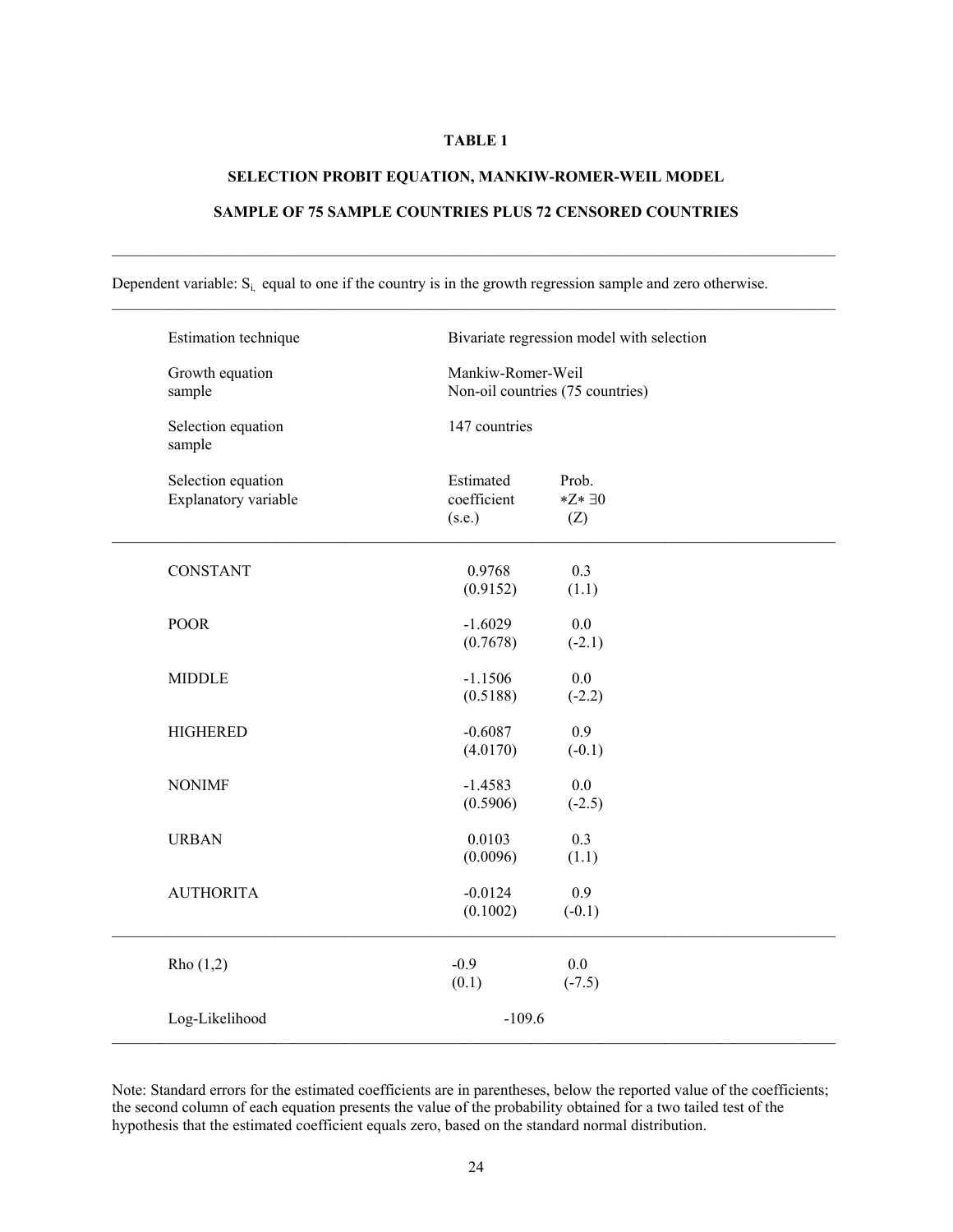## **TABLE II**

#### **RE-ESTIMATION OF MANKIW-ROMER-WEIL'S CROSS-COUNTRY GROWTH EQUATION**

#### **SAMPLE OF 75 COUNTRIES**

| Dependent variable: log GDP per working-age person in 1985 |                                                          |                                                          |  |  |
|------------------------------------------------------------|----------------------------------------------------------|----------------------------------------------------------|--|--|
| Estimation technique                                       | Ordinary least squares                                   | Bivariate regression model<br>with selection             |  |  |
| Growth equation<br>sample                                  | Mankiw-Romer-Weil<br>Non-oil countries<br>(75 countries) | Mankiw-Romer-Weil<br>Non-oil countries<br>(75 countries) |  |  |
| Growth Equation<br>Explanatory variable                    | Estimated<br>Prob.<br>coefficient<br>$*t*\exists x$      | Estimated<br>Prob<br>coefficient<br>*Z*3z                |  |  |
|                                                            | (s.e.)<br>(t)                                            | (s.e.)<br>(Z)                                            |  |  |
| <b>CONSTANT</b>                                            | 7.81<br>0.0<br>(1.19)<br>(6.5)                           | 9.50<br>0.0<br>(1.86)<br>(5.2)                           |  |  |
| ln (I/GDP)                                                 | 0.70<br>0.0<br>(0.13)<br>(4.7)                           | 0.60<br>0.0<br>(0.15)<br>(3.9)                           |  |  |
| $ln (n+g+ \delta)$                                         | 0.0<br>$-1.50$<br>(0.42)<br>$(-3.7)$                     | 0.2<br>$-0.73$<br>(0.63)<br>$(-1.2)$                     |  |  |
| ln(SCHOOL)                                                 | 0.73<br>0.0<br>(0.07)<br>(7.7)                           | 0.60<br>0.0<br>(0.08)<br>(5.1)                           |  |  |
| $\overline{R}^2$                                           | 0.78                                                     |                                                          |  |  |
| Log-Likelihood                                             |                                                          | $-109.6$                                                 |  |  |

Note 1: Standard errors are in parentheses, below the estimated coefficients; the value of the t statistic is in parentheses, below the value obtained for a two tailed test of the hypothesis that the estimated coefficient equals zero (for the OLS regression, the probability is based on the "t" distribution, while for the selection-adjusted equations, the probability is based on the standard normal distribution).

Note 2: The OLS equation reports the  $R^2$  but this cannot be computed for the selectivity-adjusted equation, which is estimated jointly by Maximum Likelihood. Instead, for the latter, we report the likelihood ratio statistic for the joint probit-regression model.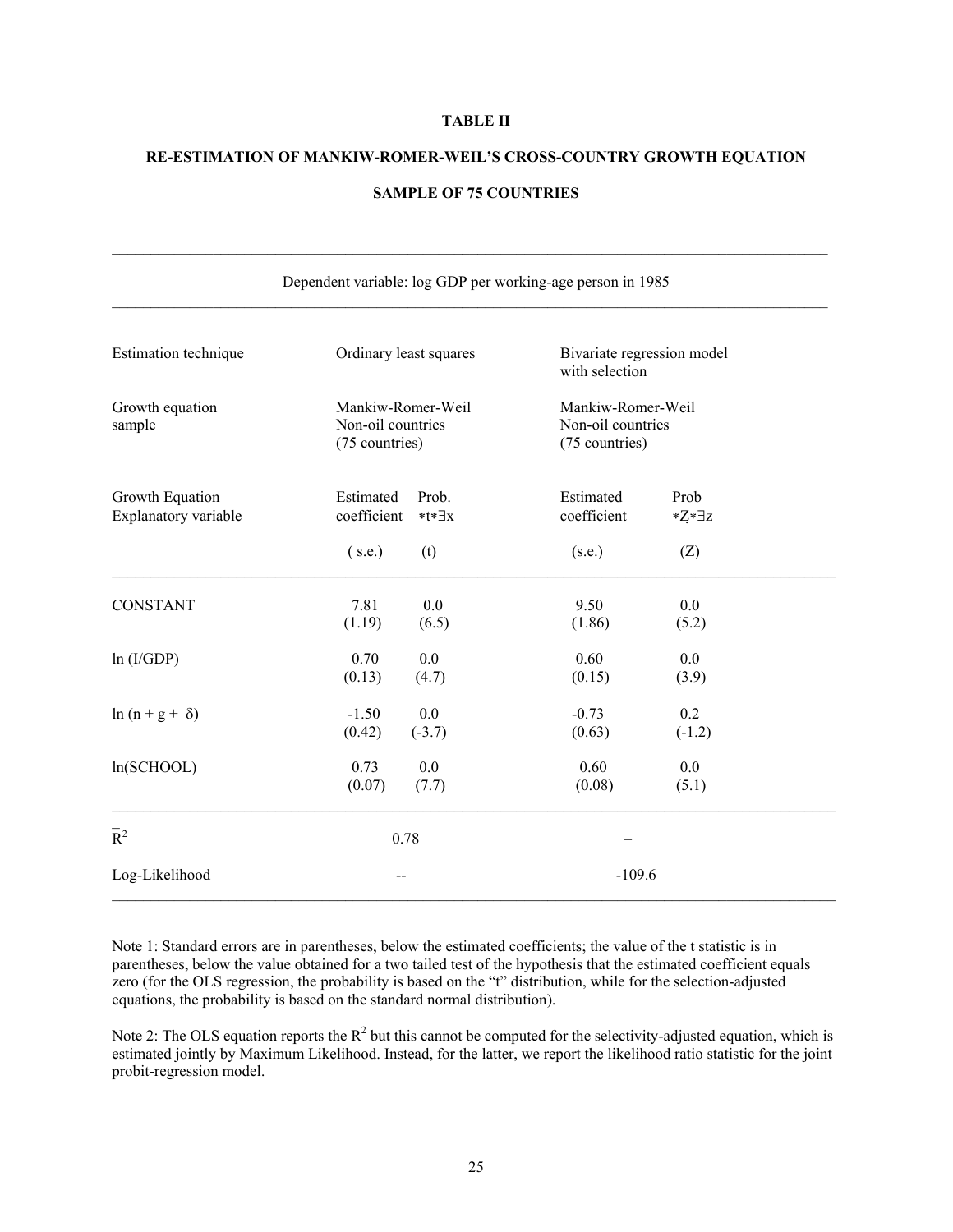### **TABLE III**

#### **SELECTION PROBIT EQUATION, MANKIW-ROMER-WEIL MODEL**

## **SAMPLE OF 98 SAMPLE COUNTRIES PLUS 49 CENSORED COUNTRIES**

 $\_$  , and the state of the state of the state of the state of the state of the state of the state of the state of the state of the state of the state of the state of the state of the state of the state of the state of the

 $\mathcal{L}_\mathcal{L} = \{ \mathcal{L}_\mathcal{L} = \{ \mathcal{L}_\mathcal{L} = \{ \mathcal{L}_\mathcal{L} = \{ \mathcal{L}_\mathcal{L} = \{ \mathcal{L}_\mathcal{L} = \{ \mathcal{L}_\mathcal{L} = \{ \mathcal{L}_\mathcal{L} = \{ \mathcal{L}_\mathcal{L} = \{ \mathcal{L}_\mathcal{L} = \{ \mathcal{L}_\mathcal{L} = \{ \mathcal{L}_\mathcal{L} = \{ \mathcal{L}_\mathcal{L} = \{ \mathcal{L}_\mathcal{L} = \{ \mathcal{L}_\mathcal{$ 

Dependent variable:  $S_i$  equal to one if the country is in the growth regression sample and zero otherwise.

| Estimation technique                       |                                    | Bivariate regression model with selection |
|--------------------------------------------|------------------------------------|-------------------------------------------|
| Growth equation<br>sample                  | Mankiw-Romer-Weil                  | Non-oil countries (98 countries)          |
| Selection equation<br>sample               | 147 countries                      |                                           |
| Selection equation<br>Explanatory variable | Estimated<br>coefficient<br>(s.e.) | Prob.<br>*Z* ∃0<br>(Z)                    |
| <b>CONSTANT</b>                            | 0.5078<br>(1.0910)                 | 0.6<br>(0.5)                              |
| <b>POOR</b>                                | 1.3226<br>(0.9623)                 | 0.2<br>(1.3)                              |
| <b>MIDDLE</b>                              | $-0.0062$<br>(0.6548)              | 0.9<br>$(-0.1)$                           |
| <b>HIGHERED</b>                            | 3.9029<br>(5.6790)                 | 0.5<br>(0.7)                              |
| <b>NONIMF</b>                              | $-2.5247$<br>(0.4309)              | 0.0<br>$(-5.7)$                           |
| <b>URBAN</b>                               | $-0.0016$<br>(0.0119)              | 0.9<br>$(-0.1)$                           |
| <b>AUTHORITA</b>                           | $-0.0162$<br>(0.0811)              | 0.8<br>$(-0.2)$                           |
| Rho $(1,2)$                                | 0.875<br>(0.100)                   | 0.0<br>(8.7)                              |
| Log-Likelihood                             | $-119.5$                           |                                           |

Note: Standard errors are in parentheses, below the estimated coefficients; the second column of each equation presents the value of the probability obtained for a two tailed test of the hypothesis that the estimated coefficient equals zero, based on the standard normal distribution.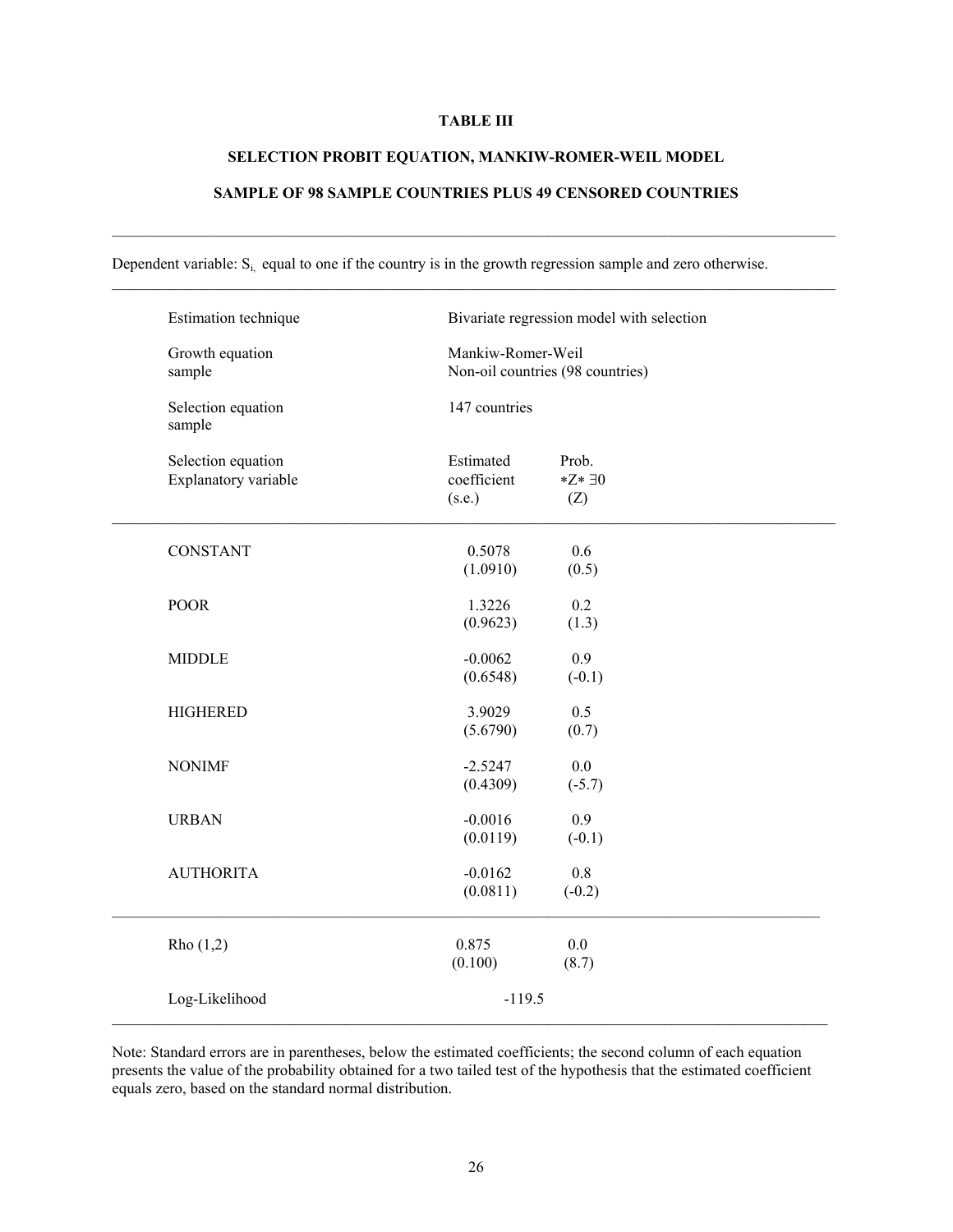#### **TABLE IV**

#### **RE-ESTIMATION OF MANKIW-ROMER-WEIL CROSS-COUNTRY GROWTH EQUATION**

|                                         | Dependent variable: log GDP per working-age person in 1985 |                        |                                                          |                      |  |
|-----------------------------------------|------------------------------------------------------------|------------------------|----------------------------------------------------------|----------------------|--|
| Estimation technique                    |                                                            | Ordinary least squares | Bivariate regression model<br>with selection             |                      |  |
| Growth equation<br>sample               | Non-oil countries<br>(98 countries)                        | Mankiw-Romer-Weil      | Mankiw-Romer-Weil<br>Non-oil countries<br>(98 countries) |                      |  |
| Growth Equation<br>Explanatory variable | Estimated<br>coefficient<br>(s.e.)                         | Prob.<br>*t*∃x<br>(t)  | Estimated<br>coefficient<br>(s.e.)                       | Prob<br>*Z*3z<br>(Z) |  |
| <b>CONSTANT</b>                         | 6.85<br>(1.18)                                             | 0.0<br>(5.8)           | 6.44<br>(1.45)                                           | 0.0<br>(4.4)         |  |
| ln(I/GDP)                               | 0.69<br>(0.13)                                             | 0.0<br>(5.2)           | 0.78<br>(0.12)                                           | 0.0<br>(6.6)         |  |
| $ln (n + g + \delta)$                   | $-1.74$<br>(0.42)                                          | 0.0<br>$(-4.2)$        | $-1.79$<br>(0.51)                                        | 0.0<br>$(-3.5)$      |  |
| ln(SCHOOL)                              | 0.65<br>(0.07)                                             | 0.0<br>(9.0)           | 0.57<br>(0.08)                                           | 0.0<br>(6.8)         |  |
| $\overline{R}^2$                        |                                                            | 0.77                   |                                                          |                      |  |
| Log-Likelihood                          |                                                            |                        |                                                          | $-119.5$             |  |

#### **SAMPLE OF 98 COUNTRIES**

 $\_$  , and the state of the state of the state of the state of the state of the state of the state of the state of the state of the state of the state of the state of the state of the state of the state of the state of the

Note 1: Standard errors are in parentheses, below the estimated coefficients; the value of the t statistic is in parentheses, below the value obtained for a two tailed test of the hypothesis that the estimated coefficient equals zero (for the OLS regression, the probability is based on the "t" distribution, while for the selection-adjusted equations, the probability is based on the standard normal distribution).

Note 2: The OLS equation reports the  $R^2$  but this cannot be computed for the selectivity-adjusted equation, which is estimated jointly by Maximum Likelihood. Instead, for the latter, we report the likelihood ratio statistic for the joint probit-regression model.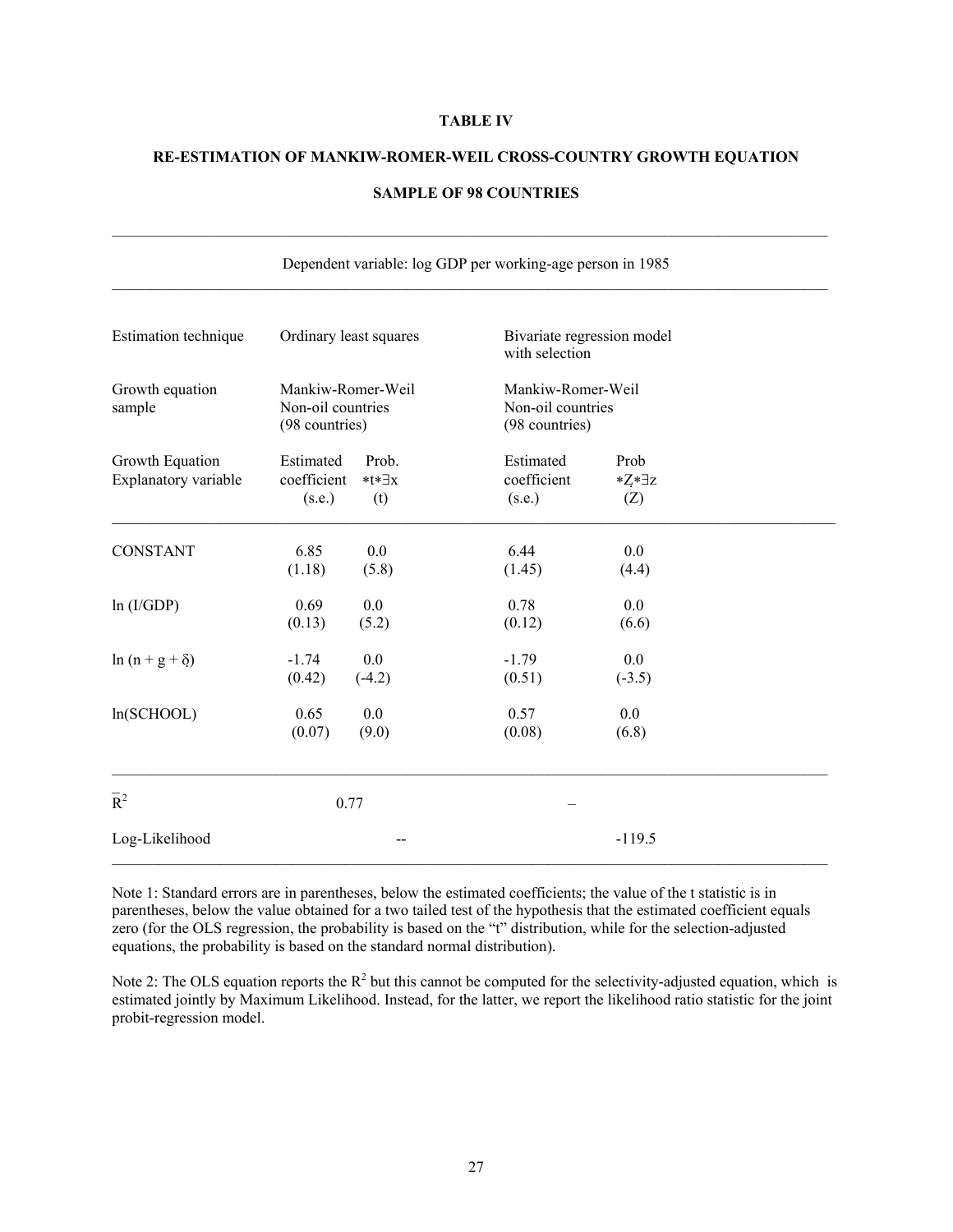## **TABLE V**

#### **SELECTION PROBIT EQUATION, BARRO MODEL SAMPLE OF 98 SAMPLE COUNTRIES PLUS 49 CENSORED COUNTRIES**

Dependent variable:  $S_{i}$ , equal to one if the country is in the growth regression sample and zero otherwise.

| Estimation technique                       |                                    | Bivariate regression model with selection |
|--------------------------------------------|------------------------------------|-------------------------------------------|
| Growth equation sample                     | Barro's 98 countries               |                                           |
| Selection equation sample                  | 147 countries                      |                                           |
| Selection equation<br>Explanatory variable | Estimated<br>coefficient<br>(s.e.) | Prob.<br>*Z* 30<br>(Z)                    |
| <b>CONSTANT</b>                            | 1.70<br>(1.34)                     | 0.2<br>(1.3)                              |
| <b>POOR</b>                                | 0.92<br>(1.21)                     | 0.4<br>(0.8)                              |
| <b>MIDDLE</b>                              | 0.53<br>(0.80)                     | 0.5<br>(0.7)                              |
| <b>HIGHERED</b>                            | $-2.04$<br>(5.96)                  | 0.7<br>$(-0.3)$                           |
| <b>NONIMF</b>                              | $-2.03$<br>(0.51)                  | 0.0<br>$(-3.9)$                           |
| <b>URBAN</b>                               | 0.01<br>(0.01)                     | 0.5<br>(0.7)                              |
| <b>AUTHORITA</b>                           | $-0.36$<br>(0.10)                  | 0.0<br>$(-3.6)$                           |
| Rho $(1,2)$                                | 0.7<br>(0.3)                       | 0.0<br>(2.7)                              |

Note: Standard errors are in parentheses, below the estimated coefficients; the second column of each equation presents the value of the probability obtained for a two tailed test of the hypothesis that the estimated coefficient equals zero, based on the standard normal distribution.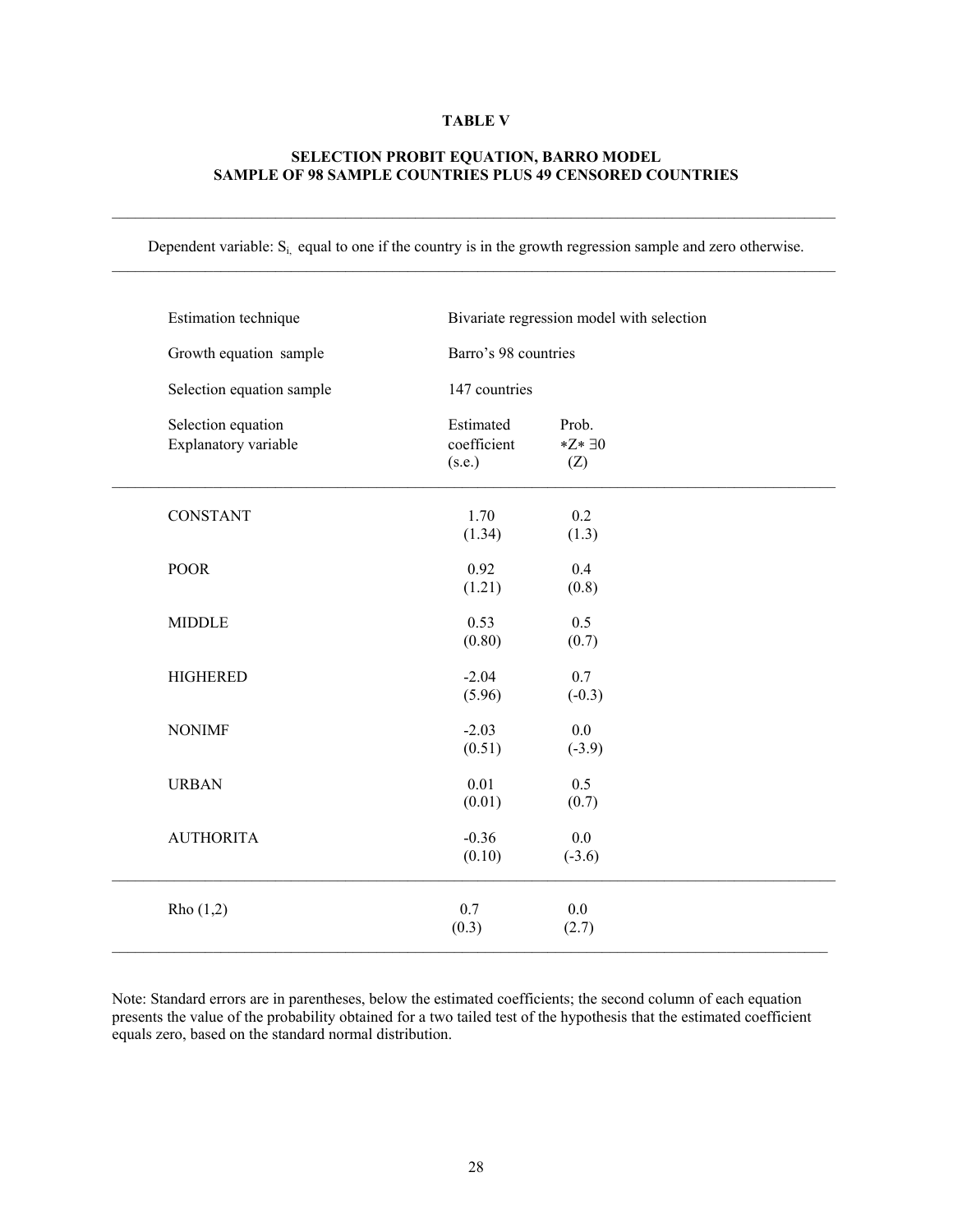#### **TABLE VI**

## **RE-ESTIMATION OF BARRO CROSS-COUNTRY GROWTH EQUATION SAMPLE OF 98 COUNTRIES**

| Estimation technique                    | Ordinary least squares                                      |                                    | Bivariate regression with selection |
|-----------------------------------------|-------------------------------------------------------------|------------------------------------|-------------------------------------|
| Growth equation<br>sample               | Barro<br>(98 countries)                                     | Barro<br>(98 countries)            |                                     |
| Growth Equation<br>Explanatory variable | Estimated<br>Prob.<br>coefficient<br>*t*∃x<br>(s.e.)<br>(t) | Estimated<br>coefficient<br>(s.e.) | Prob<br>*Z*3z<br>(Z)                |
| <b>CONSTANT</b>                         | 0.03<br>$0.0\,$<br>(0.007)<br>(4.7)                         | 0.02<br>(0.007)                    | 0.0<br>(3.3)                        |
| GDP60                                   | $-0.0075$<br>0.0<br>(0.0012)<br>$(-6.0)$                    | $-0.0071$<br>(0.0018)              | 0.0<br>$(-4.0)$                     |
| SEC60                                   | 0.031<br>0.0<br>(0.01)<br>(2.8)                             | 0.032<br>(0.02)                    | 0.04<br>(2.0)                       |
| PRIM60                                  | 0.025<br>0.0<br>(0.006)<br>(3.9)                            | 0.027<br>(0.007)                   | 0.0<br>(3.6)                        |
| <b>GCY</b>                              | 0.0<br>$-0.12$<br>(0.03)<br>$(-4.3)$                        | $-0.12$<br>(0.03)                  | 0.0<br>$(-4.1)$                     |
| <b>REV</b>                              | $-0.019$<br>0.0<br>(0.007)<br>$(-2.9)$                      | $-0.018$<br>(0.007)                | 0.01<br>$(-2.5)$                    |
| <b>ASSASS</b>                           | $-0.036$<br>0.04<br>(0.018)<br>$(-2.0)$                     | $-0.037$<br>(0.017)                | 0.03<br>$(-2.1)$                    |
| PPI60DEV                                | $-0.014$<br>0.0<br>(0.005)<br>$(-2.6)$                      | $-0.014$<br>(0.005)                | 0.0<br>$(-2.8)$                     |
| Adjusted $R^2$                          | 0.52                                                        |                                    |                                     |
| Log-Likelihood                          |                                                             | $-242$                             |                                     |

Dependent variable: Growth of per-capita GDP between 1960 and 1985

Note: Standard errors are in parentheses, below the estimated coefficients; the value of the t statistic is in parentheses, below the value obtained for a two tailed test of the hypothesis that the estimated coefficient equals zero (for the OLS regression, the probability is based on the "t" distribution, while for the selection-adjusted equations, the probability is based on the standard normal distribution).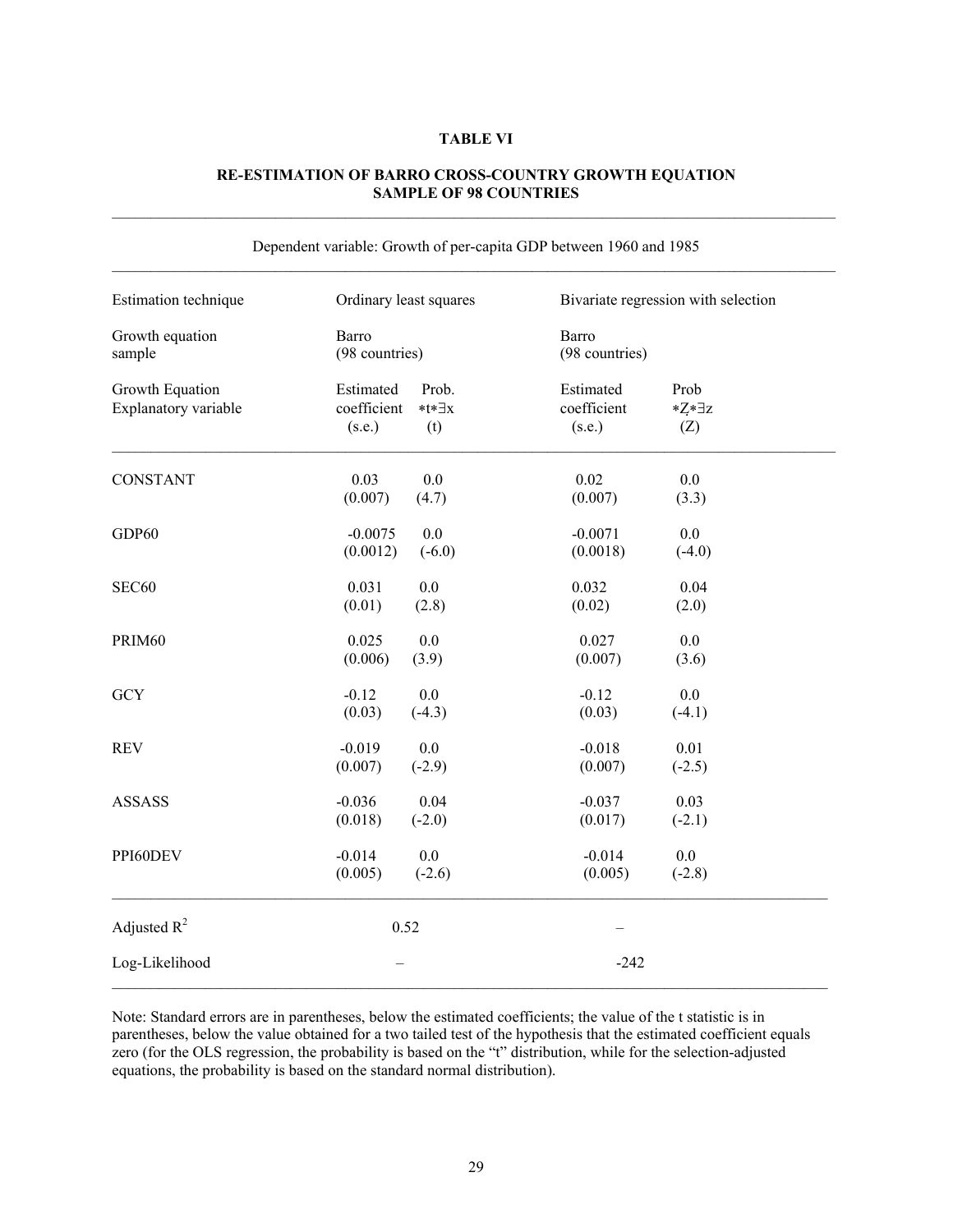## **TABLE VII**

#### **SELECTION PROBIT EQUATION, MAURO MODEL SAMPLE OF 58 SAMPLE COUNTRIES PLUS 89 CENSORED COUNTRIES**

Dependent variable:  $S_{i}$ , equal to one if the country is in the growth regression sample and zero otherwise.

| Estimation technique                       | Bivariate regression model with selection |                        |
|--------------------------------------------|-------------------------------------------|------------------------|
| Growth equation sample                     | Mauro's 58 countries                      |                        |
| Selection equation sample                  | 147 countries                             |                        |
| Selection equation<br>Explanatory variable | Estimated<br>coefficient<br>(s.e.)        | Prob.<br>*Z* ∃0<br>(Z) |
| <b>CONSTANT</b>                            | 1.1973<br>(0.7149)                        | 0.09<br>(1.7)          |
| <b>POOR</b>                                | $-1.3670$<br>(0.6434)                     | 0.03<br>$(-2.1)$       |
| <b>MIDDLE</b>                              | $-0.8289$<br>(0.4454)                     | 0.06<br>$(-1.9)$       |
| <b>HIGHERED</b>                            | 1.8085<br>(3.726)                         | 0.63<br>(0.5)          |
| <b>URBAN</b>                               | $-0.0012$<br>(0.0087)                     | 0.89<br>$(-0.1)$       |
| <b>AUTHORITA</b>                           | $-0.1554$<br>(0.0828)                     | 0.06<br>$(-1.9)$       |
| Rho $(1,2)$                                | $-0.73$<br>(0.32)                         | 0.02<br>$(-2.29)$      |
|                                            |                                           |                        |

Note: Standard errors are in parentheses, below the estimated coefficients; the second column of each equation presents the value of the probability obtained for a two tailed test of the hypothesis that the estimated coefficient equals zero, based on the standard normal distribution.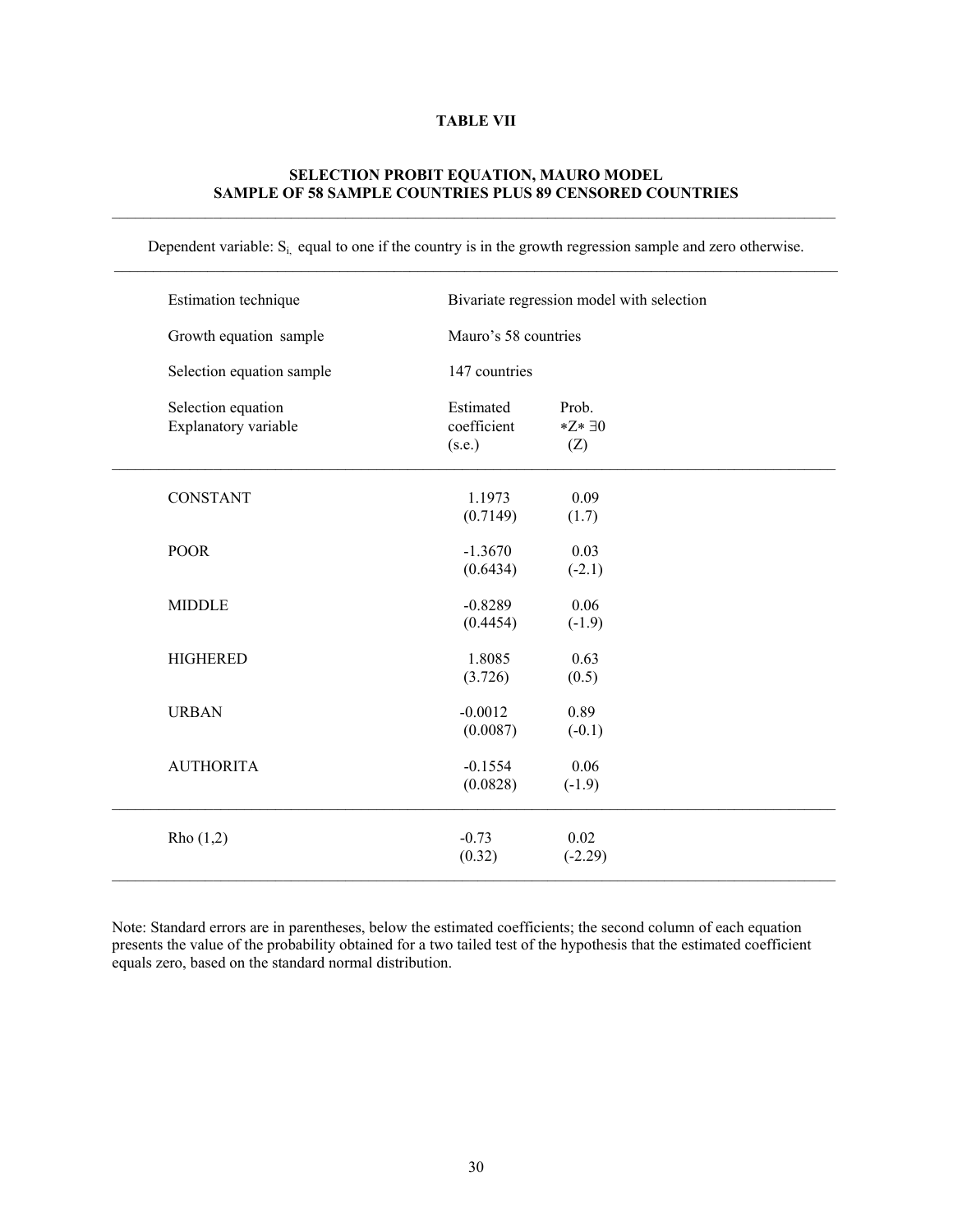#### **TABLE VIII**

#### **RE-ESTIMATION OF MAURO (1995) CROSS-COUNTRY GROWTH EQUATION**

## **SAMPLE OF 58 COUNTRIES**

 $\_$  , and the state of the state of the state of the state of the state of the state of the state of the state of the state of the state of the state of the state of the state of the state of the state of the state of the

| Estimation technique                    |                                    | Bivariate regression model |                                    |                      |
|-----------------------------------------|------------------------------------|----------------------------|------------------------------------|----------------------|
| Ordinary least squares                  |                                    | with selection             |                                    |                      |
| Growth equation<br>sample               | Mauro<br>(58 countries)            |                            | Mauro<br>(58 countries)            |                      |
| Growth Equation<br>Explanatory variable | Estimated<br>coefficient<br>(s.e.) | Prob.<br>*t*∃x<br>(t)      | Estimated<br>coefficient<br>(s.e.) | Prob<br>*Z*∃z<br>(Z) |
| <b>CONSTANT</b>                         | 0.010                              | 0.3                        | 0.025                              | 0.2                  |
|                                         | (0.010)                            | (1.0)                      | (0.018)                            | (1.3)                |
| GDP60                                   | $-0.009$                           | 0.0                        | $-0.010$                           | 0.0                  |
|                                         | (0.002)                            | $(-4.6)$                   | (0.002)                            | $(-4.2)$             |
| SEC60                                   | 0.015                              | 0.3                        | 0.013                              | 0.6                  |
|                                         | (0.017)                            | (0.9)                      | (0.027)                            | (0.5)                |
| POP6085                                 | $-0.621$                           | 0.1                        | $-0.459$                           | 0.3                  |
|                                         | (0.303)                            | $(-2.1)$                   | (0.459)                            | $(-1.0)$             |
| <b>BUREAU</b>                           | 0.006                              | 0.0                        | 0.005                              | 0.0                  |
|                                         | (0.001)                            | (4.2)                      | (0.001)                            | (4.1)                |
| Adjusted $R^2$                          | 0.33                               |                            |                                    |                      |
| Log-Likelihood                          |                                    |                            | $-90.6$                            |                      |

Note: Standard errors are in parentheses, below the estimated coefficients; the value of the t statistic is in parentheses, below the value obtained for a two tailed test of the hypothesis that the estimated coefficient equals zero (for the OLS regression, the probability is based on the "t" distribution, while for the selection-adjusted equations, the probability is based on the standard normal distribution).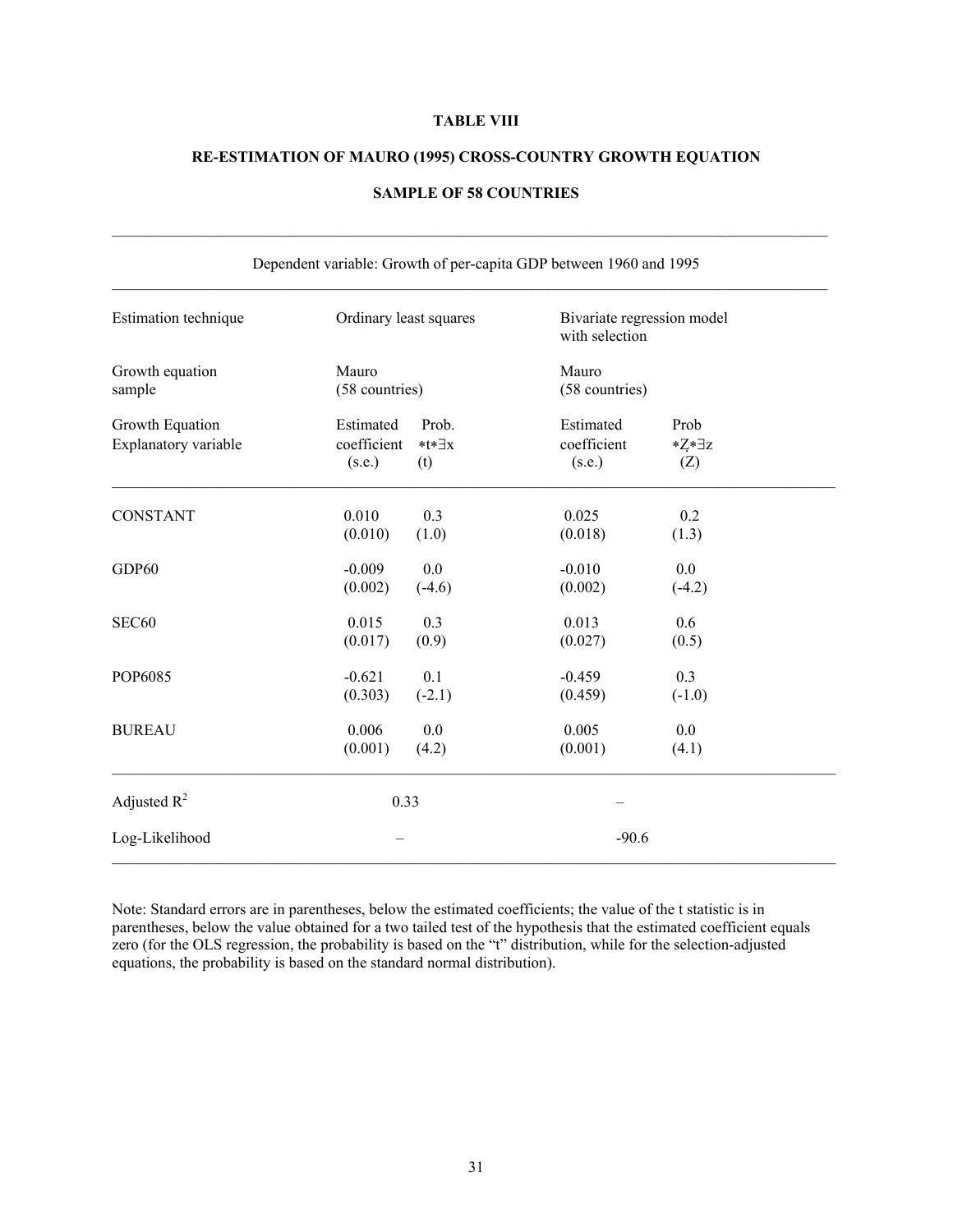## **REFERENCES**

Barro, Robert J., "Economic Growth in a Cross-Section of Countries,"*Quarterly Journal of Economics,* Vol. 106, No. 2, 1991, 407-43.

Barro, Robert J., *Determinants of Economic Growth: A Cross-Country Empirical Study*, The MIT Press, Cambridge, 1997.

Barro, Robert J. and Jong-Wha Lee, "Data Set for a Panel of 138 Countries," mimeo., Harvard University, Cambridge, Massachusetts, January 1994.

Barro, Robert J. and Jong-Wha Lee, "International Data on Educational Attainment: Updates and Implications," Center for International Development, Harvard University, Cambridge, Massachusetts, April 2000.

Bils, Mark and Peter J. Klenow, "Does Schooling Cause Growth?," *American Economic Review*, Vol. 90, No. 5, 1160-1183, December 2000.

Durlauf, Steven N., "Econometric Analysis and the Study of Economic growth: A Skeptical Perspective," in R. Backhouse and A. Salanti, eds., *Macroeconomics and the Real World*, Oxford University Press, Oxford, 2000.

Easterly, William and Ross Levine, "Africa's Growth Tragedy: Policies and Ethnic Divisions," *Quarterly Journal of Economics*, Vol. 112, No. 4, 1997, 1203-50.

Freedom House, *Freedom in the World: The Annual Survey of Political Rights and Civil Liberties, 1996-1997*, Transaction Publishers, New Brunswick, 1998.

Greene, William H. *Econometric Analysis*, Prentice Hall Publishing Company, Upper Saddle River, New Jersey, 2000.

Greene, William H., *LIMDEP Version 7.0 User's Manual*, Econometric Software, Inc., Plainview, New York, 1998.

Hanushek, Eric A. and Dennis D. Kimko, "Schooling, Labor-Force Quality, and the Growth of Nations," *American Economic Review*, Vol. 90, No. 5, December 2000, 1184-1208.

Heckman, James, "Sample Selection Bias as a Specification Error," *Econometrica*, Vol. 47, 1979, 153-161.

Knack, Stephen and Philip Keefer, "Does Social Capital Have an Economic Payoff?: A Cross-Country Investigation," *Quarterly Journal of Economics*, Vol. 112, No. 4, December 1997, 1250-1288.

Krueger, Alan B. and Mikael Lindahl, "Education for Growth in Sweden and the World," National Bureau of Economic Research Working Paper No. 7190, Cambridge, September 1997.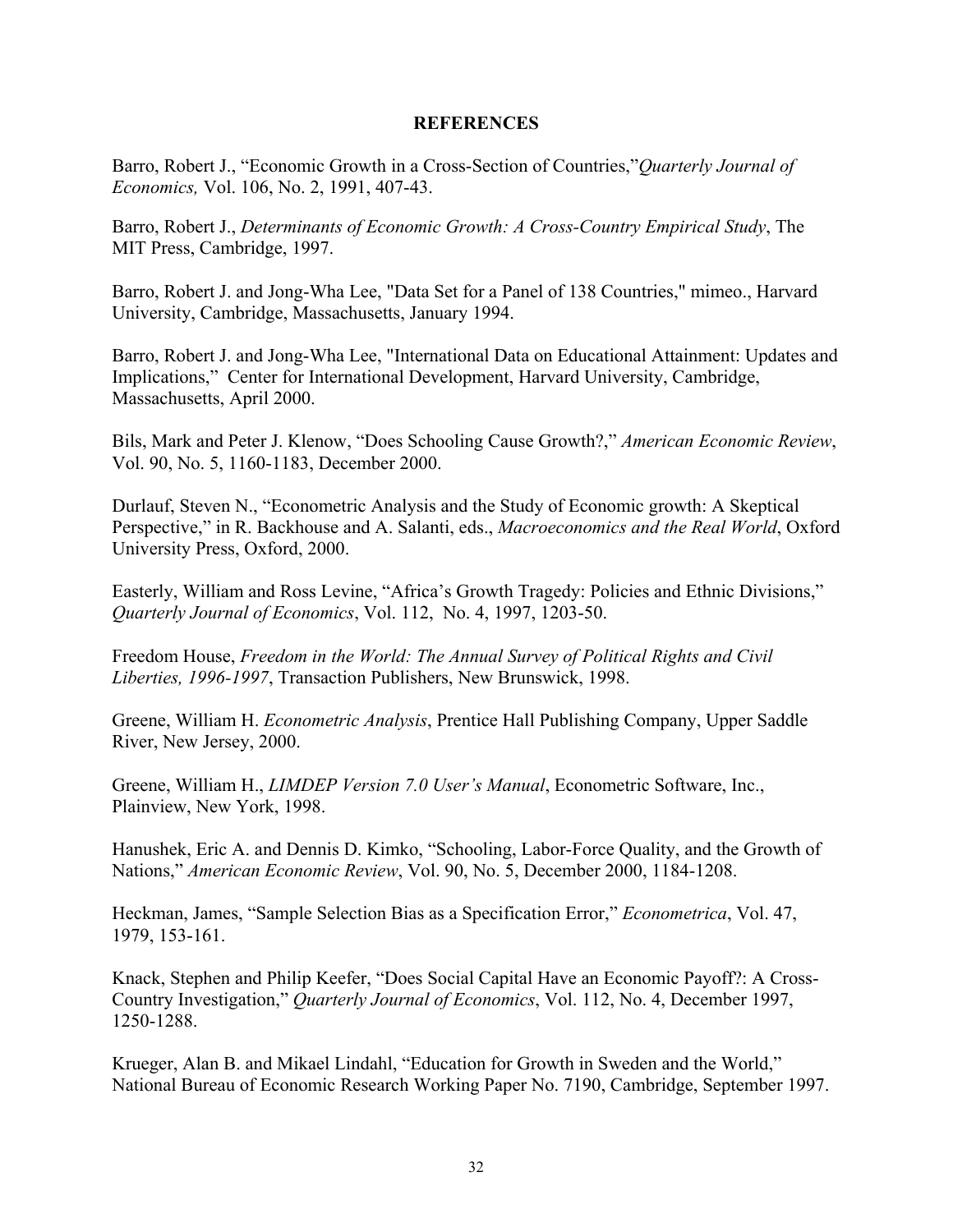Levine, Ross and D. Renelt, "A Sensitivity Analysis of Cross-Country Growth Regressions," *American Economic Review*, Vol. 82, No. 4, September 1992, 942-963.

Levine, Ross and Sara Zervos, "Stock Markets, Banks and Economic Growth," *American Economic Review*, Vol. 88, No. 3, June 1998, 537-558.

Maddala, G., *Limited Dependent and Qualitative Variables in Econometrics*, Cambridge University Press, New York, 1983.

Mankiw, N. Gregory, David Romer and David N. Weil, "A Contribution to the Empirics of Economic Growth," *Quarterly Journal of Economics*, Vol. 107, No. 2, 1992, 407-37.

Mauro, Paolo, "Corruption and Growth," *Quarterly Journal of Economics*, Vol. 110, No. 3, 1995, 681-712.

Pritchett, Lant, "Where has All the Education Gone?," Policy Research Working Paper No. 1581, The World Bank, Washington, D.C., March 1996.

Rodrik, Dani, "Where did all the Growth Go?: External Shocks, Social Conflict and Growth Collapses," National Bureau of Economic Research Working Paper No. 6350, January1998.

Sachs, Jeffrey and Andrew M. Warner, "Sources of Slow Growth in African Economies," *Journal of African Economies,* December 1997, Vol. 6, No. 3, October 1997, 335-376.

Temple, Jonathan, "The New Growth Evidence," *Journal of Economic Literature*, Vol. 37, No. 1, March 1999, 112-156.

World Bank, *World Development Report*, Oxford University Press, New York, 1981.

World Bank, *World Development Indicators 2000*, The World Bank, Washington, D.C., 2000(a).

World Bank, *Higher Education in Developing Countries: Peril and Promise*, The World Bank, Washington, D.C., 2000 (b).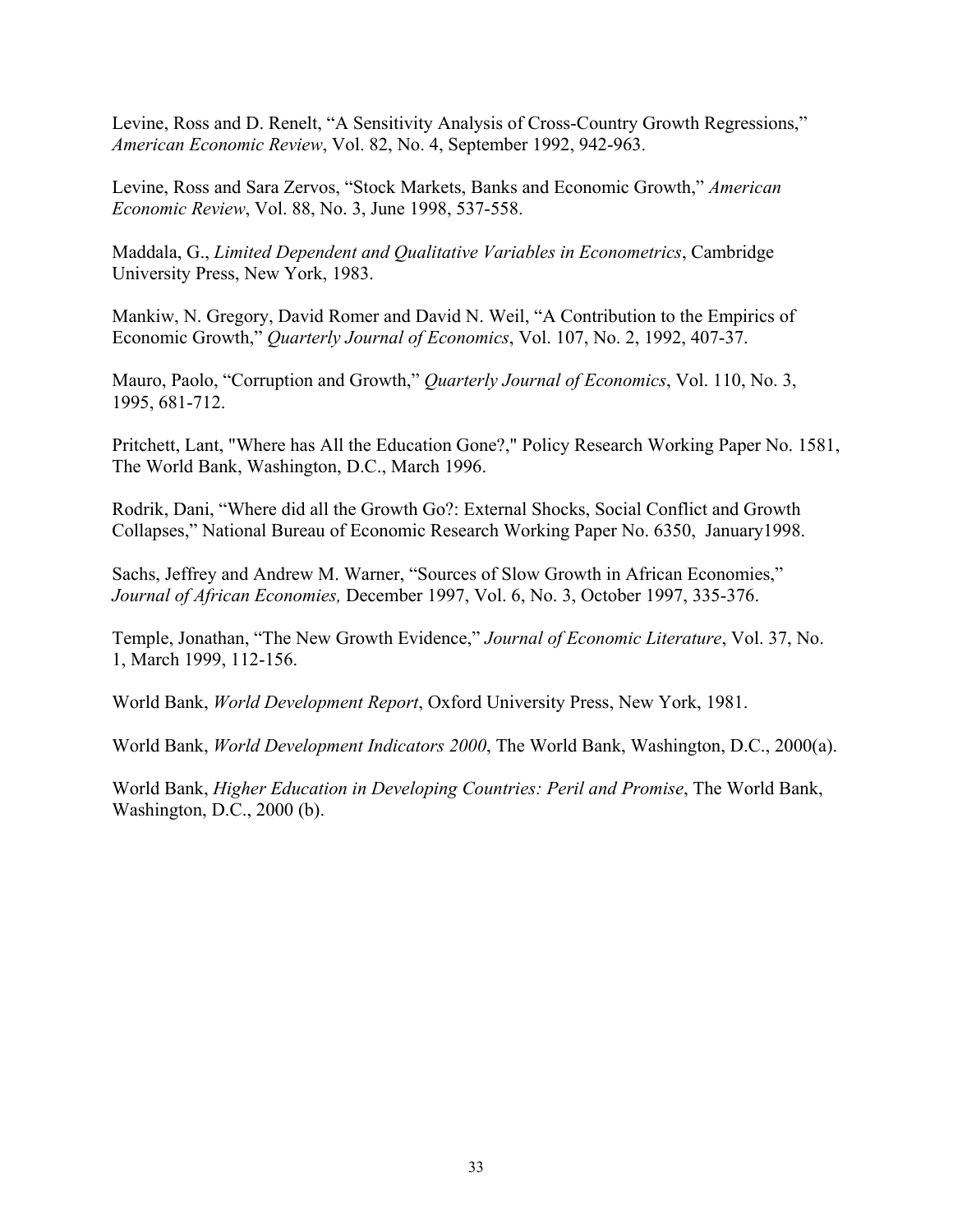## **APPENDIX I**

## **VARIABLE DEFINITIONS AND SAMPLE MEANS:**

## **TABLE AI-I**

### **PROBIT SELECTIVITY EQUATION SAMPLE MEANS MANKIW-ROMER-WEIL SAMPLES OF 75 AND 98 COUNTRIES**

| Variable                                                                                                                                                                |                                    | Sample Means                    |                                 |
|-------------------------------------------------------------------------------------------------------------------------------------------------------------------------|------------------------------------|---------------------------------|---------------------------------|
|                                                                                                                                                                         | Overall Sample of<br>147 Countries | M-R-W Sample<br>of 75 Countries | M-R-W Sample<br>of 98 Countries |
| POOR (Dummy variable equal to 1 if the<br>country has per-capita GDP of less than<br>\$1,600 in 1990 and zero otherwise)                                                | 0.358                              | 0.266                           | 0.418                           |
| MIDDLE (Dummy variable equal to 1 if the<br>country has per-capita GDP between \$1,600<br>and \$8,600 in 1990 and zero otherwise)                                       | 0.455                              | 0.413                           | 0.337                           |
| HIGHERED (Proportion of the population<br>who has some college education)                                                                                               | 0.053                              | 0.066                           | 0.053                           |
| NONIMF (Dummy variable equal to 1 if the<br>country was a member of the IMF in 1980<br>and zero otherwise)                                                              | 0.186                              | 0.013                           | 0.031                           |
| URBAN (Percentage of the population<br>residing in urban areas in 1980)                                                                                                 | 45.7                               | 51.8                            | 45.0                            |
| <b>AUTHORITA (Value of Freedom House's</b><br>classification of countries for 1980, on a scale<br>of 1 to 7, with a lower value indicating<br>greater political rights) | 4.5                                | 3.5                             | 4.1                             |
|                                                                                                                                                                         |                                    |                                 |                                 |

Source: Mankiw-Romer-Weil (1997) supplemented by data from Barro-Lee (1994, 2000), Freedom House (1998), IMF (1980) and World Bank (2000a,b).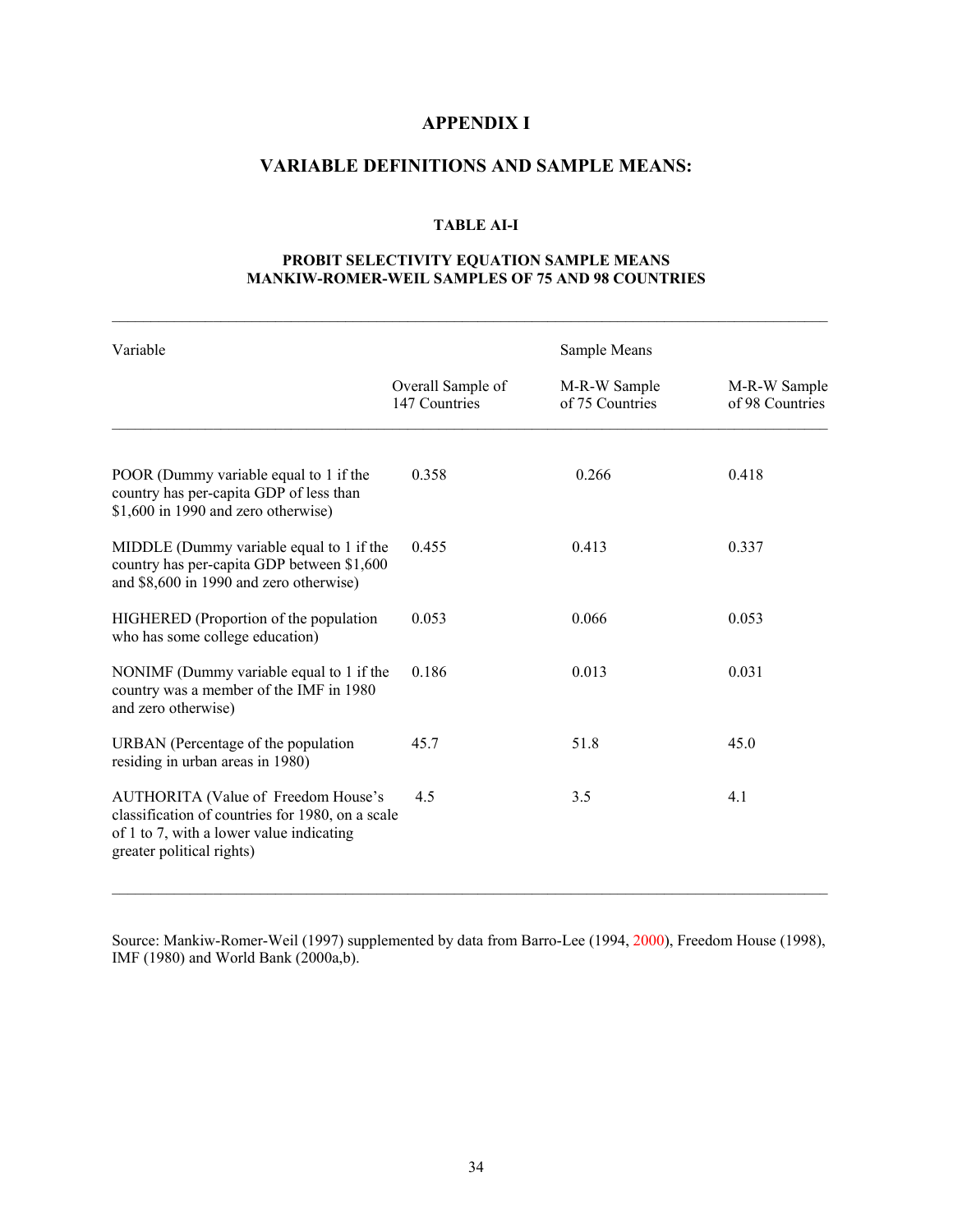## **TABLE AI-II**

## **PROBIT SELECTIVITY EQUATION SAMPLE MEANS**

## **BARRO SAMPLE OF 98 COUNTRIES**

 $\mathcal{L}_\mathcal{L} = \{ \mathcal{L}_\mathcal{L} = \{ \mathcal{L}_\mathcal{L} = \{ \mathcal{L}_\mathcal{L} = \{ \mathcal{L}_\mathcal{L} = \{ \mathcal{L}_\mathcal{L} = \{ \mathcal{L}_\mathcal{L} = \{ \mathcal{L}_\mathcal{L} = \{ \mathcal{L}_\mathcal{L} = \{ \mathcal{L}_\mathcal{L} = \{ \mathcal{L}_\mathcal{L} = \{ \mathcal{L}_\mathcal{L} = \{ \mathcal{L}_\mathcal{L} = \{ \mathcal{L}_\mathcal{L} = \{ \mathcal{L}_\mathcal{$ 

| Variable                                                                                                                                                         | Sample Means                       |                                 |  |
|------------------------------------------------------------------------------------------------------------------------------------------------------------------|------------------------------------|---------------------------------|--|
|                                                                                                                                                                  | Overall Sample of<br>147 Countries | Barro Sample<br>of 98 Countries |  |
|                                                                                                                                                                  |                                    |                                 |  |
| POOR (Dummy variable equal to 1 if the<br>country has per-capita GDP of less than<br>\$1,600 in 1990 and zero otherwise)                                         | 0.358                              | 0.316                           |  |
| MIDDLE (Dummy variable equal to 1 if the<br>country has per-capita GDP between \$1,600<br>and \$8,600 in 1990 and zero otherwise)                                | 0.455                              | 0.418                           |  |
| HIGHERED (Proportion of the population<br>who has some college education)                                                                                        | 0.053                              | 0.057                           |  |
| NONIMF (Dummy variable equal to 1 if the<br>country was a member of the IMF in 1980<br>and zero otherwise)                                                       | 0.186                              | 0.031                           |  |
| URBAN (Percentage of the population<br>residing in urban areas in 1980)                                                                                          | 45.7                               | 61.7                            |  |
| AUTHORITA (Value of Freedom House's<br>classification of countries for 1980, on a scale<br>of 1 to 7, with a lower value indicating<br>greater political rights) | 4.5                                | 3.7                             |  |
|                                                                                                                                                                  |                                    |                                 |  |

Source: Barro (1991) supplemented with data from Barro-Lee (1994,2000), Freedom House (1998), IMF (1980) and World Bank (2000a,b).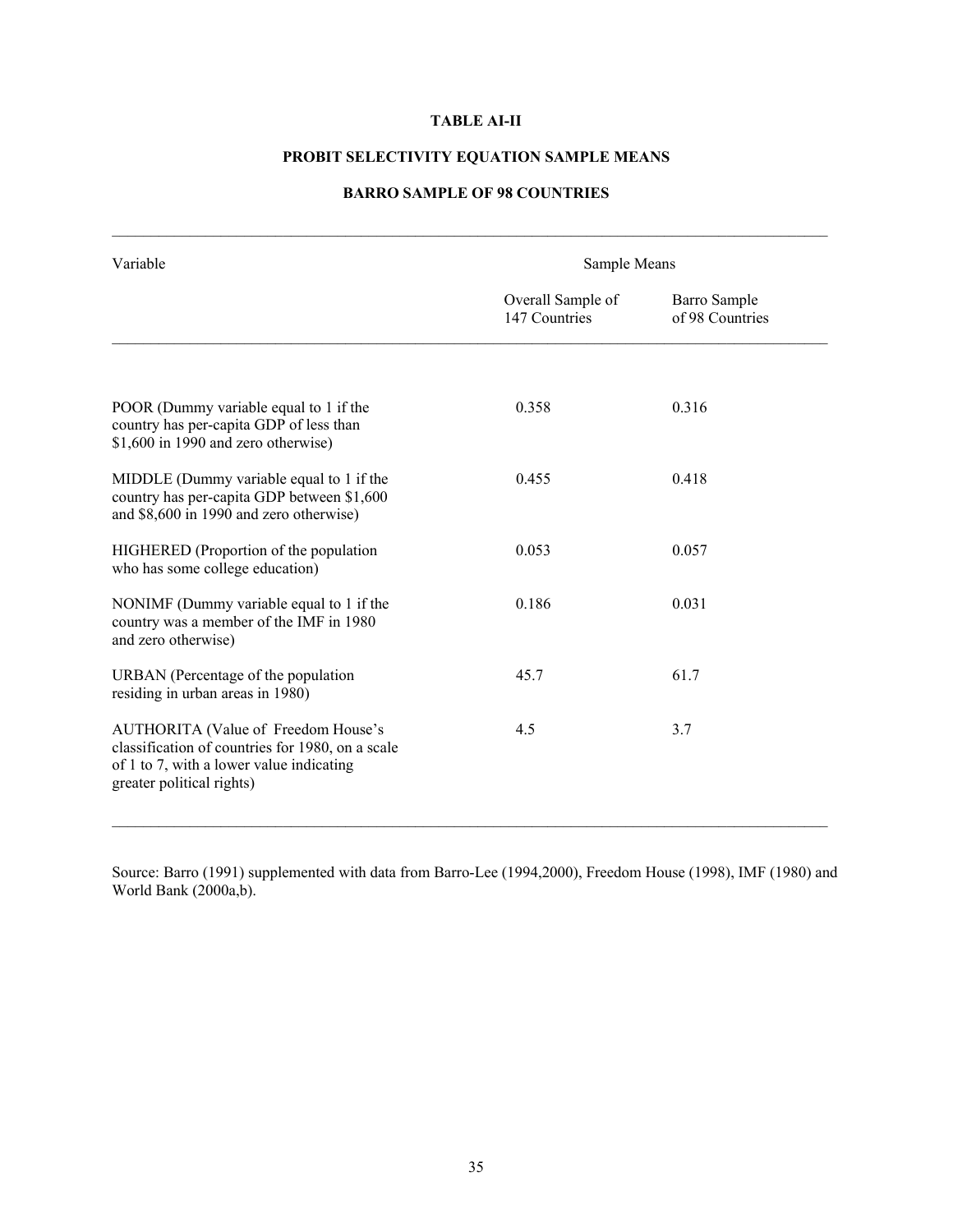## **TABLE AI-III**

## **PROBIT SELECTIVITY EQUATION SAMPLE MEANS**

## **MAURO SAMPLE OF 58 COUNTRIES**

 $\mathcal{L}_\mathcal{L} = \{ \mathcal{L}_\mathcal{L} = \{ \mathcal{L}_\mathcal{L} = \{ \mathcal{L}_\mathcal{L} = \{ \mathcal{L}_\mathcal{L} = \{ \mathcal{L}_\mathcal{L} = \{ \mathcal{L}_\mathcal{L} = \{ \mathcal{L}_\mathcal{L} = \{ \mathcal{L}_\mathcal{L} = \{ \mathcal{L}_\mathcal{L} = \{ \mathcal{L}_\mathcal{L} = \{ \mathcal{L}_\mathcal{L} = \{ \mathcal{L}_\mathcal{L} = \{ \mathcal{L}_\mathcal{L} = \{ \mathcal{L}_\mathcal{$ 

| Variable                                                                                                                                                         | Sample Means                       |                                 |  |
|------------------------------------------------------------------------------------------------------------------------------------------------------------------|------------------------------------|---------------------------------|--|
|                                                                                                                                                                  | Overall Sample of<br>147 Countries | Mauro Sample<br>of 58 Countries |  |
| POOR (Dummy variable equal to 1 if the<br>country has per-capita GDP of less than<br>\$1,600 in 1990 and zero otherwise)                                         | 0.358                              | 0.190                           |  |
| MIDDLE (Dummy variable equal to 1 if the<br>country has per-capita GDP between \$1,600<br>and \$8,600 in 1990 and zero otherwise)                                | 0.455                              | 0.414                           |  |
| HIGHERED (Proportion of the population<br>who has some college education)                                                                                        | 0.053                              | 0.081                           |  |
| NONIMF (Dummy variable equal to 1 if the<br>country was a member of the IMF in 1980<br>and zero otherwise)                                                       | 0.186                              | 0.034                           |  |
| URBAN (Percentage of the population<br>residing in urban areas in 1980)                                                                                          | 45.7                               | 56.8                            |  |
| AUTHORITA (Value of Freedom House's<br>classification of countries for 1980, on a scale<br>of 1 to 7, with a lower value indicating<br>greater political rights) | 4.5                                | 3.3                             |  |

Source: Barro (1991) supplemented with data from Barro-Lee (1994,2000), Freedom House (1998), IMF (1980) and World Bank (2000a,b).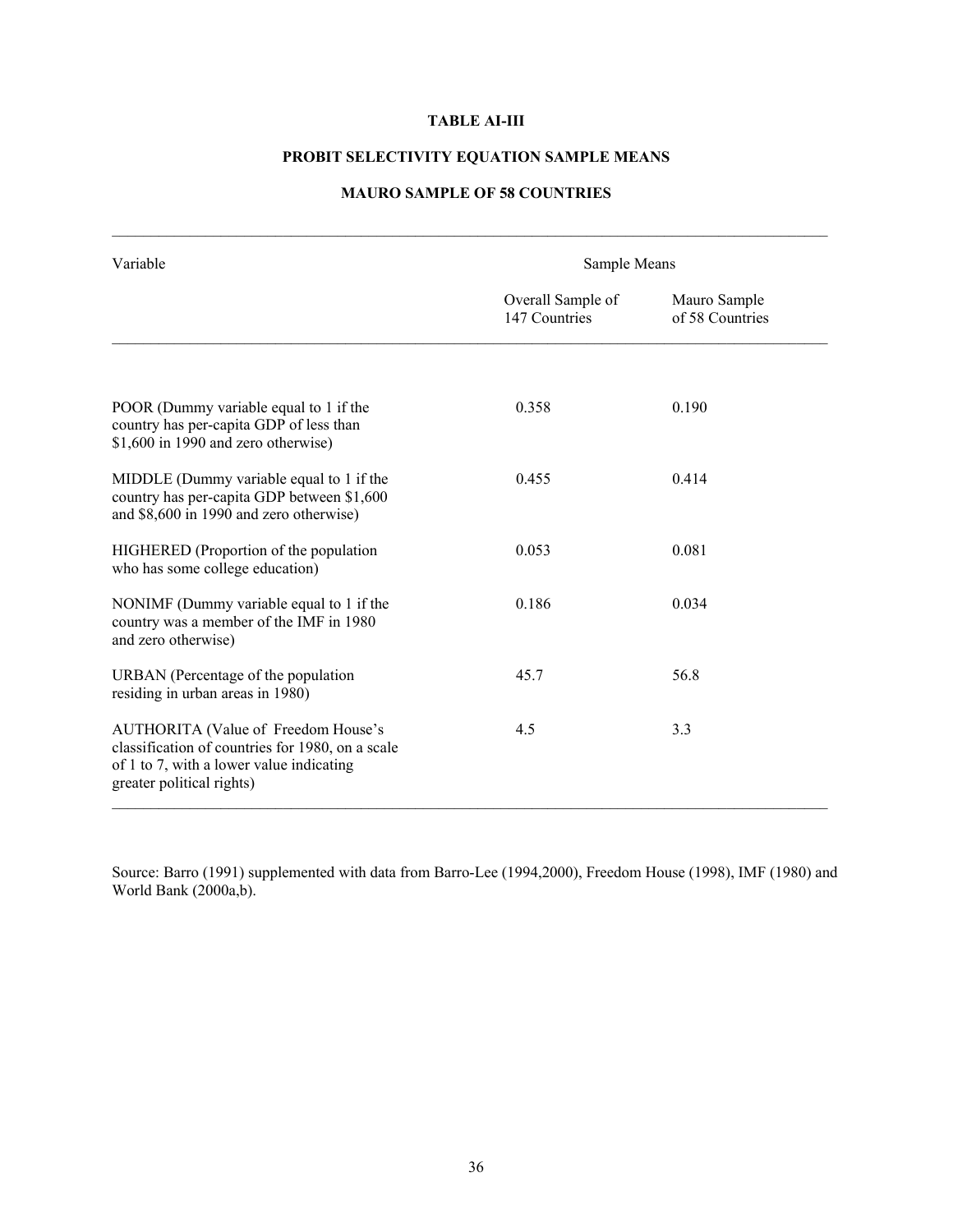## **TABLE AI-IV**

| Variable                                                                                                                  | Sample Mean (Standard deviation) |         |              |        |  |  |  |  |
|---------------------------------------------------------------------------------------------------------------------------|----------------------------------|---------|--------------|--------|--|--|--|--|
| <b>Mankiw-Romer-Weil</b>                                                                                                  |                                  |         |              |        |  |  |  |  |
|                                                                                                                           | <b>75 countries</b>              |         | 98 countries |        |  |  |  |  |
| y (log of real GDP in 1985 divided by<br>the working-age population)                                                      | 0.084                            | (0.09)  | 0.080        | (0.10) |  |  |  |  |
| In (I/GDP) (average share of real<br>investment in real GDP from 1960 to 1985)                                            | $-1.73$                          | (0.44)  | $-1.85$      | (0.51) |  |  |  |  |
| $\ln(n + g +)$ (rate of growth of working-age<br>population plus rate of tech. change plus<br>rate of depreciation)       | $-2.64$                          | (0.14)  | $-2.64$      | (0.13) |  |  |  |  |
| ln(SCHOOL) (average percentage of the working<br>age population enrolled in secondary education<br>between 1960 and 1985) | $-2.94$                          | (0.70)  | $-3.23$      | (0.91) |  |  |  |  |
| <b>Barro</b> (98 observations)                                                                                            |                                  |         |              |        |  |  |  |  |
| GR6085 (average annual growth rate of<br>real GDP per-capita from 1960 to 1985)                                           | 0.022                            | (0.018) |              |        |  |  |  |  |
| GDP60 (real per-capita GDP in 1960,<br>in thousands of 1980 \$)                                                           | 1.92                             | (1.81)  |              |        |  |  |  |  |
| SEC60 (secondary school enrollment rate in 1960)                                                                          | 0.23                             | (0.21)  |              |        |  |  |  |  |
| PRIM60 (primary school enrollment rate in 1960)                                                                           | 0.78                             | (0.31)  |              |        |  |  |  |  |
| GCY (average ratio of real government<br>consumption to real GDP for 1970-1985)                                           | 0.11                             | (0.05)  |              |        |  |  |  |  |
| REV (number of revolutions and coups per<br>year, 1960-1985)                                                              | 0.18                             | (0.23)  |              |        |  |  |  |  |
| ASSASS (number of assassinations per<br>million population per year)                                                      | 0.03                             | (0.07)  |              |        |  |  |  |  |
| PPI60DEV (deviation of 1960 PPP investment<br>deflator from the sample mean)                                              | 0.23                             | (0.25)  |              |        |  |  |  |  |

## **GROWTH REGRESSION EQUATIONS, SAMPLE MEANS**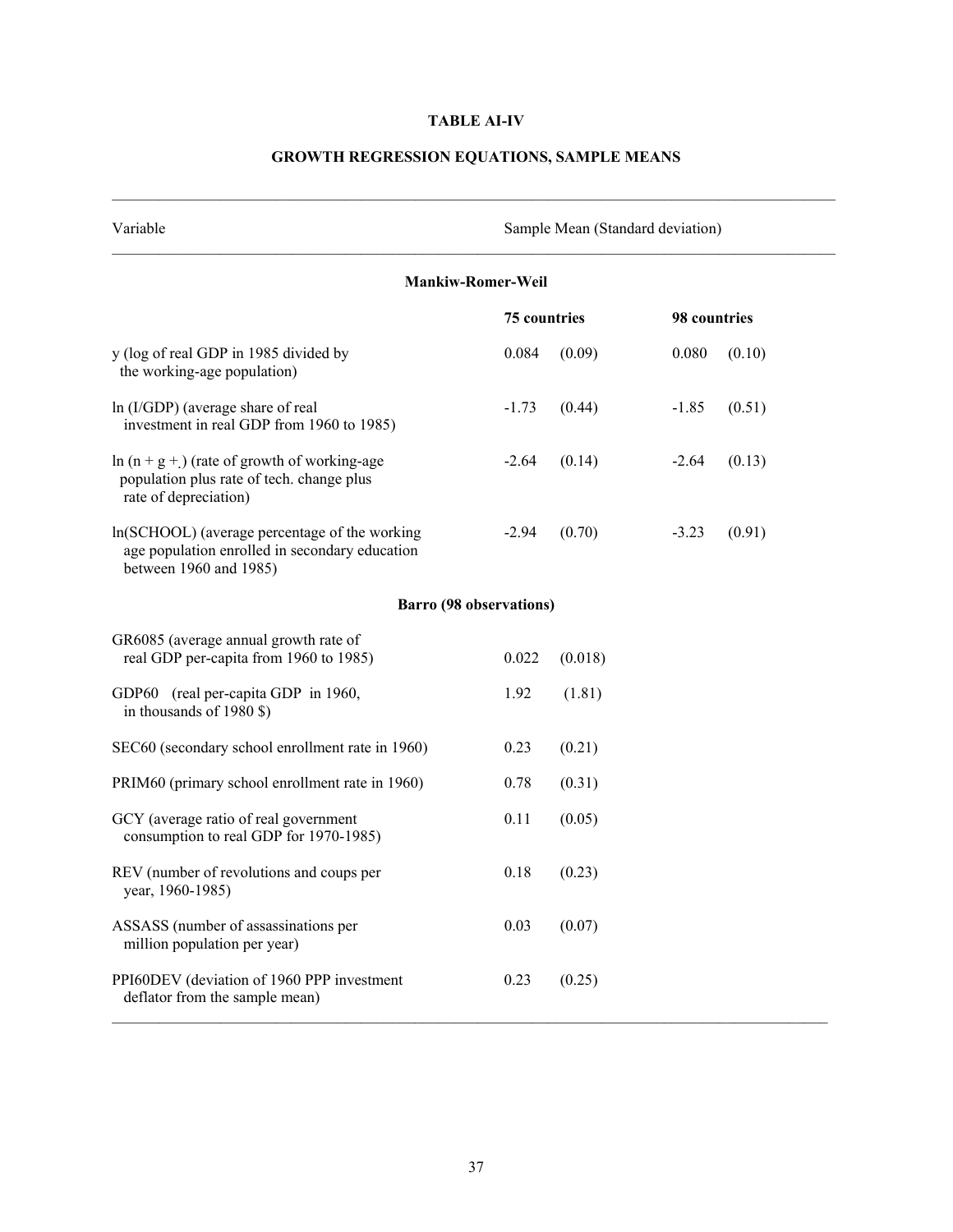## **TABLE AI-4, CONT.**

## **GROWTH REGRESSION EQUATIONS, SAMPLE MEANS**

| Variable                                                                  | Sample Mean (Standard deviation) |         |  |  |
|---------------------------------------------------------------------------|----------------------------------|---------|--|--|
|                                                                           | <b>Mauro</b> (58 observations)   |         |  |  |
|                                                                           |                                  |         |  |  |
| GR6085 (average real per-capita GDP<br>growth rate between 1960 and 1985) | 0.0025                           | (0.017) |  |  |
| GDP60 (real per-capita GDP in 1960,<br>in thousands of 1980 US \$)        | 2.37                             | (01.92) |  |  |
| SEC60 (Secondary school enrollment rate<br>in $1960$ )                    | 0.30                             | (0.23)  |  |  |
| POP6085 (Population growth rate<br>Between 1960 and 1985)                 | 0.018                            | (0.010) |  |  |
| BUREAU (Bureaucratic efficiency index)                                    | 6.90                             | (2.16)  |  |  |

 $\mathcal{L}_\mathcal{L} = \{ \mathcal{L}_\mathcal{L} = \{ \mathcal{L}_\mathcal{L} = \{ \mathcal{L}_\mathcal{L} = \{ \mathcal{L}_\mathcal{L} = \{ \mathcal{L}_\mathcal{L} = \{ \mathcal{L}_\mathcal{L} = \{ \mathcal{L}_\mathcal{L} = \{ \mathcal{L}_\mathcal{L} = \{ \mathcal{L}_\mathcal{L} = \{ \mathcal{L}_\mathcal{L} = \{ \mathcal{L}_\mathcal{L} = \{ \mathcal{L}_\mathcal{L} = \{ \mathcal{L}_\mathcal{L} = \{ \mathcal{L}_\mathcal{$ 

Sources: Mankiw-Romer-Weil (1992), Barro (1991), and Mauro (1995).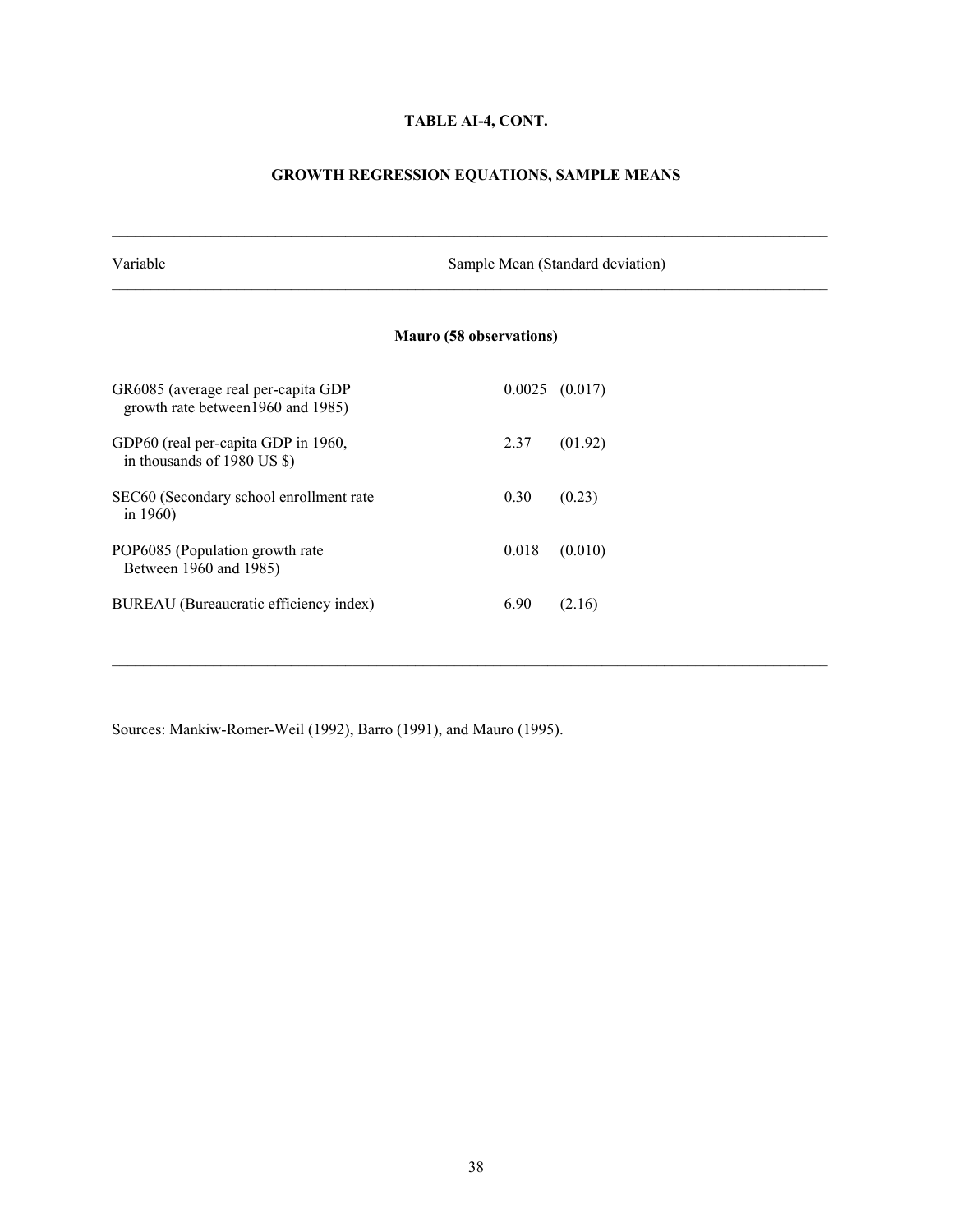## **APPENDIX II**

## **TABLE AII - I**

## **HECKIT, TWO-STAGE MODEL**

## **RE-ESTIMATION OF MANKIW-ROMER-WEIL CROSS-COUNTRY GROWTH EQUATION**

## **SAMPLE OF 75 COUNTRIES**

 $\mathcal{L}_\mathcal{L} = \{ \mathcal{L}_\mathcal{L} = \{ \mathcal{L}_\mathcal{L} = \{ \mathcal{L}_\mathcal{L} = \{ \mathcal{L}_\mathcal{L} = \{ \mathcal{L}_\mathcal{L} = \{ \mathcal{L}_\mathcal{L} = \{ \mathcal{L}_\mathcal{L} = \{ \mathcal{L}_\mathcal{L} = \{ \mathcal{L}_\mathcal{L} = \{ \mathcal{L}_\mathcal{L} = \{ \mathcal{L}_\mathcal{L} = \{ \mathcal{L}_\mathcal{L} = \{ \mathcal{L}_\mathcal{L} = \{ \mathcal{L}_\mathcal{$ 

Dependent variable: log GDP per working-age person in 1985

| Estimation technique  | <b>OLS</b>                                               |                | Heckman's Two-Stage Selection Model<br>Mankiw-Romer-Weil |                       |  |  |
|-----------------------|----------------------------------------------------------|----------------|----------------------------------------------------------|-----------------------|--|--|
| Growth equation       | Mankiw-Romer-Weil<br>Non-oil countries<br>(75 countries) |                |                                                          |                       |  |  |
| sample                |                                                          |                | Non-oil countries<br>(75 countries)                      |                       |  |  |
| Growth Equation       | Estimated                                                | Prob.          | Estimated                                                | Prob                  |  |  |
| Explanatory variable  | coefficient<br>(s.e.)<br>(t)                             | $*t*\exists x$ | coefficient<br>(s.e.)                                    | $*t*\exists x$<br>(t) |  |  |
| <b>CONSTANT</b>       | 7.81<br>0.0                                              |                | 8.44                                                     | 0.0                   |  |  |
|                       | (1.19)<br>(6.5)                                          |                | (1.28)                                                   | (6.7)                 |  |  |
| ln (I/GDP)            | 0.70<br>0.0                                              |                | 0.63                                                     | 0.0                   |  |  |
|                       | (0.13)<br>(4.7)                                          |                | (0.14)                                                   | (4.6)                 |  |  |
| $ln (n + g + \delta)$ | $-1.50$<br>0.0                                           |                | $-1.19$                                                  | 0.2                   |  |  |
|                       | (0.42)<br>$(-3.7)$                                       |                | (0.45)                                                   | $(-2.7)$              |  |  |
| ln(SCHOOL)            | 0.73<br>0.0                                              |                | 0.61                                                     | 0.0                   |  |  |
|                       | (0.07)<br>(7.7)                                          |                | (0.10)                                                   | (6.3)                 |  |  |
| <b>MILLS</b>          |                                                          |                | $-0.53$                                                  | 0.0                   |  |  |
|                       |                                                          |                | (0.24)                                                   | $(-2.2)$              |  |  |
| <b>ADJUSTED R-SQ</b>  | 0.78                                                     |                | 0.79                                                     |                       |  |  |

Note: Standard errors are in parentheses, below the estimated coefficients; the value of the t statistic is in parentheses, below the value obtained for a two tailed test of the hypothesis that the estimated coefficient equals zero.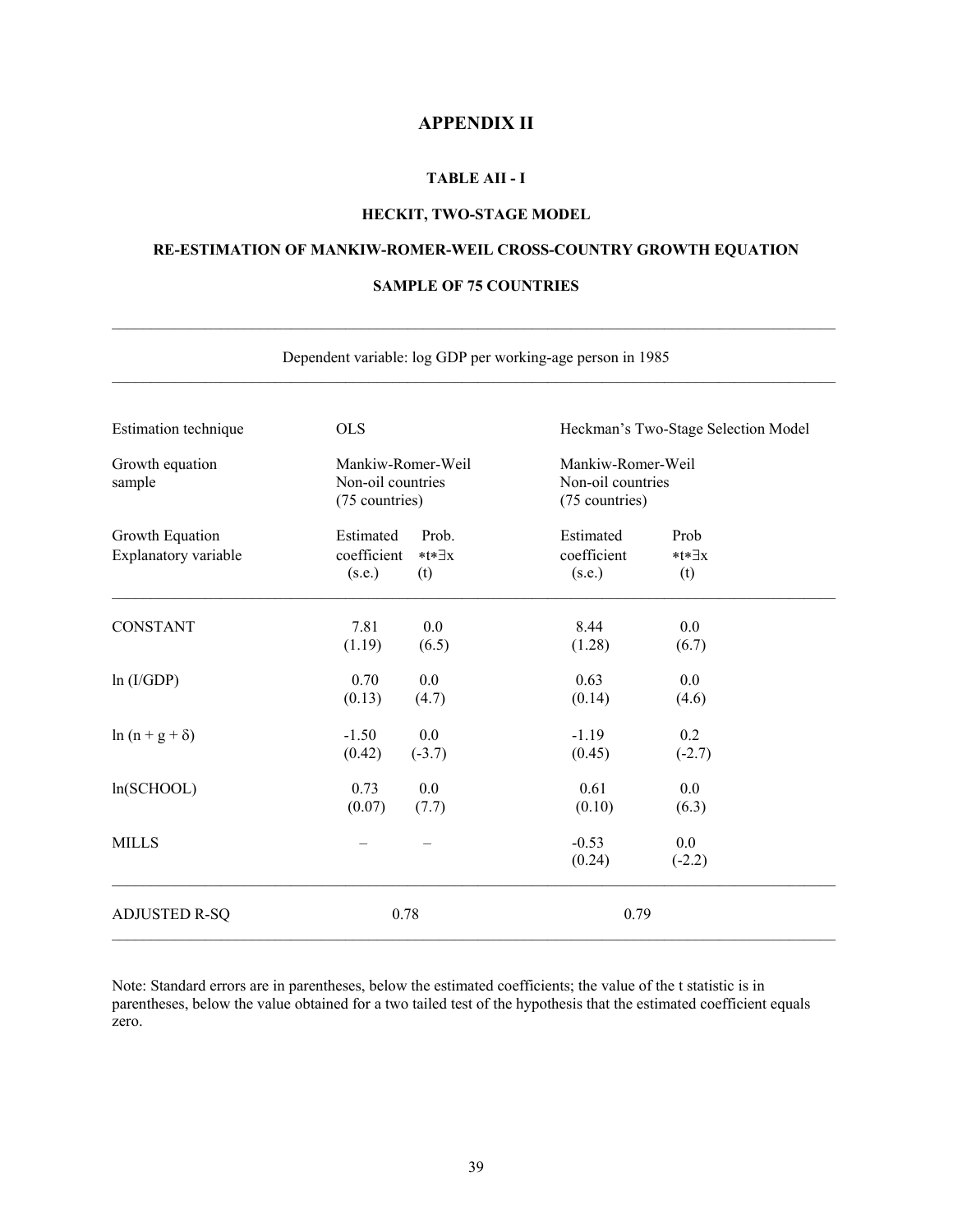### **TABLE AII - II**

#### **HECKIT TWO-STAGE MODEL**

## **RE-ESTIMATION OF MANKIW-ROMER-WEIL CROSS-COUNTRY GROWTH EQUATION**

## **SAMPLE OF 98 COUNTRIES**

|                                         |                                     | Dependent variable: log GDP per working-age person in 1985 |                                     |                                                          |                      |  |
|-----------------------------------------|-------------------------------------|------------------------------------------------------------|-------------------------------------|----------------------------------------------------------|----------------------|--|
| Estimation technique                    | Ordinary least squares              |                                                            | Heckman's Two-Stage Selection Model |                                                          |                      |  |
| Growth equation<br>sample               | Non-oil countries<br>(98 countries) | Mankiw-Romer-Weil                                          |                                     | Mankiw-Romer-Weil<br>Non-oil countries<br>(98 countries) |                      |  |
| Growth Equation<br>Explanatory variable | Estimated<br>coefficient<br>(s.e.)  | Prob.<br>*t*∃x<br>(t)                                      |                                     | Estimated<br>coefficient<br>(s.e.)                       | Prob<br>*t*∃x<br>(t) |  |
| <b>CONSTANT</b>                         | 6.85<br>(1.18)                      | 0.0<br>(5.8)                                               |                                     | 5.86<br>(1.20)                                           | 0.0<br>(4.9)         |  |
| ln(I/GDP)                               | 0.69<br>(0.13)                      | 0.0<br>(5.2)                                               |                                     | 0.74<br>(0.13)                                           | 0.0<br>(5.7)         |  |
| $ln (n + g +)$                          | $-1.74$<br>(0.42)                   | 0.0<br>$(-4.2)$                                            |                                     | $-2.03$<br>(0.42)                                        | 0.0<br>$(-4.8)$      |  |
| ln(SCHOOL)                              | 0.65<br>(0.07)                      | 0.0<br>(9.0)                                               |                                     | 0.62<br>(0.07)                                           | 0.0<br>(8.3)         |  |
| <b>MILLS</b>                            |                                     |                                                            |                                     | 0.54<br>(0.18)                                           | 0.0<br>(3.1)         |  |
| <b>ADJUSTED R-SQ</b>                    |                                     | 0.78                                                       |                                     | 0.79                                                     |                      |  |

Note: Standard errors are in parentheses, below the estimated coefficients; the value of the t statistic is in parentheses, below the value obtained for a two tailed test of the hypothesis that the estimated coefficient equals zero.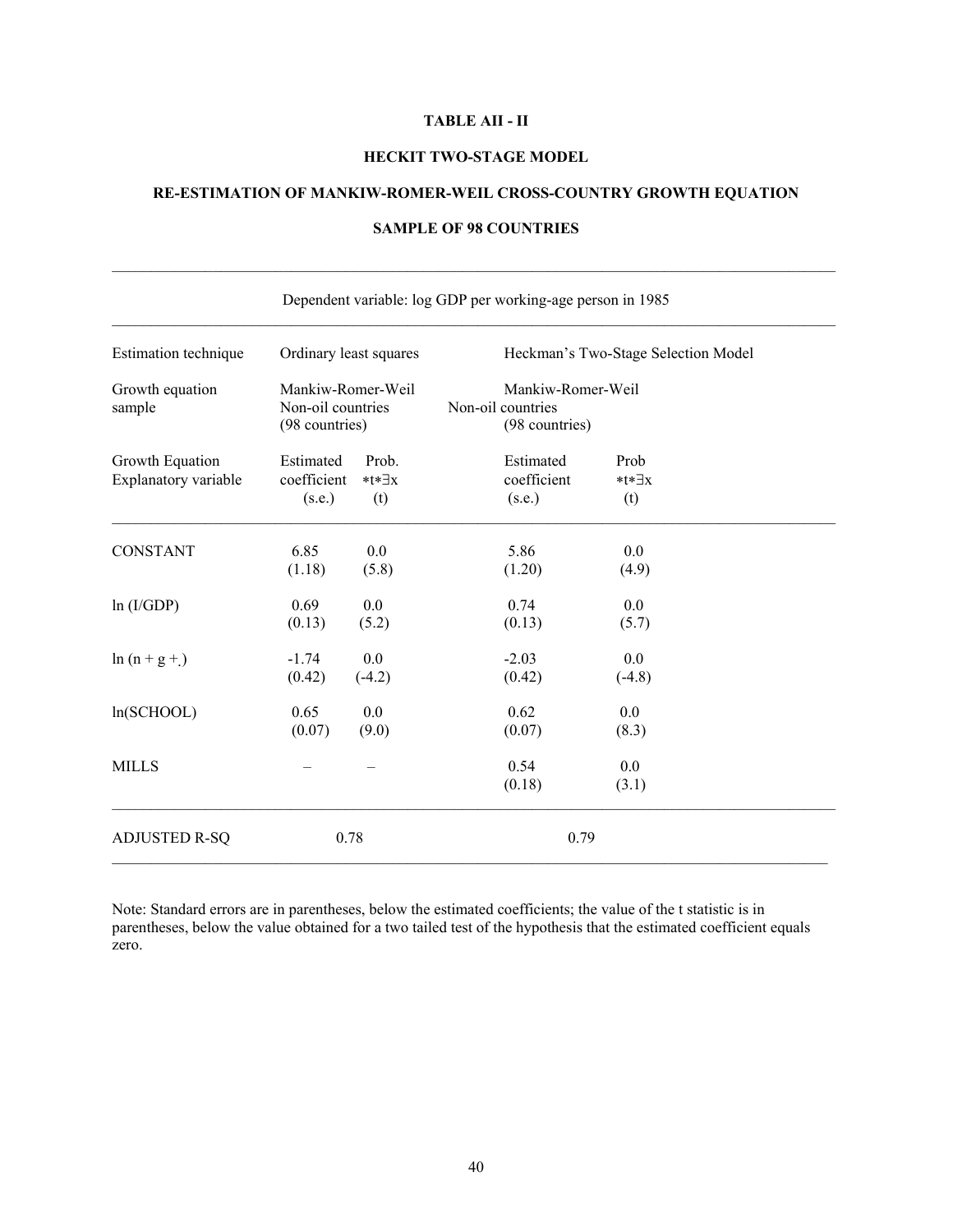## **TABLE AII - III**

### **HECKIT TWO-STAGE MODEL RE-ESTIMATION OF BARRO CROSS-COUNTRY GROWTH EQUATION SAMPLE OF 98 COUNTRIES**

| Estimation technique                    | Ordinary least squares                                               | Heckman's Two-Stage Selection Model |                               |  |  |
|-----------------------------------------|----------------------------------------------------------------------|-------------------------------------|-------------------------------|--|--|
| Growth equation<br>sample               | Barro<br>(98 countries)                                              | Barro<br>(98 countries)             |                               |  |  |
| Growth Equation<br>Explanatory variable | Estimated<br>Prob.<br>coefficient<br>$*t*\exists x$<br>(s.e.)<br>(t) | Estimated<br>coefficient<br>(s.e.)  | Prob<br>$*t*\exists x$<br>(t) |  |  |
| <b>CONSTANT</b>                         | 0.03<br>0.0<br>(0.007)<br>(4.7)                                      | 0.03<br>(0.007)                     | 0.0<br>(3.8)                  |  |  |
| GDP60                                   | $-0.0075$<br>0.0<br>(0.0012)<br>$(-6.0)$                             | $-0.0073$<br>(0.0012)               | 0.0<br>$(-6.0)$               |  |  |
| SEC60                                   | 0.0<br>0.031<br>(0.01)<br>(2.8)                                      | 0.031<br>(0.01)                     | 0.0<br>(2.9)                  |  |  |
| PRIM60                                  | 0.025<br>0.0<br>(0.006)<br>(3.9)                                     | 0.026<br>(0.006)                    | 0.0<br>(4.4)                  |  |  |
| <b>GCY</b>                              | 0.0<br>$-0.12$<br>(0.03)<br>$(-4.3)$                                 | $-0.12$<br>(0.03)                   | 0.0<br>$(-4.4)$               |  |  |
| <b>REV</b>                              | $-0.019$<br>0.0<br>(0.007)<br>$(-2.9)$                               | $-0.020$<br>(0.006)                 | 0.0<br>$(-3.1)$               |  |  |
| <b>ASSASS</b>                           | $-0.036$<br>0.04<br>(0.018)<br>$(-2.0)$                              | $-0.035$<br>(0.017)                 | 0.04<br>$(-2.0)$              |  |  |
| PPI60DEV                                | $-0.014$<br>0.0<br>(0.005)<br>$(-2.6)$                               | $-0.014$<br>(0.005)                 | 0.0<br>$(-2.7)$               |  |  |
| <b>MILLS</b>                            |                                                                      | 0.006<br>(0.005)                    | 0.24<br>(1.2)                 |  |  |
| ADJUSTED R-SQ.                          | 0.52                                                                 | 0.52                                |                               |  |  |

Dependent variable: Growth of per-capita GDP between 1960 and 1985

Note: Standard errors are in parentheses, below the estimated coefficients; the value of the t statistic is in parentheses, below the value obtained for a two-tailed test of the hypothesis that the estimated coefficient equals zero.